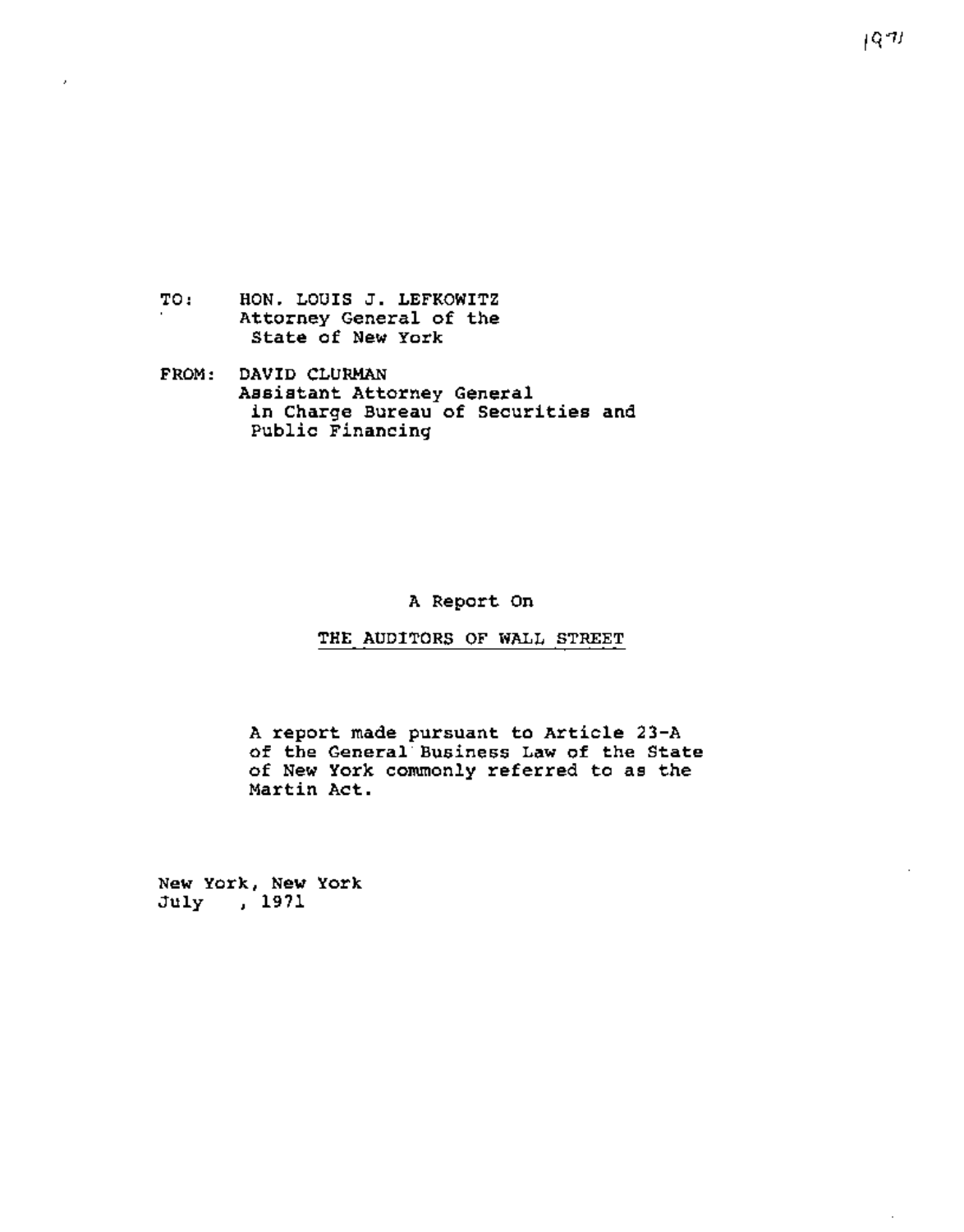## TABLE OF CONTENTS

| Preliminary Statement i                    |  |  |  |  |  |  |  |  |  |  |  |
|--------------------------------------------|--|--|--|--|--|--|--|--|--|--|--|
| Specific Conclusions. ii                   |  |  |  |  |  |  |  |  |  |  |  |
|                                            |  |  |  |  |  |  |  |  |  |  |  |
|                                            |  |  |  |  |  |  |  |  |  |  |  |
|                                            |  |  |  |  |  |  |  |  |  |  |  |
| The Surprise Audits Are No Surprise 13     |  |  |  |  |  |  |  |  |  |  |  |
| Divergency Between Public and Private      |  |  |  |  |  |  |  |  |  |  |  |
| Reports: The Accountant's Role. 23         |  |  |  |  |  |  |  |  |  |  |  |
| Some Difficulties in the Audit $\ldots$ 28 |  |  |  |  |  |  |  |  |  |  |  |
| The Need For More Financial Information 31 |  |  |  |  |  |  |  |  |  |  |  |
| Illustrative Cases. 39                     |  |  |  |  |  |  |  |  |  |  |  |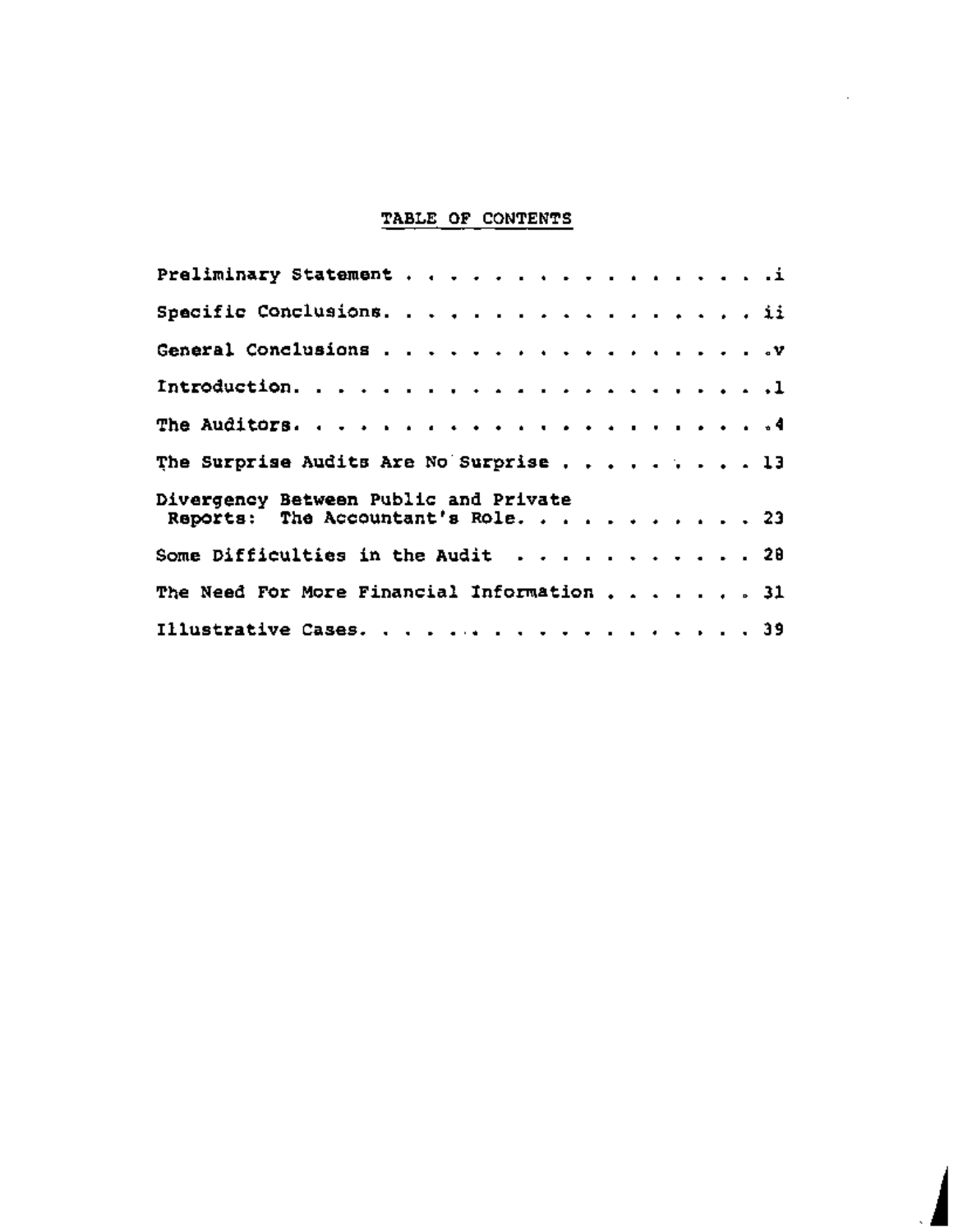## PRELIMINARY STATEMENT

At the end of January 1971, as the result of complaints received by this office, you requested that the Bureau headed by the undersigned, the Bureau of Securities and Public Financing of the Department of Law of the State of New York, conduct an inquiry into auditing practices by accounting firms with reference to their audits of member firms of the stock exchanges that offer and sell securities to members of the public in this State.

This investigation has been conducted for a period of approximately six months under the provisions of Article 23-A of the General Business Law of this State, and more particularly Section 352 thereof. While this inquiry continues because of important material which has come to our attention necessitating further investigation, it is felt that exigencies in the securities markets necessitate an early report to be issued at this time on important findings that have already been made.

i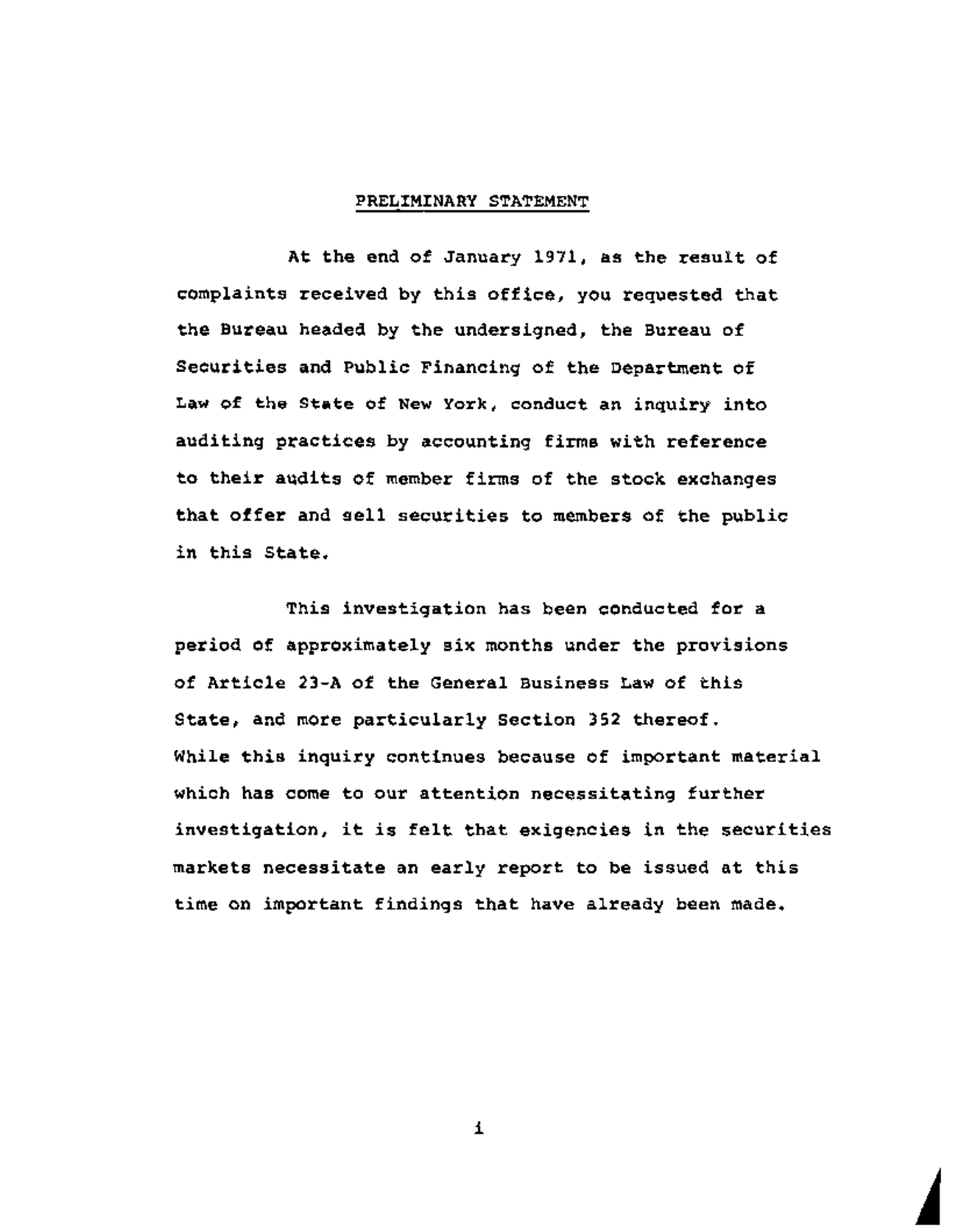### SPECIFIC CONCLUSIONS

1. The surprise audit is the chief device of the independent accountant-auditor of securities firms. It is a farce, with little surprise to anyone. It should be abolished, with really surprise checks on certain securities held by brokers being made in addition to regular, annual audits. Regular annual audits would permit for the first time profit and loss statements to be issued as well.

2. Independent accountant-auditors have been part of an arrangement whereby the public is told a tightly lidded story about the financial condition of broker-dealers, with limited availability of information filed elsewhere that tells a more complete story. While the motivation for this dual approach is the promotion of public confidence in the fiscal responsibility of broker-dealers, the investing public has been unreasonably kept from important information.

3. Accounting techniques of independent accountants, abetted by minimum standards of regulatory and selfregulatory rules, have cloaked by sophisticated language, and inattention to dangerous possible consequences, the

**A** 

ii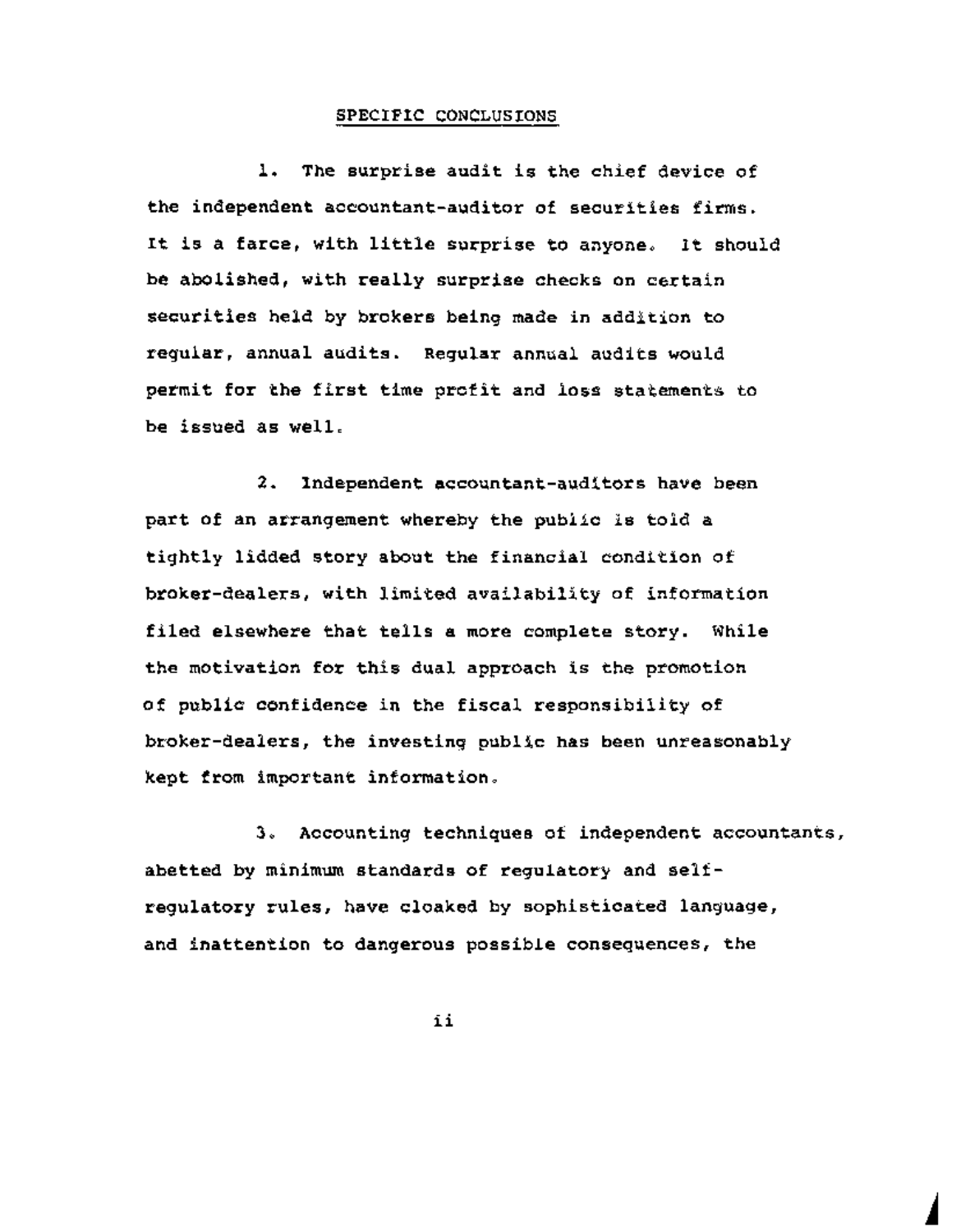regular and systematic and habitual misuse and misappropriation as collateral or otherwise of fully-paid securities and other custodial deposits of members of the investing public.

4. The stated opinions of auditors, contained on balance sheets of brokers prepared for customers to peruse have, in many instances, been deceptive, avoided essential footnotes, and been aimed more at showing a purported good financial health of a client rather than a true financial condition consistent with the auditor's responsibility. We have wondered whether some accounting firms were hired as doctors rather than auditors.

5. By failing to forewarn the investing public, and the market place in general, of the beginning of faltering finances of broker-dealers, the auditing profession has often been able to hide problems until their intensity became overwhelming, with the resulting public harm.

6. By the end of our initial study, we could without hesitation conclude that far too much management influence pervaded the auditing function in the securities business. This element constitutes the greatest possible danger to the investing public and *the* securities market

iii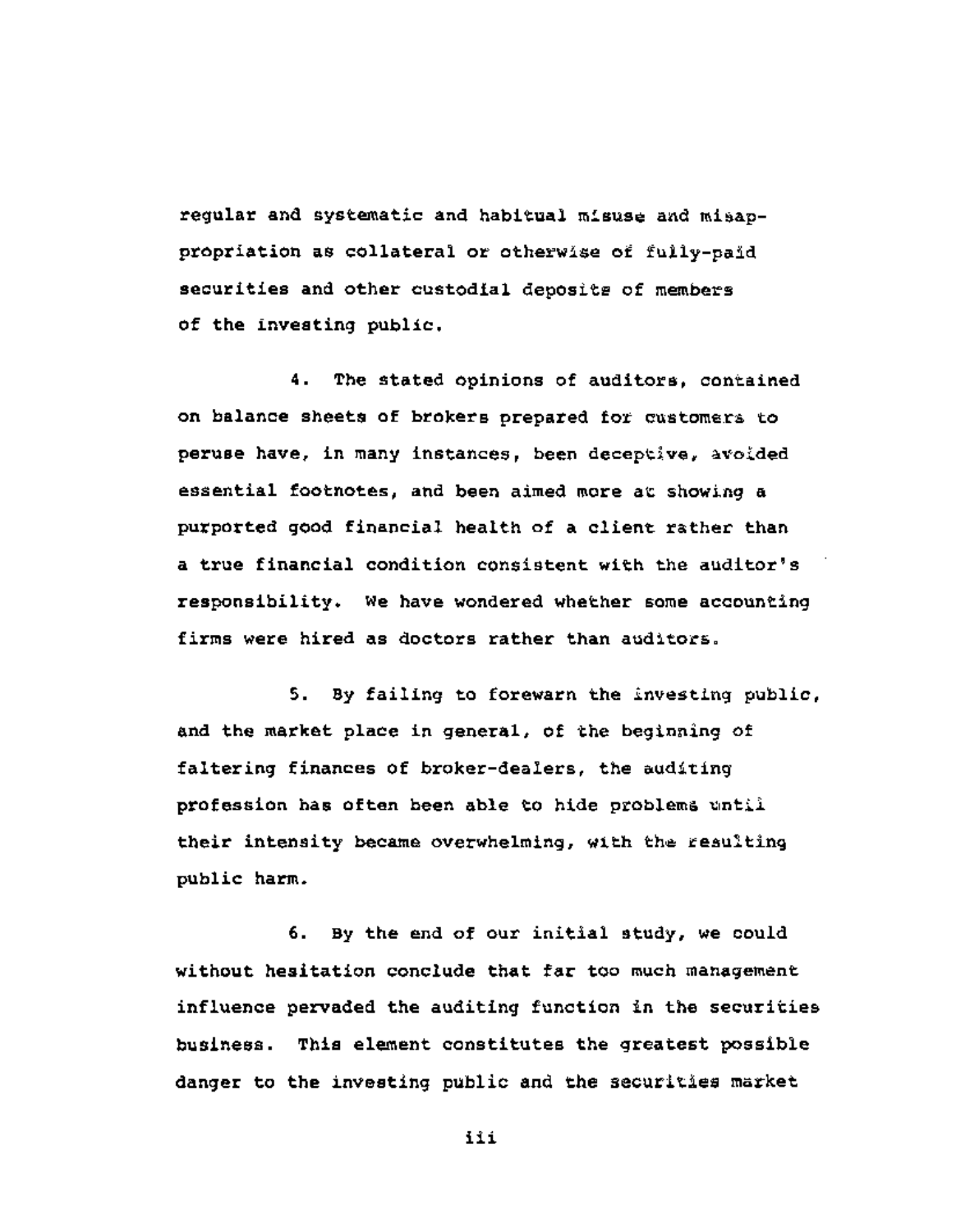place. It is our recommendation that auditors no longer be hired by securities firms, but rather by an outside agency. We seriously question whether the present posture of organized exchanges would permit these selfregulators to make such choices.

7. Certain other individual situations posing serious violations of current law involving particular accounting firms and specific brokers are being probed by our staff. These cases, because of their special nature, will be handled under regular investigative procedures with results unannounced until a determination is reached as to the extent of official action necessary.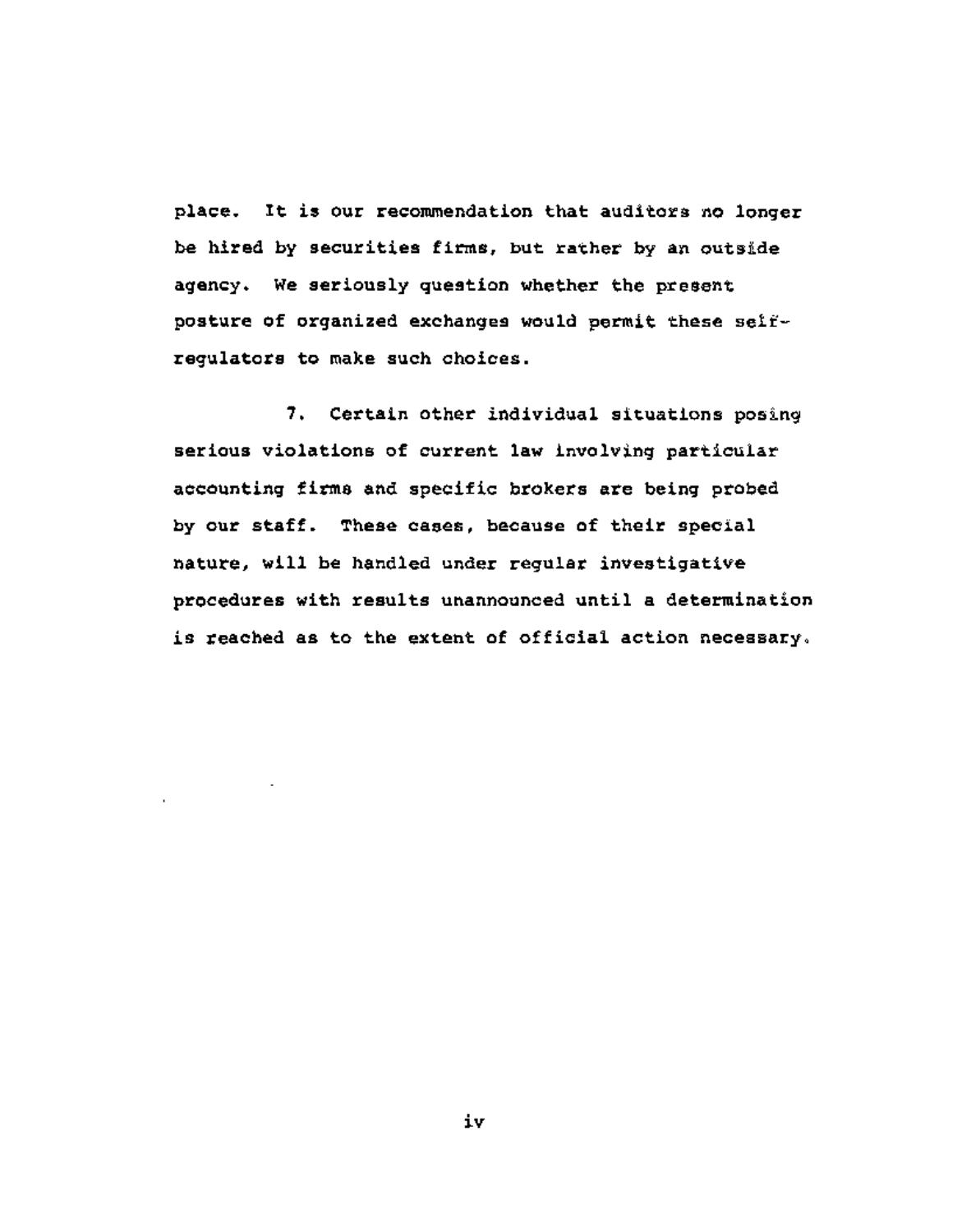#### GENERAL CONCLUSIONS

Integrity in the securities markets must primarily be based on the good character of its business promoters. Besides selling securities as principals, the brokerdealer performs the fiduciary function as customer's agent, and the banking function of custodian of customer's securities or cash funds.

While self-regulatory bodies such as the New York and American Stock Exchanges have adopted protective rules, and some government agencies have regulatory powers, it is primarily the independent accountant-auditor on whom rests primary, regular responsibility for projecting the financial condition of broker-dealers to members of the investing public. Regretfully, for reasons set forth in this report (and others to follow) it is our feeling that this responsibility often has not been met in the recent past.

We believe a complete re-evaluation of auditing standards and procedures and accepted accounting principles must be made by the accounting and regulatory groups. In the absence of swift changes that would halt the practices disclosed by this report, we would recommend stringent state legislation that would protect the New

V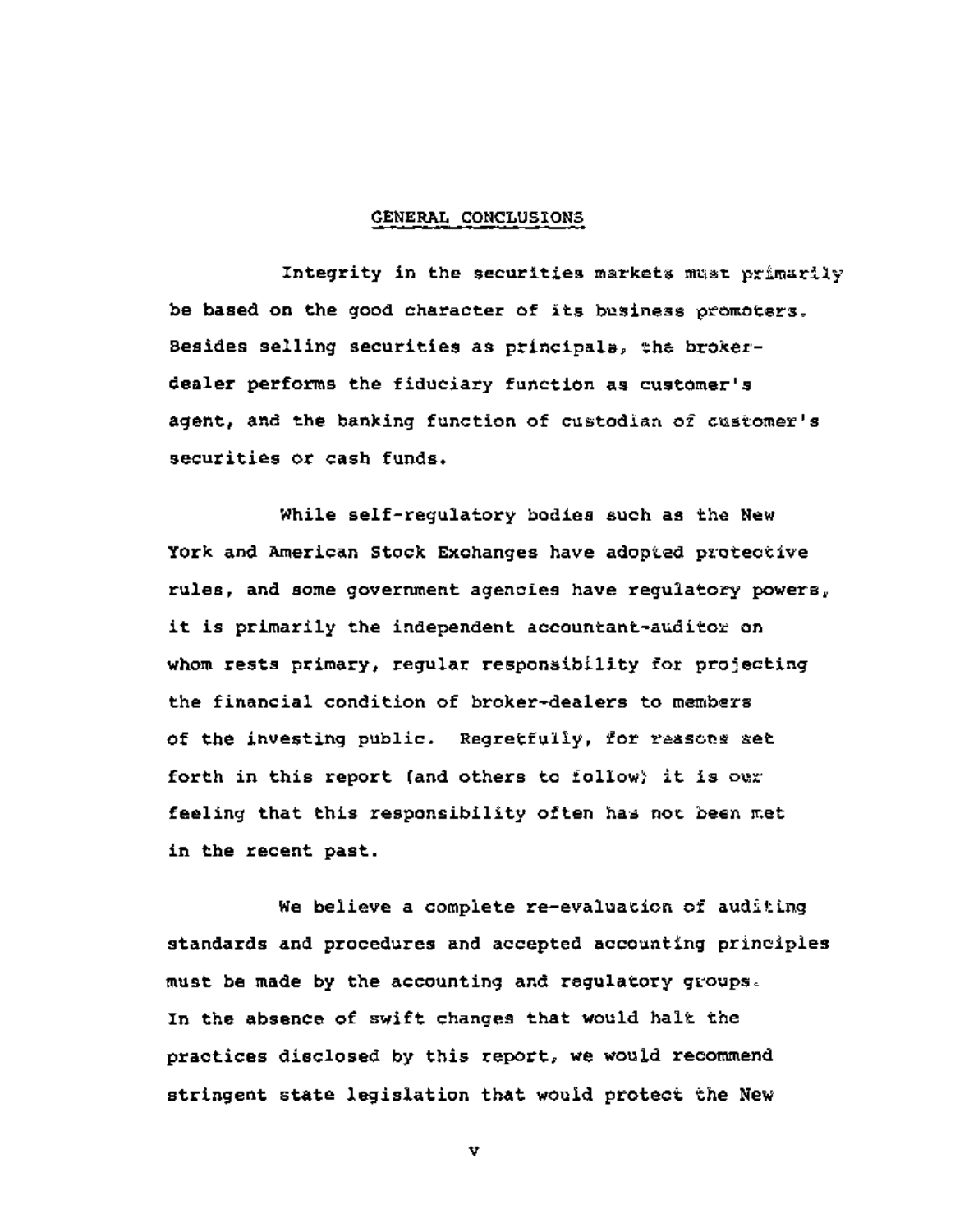York investing public and promote the healthful growth of the securities industry which is centered in our State. If required, such recommendations will be made to the next Legislature in January **1972.** 

> DAVID CLURMAN Assistant Attorney General in Charge Bureau of Securities and Public Financing

JULIUS ROM, C.P.A. Accountant in Charge

**ORESTES Jo** MIHALY Principal Attorney Staff Chiefs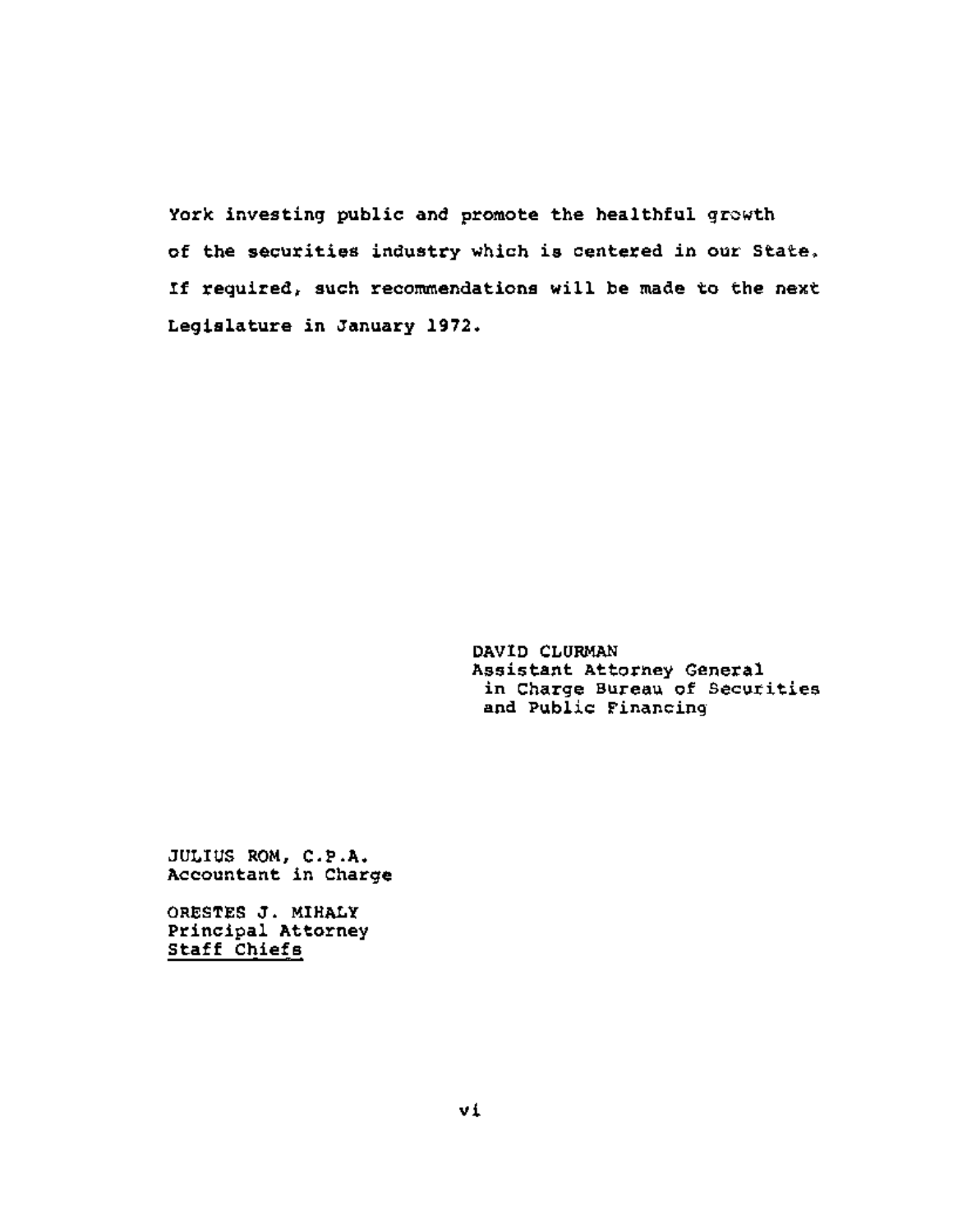## INTRODUCTION

In early January 1971 in accordance with instructions from the Attorney General, this Bureau undertook an inquiry into the accounting practices and financial reporting of securities brokers by independent public accountants. The inquiry was in large part generated by hundreds of complaints from members of the public as a result of the sudden demise of several brokerage houses.

The collapse of these brokerage houses forced customers, in many cases, to seek the return of their monies and securities from duly appointed liquidators, trustees in bankruptcy, and receivers. These customers, at best, have been deprived of their securities and cash for substantial periods of time; and, at worst, may sustain partial or complete losses of their assets.

The inquiry was designed to determine whether or not financial reporting in the brokerage industry was sufficiently adequate to give the public, generally, and brokerage customers, particularly, some forewarning of impending disaster° A characteristic of most financial statements prepared for customers, conveys the overall impression that the financial health of the firm is

 $-1-$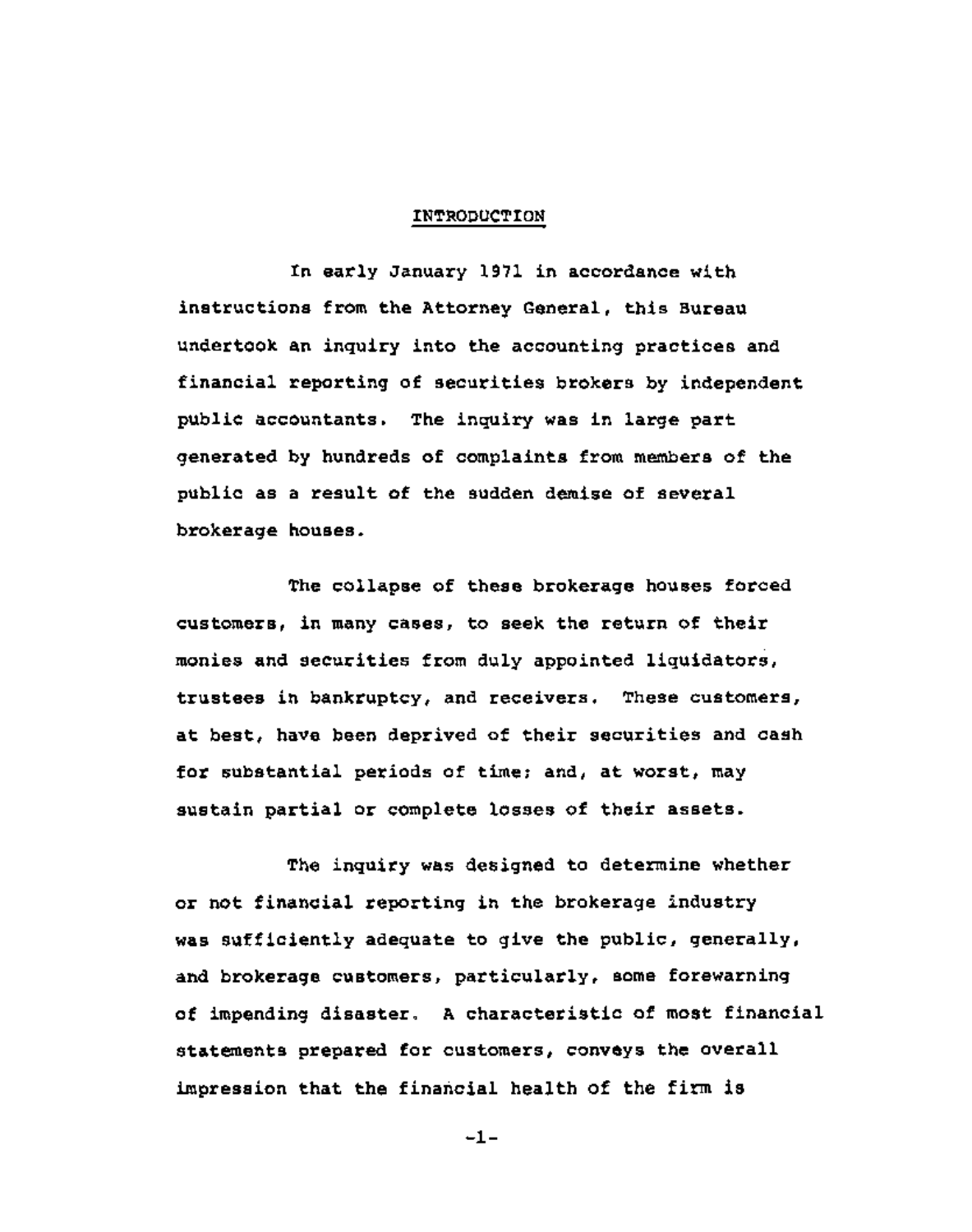satisfactory. The financial reports, which in practically every case consisted of a single balance sheet, indicated clearly to anyone, even experienced accountants, that sufficient assets were available to meet the liabilities; and yet, in many cases, very shortly after such apparently satisfactory financial statements were issued, companies were forced to merge, consolidate, liquidate or terminate business because of financial inadequacies.

Our inquiry was implemented by the examination under oath of scores of witnesses including cashiers, comptrollers, partners and executives of member firms, and senior staff members and partners of accounting firms who engage in brokerage accounting. Over one thousand questionnaires were also distributed, compiled and analyzed. These questionnaires were aimed at three basic areas:

i. A broker inquiry questionnaire, containing 77 questions and subdivisions thereto, directed to approximately 350 New York Stock Exchange member firms, which conducted business within the State of New York.

2. A broker customer inquiry questionnaire, containing 64 questions, addressed to members of the general investing public and special control groups such as accountants, economics professors and customers

 $-2-$ 

**American**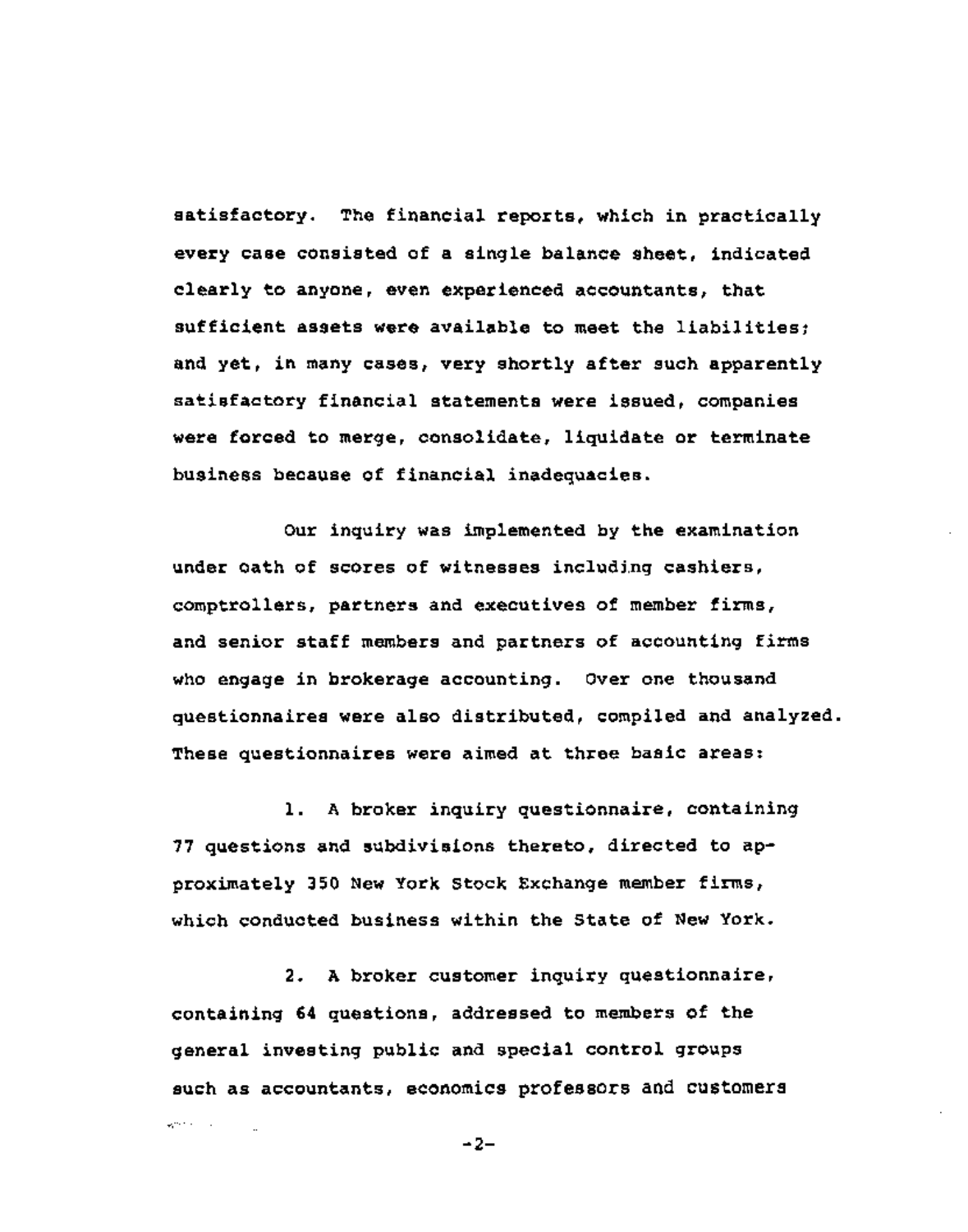of firms which had ceased operating or were liquidating.

3. A brokerage accountants inquiry questionnaire, containing 52 questions and subdivisions thereto, addressed to members of the accounting profession who were identified by their employers as having been engaged in brokerage accounting assignments.

After approximately six months of examination, investigation, compilation, and review, certain preliminary conclusions have emerged concerning brokerage accounting and financial reporting, customs and procedures as applied to the brokerage industry, and related matters.

The inquiry was conducted by this Bureau under the authority of Article 23-A of the General Business Law of the State of New York, which permits the Attorney General in his discretion, to make investigations and inquiries in the public interest and to determine. whether or not fraudulent practices are being committed in the securities business.

**-3-**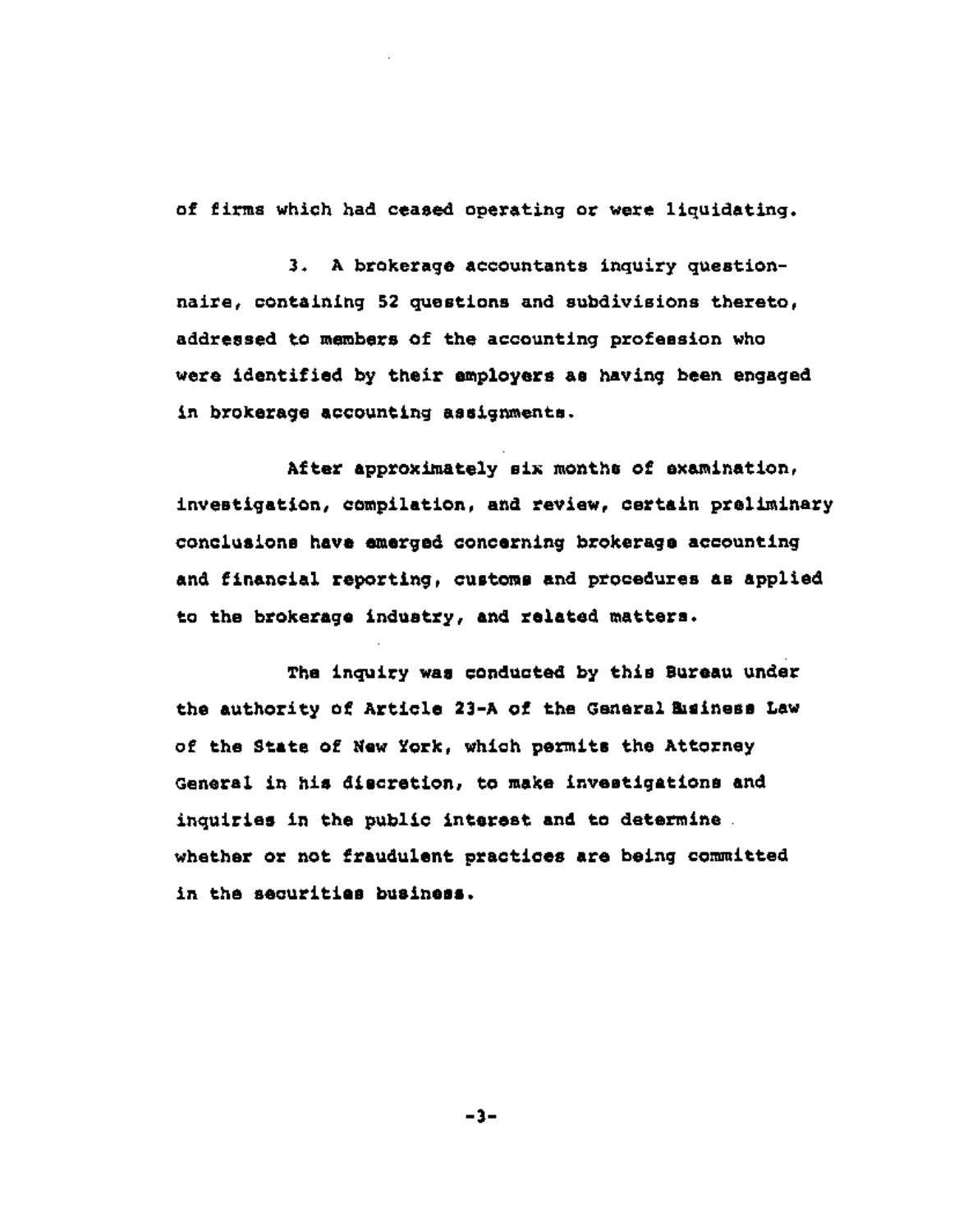### THE AUDITORS

Most of the audits of New York Stock Exchange clearing members having retail customers, are conducted by the "Big 8" accounting firms and a handful of smaller firms who specialize to some degree in brokerage auditing. The bulk of the largest clearing brokers in the industry are audited by those firms comprising the "Big 8".

In our survey of 350 New York Stock Exchange member firms, 182 were identified as doing their own clearing. Of these, 114 were serviced by the "Big 8" accounting firms. In the aggregate, at time of the survey, those 114 brokers held 11 billion dollars in assets (averaging \$97 million each), and have together a total of 5 1/4 million customers, serviced by 31,000 registered representatives.

Approximately 800,000 customers of these firms were described as residents of New York State. These customers had the availability of 7,700 registered representatives in New York.

Combined, the 114 brokers have 40,000 back office personnel, 27,000 of whom are located in New York and operate 1,800 branch offices throughout the country of which 270 are in New York State.

**-4-**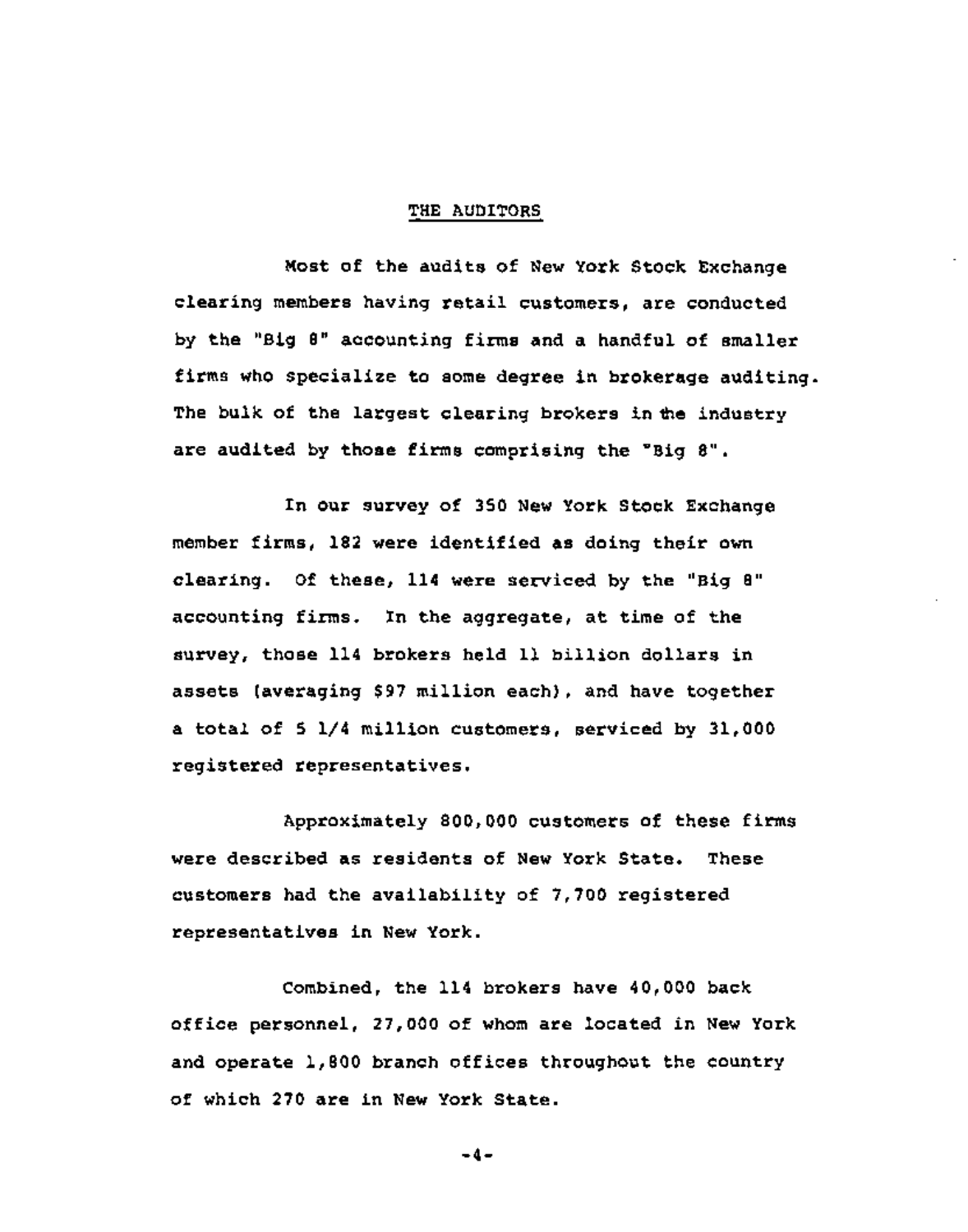By custom and usage, the term, "Big 8" refers to the eight largest accounting firms in this country. In alphabetical order, they are: Arthur Andersen & Co.; Ernst & Ernst; Haskins & Sells; Lybrand, Ross Brothers & Montgomery; Peat, Marwick, Mitchell & Co.; Price Waterhouse & Co., Touche, Ross & Co.; and Arthur Young & Co. If size alone is a criterion, certainly the "Big 8" firms cannot but fail to be impressive. Illustrative of the dimensions involved are the figures which follow, obtained from responsible representatives selected by the accounting firms themselves. A representative firm has 300 partners in the United States with affiliations of greater or lesser degree with 130 accounting offices located abroad. The witness supplying this information was a partner but he does "not recall the gross revenue" of his firm, though he believes it ranks with other members of the "Big 8".

In another instance, the witness was a firm manager, the highest employee level, usually second in command immediately below a partner. He was able to state that his firm had about 350 partners and 5,000 professional members, of whom 500 are managers. The gentleman was also unable to supply any information as to the total gross revenue of the firm.

 $-5-$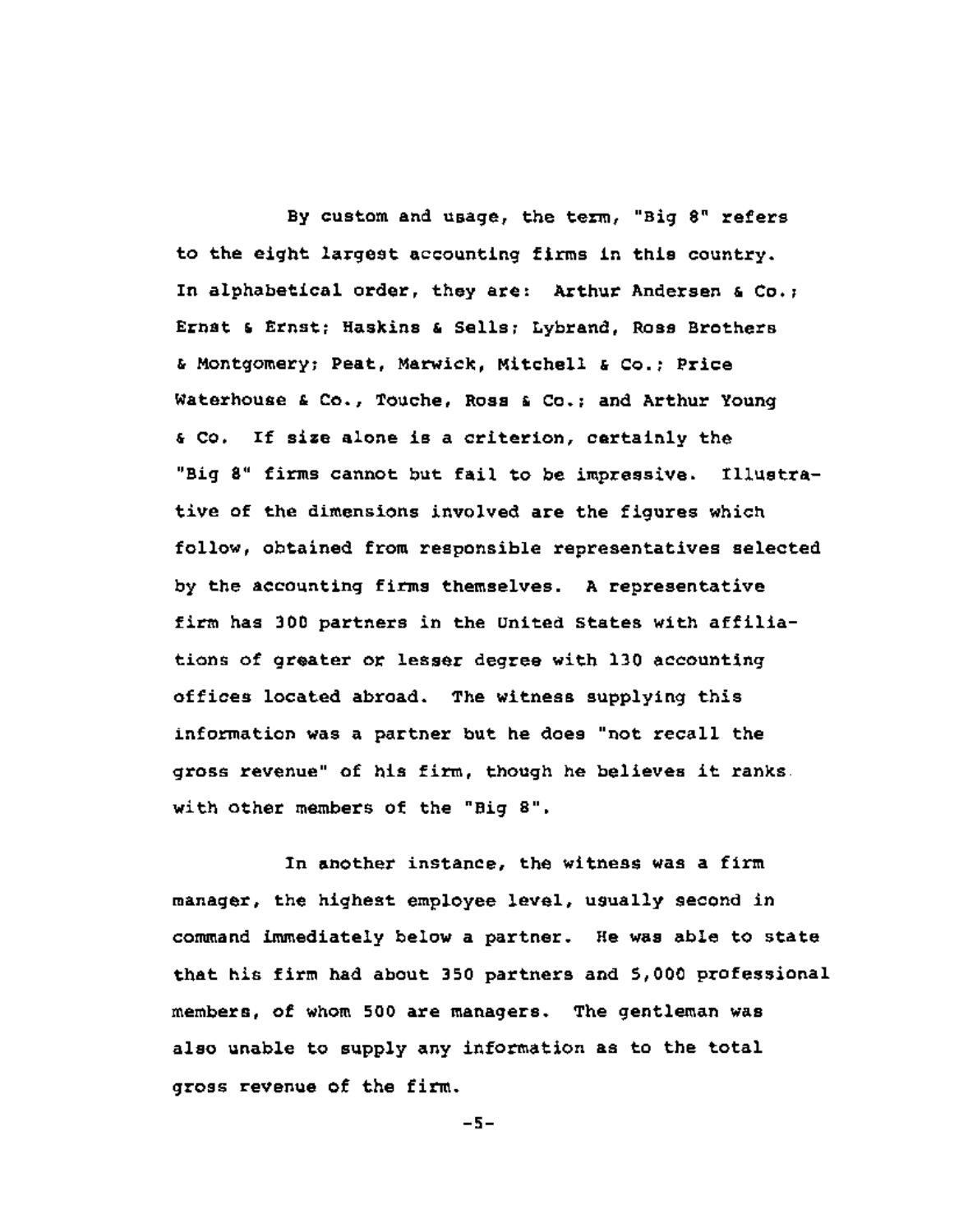Another firm was described by one of its partners as having nearly ii,000 professional personnel, of whom 700 are partners of participating principals (individuals not C.P.A.'s, but enjoying select executive status). This partner was able to estimate the gross annual revenue of his firm at approximately \$200 million.

A partner of another firm testified to the employment of approximately 6,000 people, with 300 partners and almost 200 offices throughout the United States and foreign countries. He indicated that the gross annual revenue of the firm was in the order of \$100 million.

Another "Big 8" firm has about 4,000 employees with 70 offices in the United States and other offices and affiliates in Canada, South America, Asia and Europe. Although the witness from this firm was a partner primarily engaged in administrative and executive office functions, he was unable to estimate the total annual gross revenues of his accounting firm. He concluded that the firm has 15,000 clients.

Another firm surveyed has 450 partners throughout the United States, and 5,500 professional personnel, but the partner providing this information was similarly unable to indicate the annual gross revenues of his firm.

**-6-**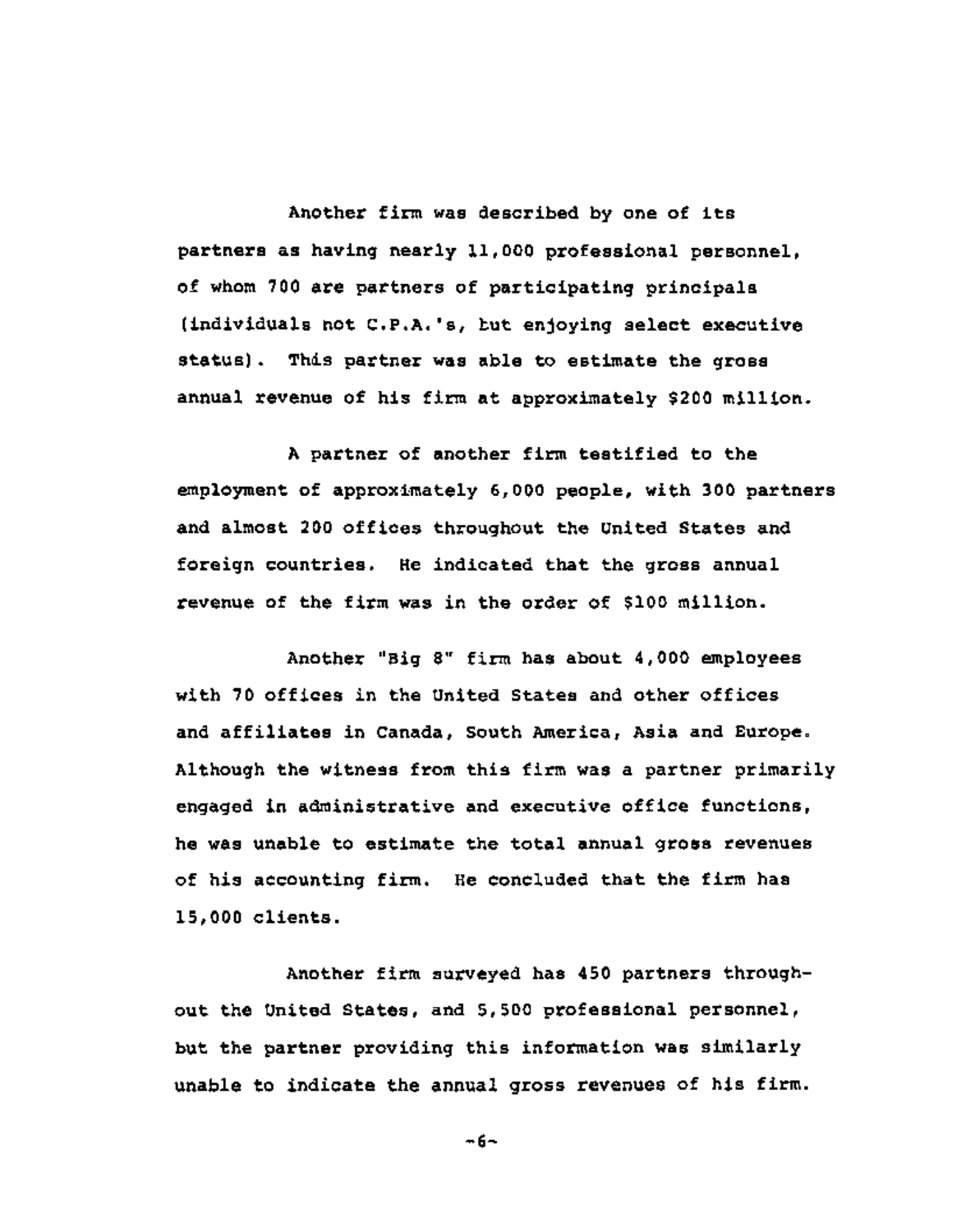The partner of a seventh firm indicated that the firm employs about 10,000 personnel on a worldwide basis and has gross revenues of about \$200 million. In New York, the firm has about 1,000 professionals, including partners. The witness stated that brokerage audits and accounting constituted a mere 1% of the total activity of the firm.

l

For a last example we cite a firm also international in scope, with about i0,000 professionals including partners. A partner of this firm estimated that about 1,000 persons, including 50 partners are employed in New York. This partner declined to supply any information as to the gross annual revenues of his firm, or estimate where this firm stood with relation to the "Big 8", on the grounds that all he had ever heard regarding revenues were rumors or approximations. However, he did state that with regard to revenues, the brokerage practice of his firm is in the neighborhood of 1%.

From the information made available to us during the course of our inquiry, we estimate that the gross annual revenues of the "Big 8" approximates \$900,000,000.

One hundred and ten of the clearing brokers audited by the "Big 8" answered questions relating to the

-7-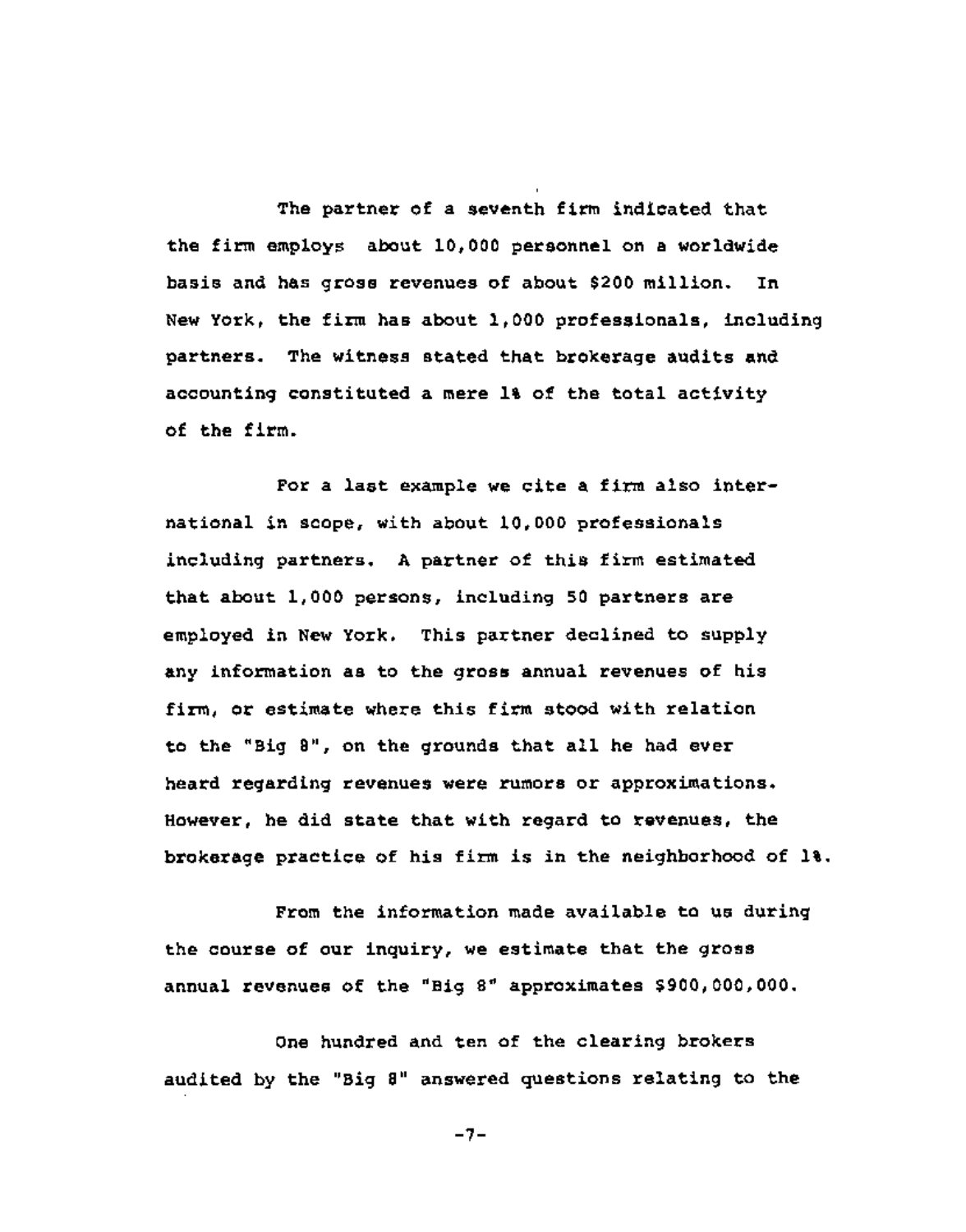total audit fees charged by such accountants. The total fees charged for the past three years are as follows:

> 1968 - \$ 9,087,000 1969 - 10,102,000 9,493,000

Our analysis also indicates the obvious relationship between the size of the fees charged and the condition of the back office. In most cases where back office problems were great, the work performed and the fee charged were proportionately higher. It does not appear that the upward inflationary trend of the last few years has directly affected the accounting practice as it related to billings of brokerage audits.

At times, when the back office problem appears most acute, the brokers, as a cost cutting measure, are sometimes forced to reduce staff, further compounding the work of the auditors, resulting in a more costly audit. In at least one case brought to our attention, an auditor was forced to discontinue the audit because of insufficient back office help. The audit was never completed and eventually the firm was declared a bankrupt.

When the accounting services are most needed to insure disclosure of the financial condition of a broker,

**-8-**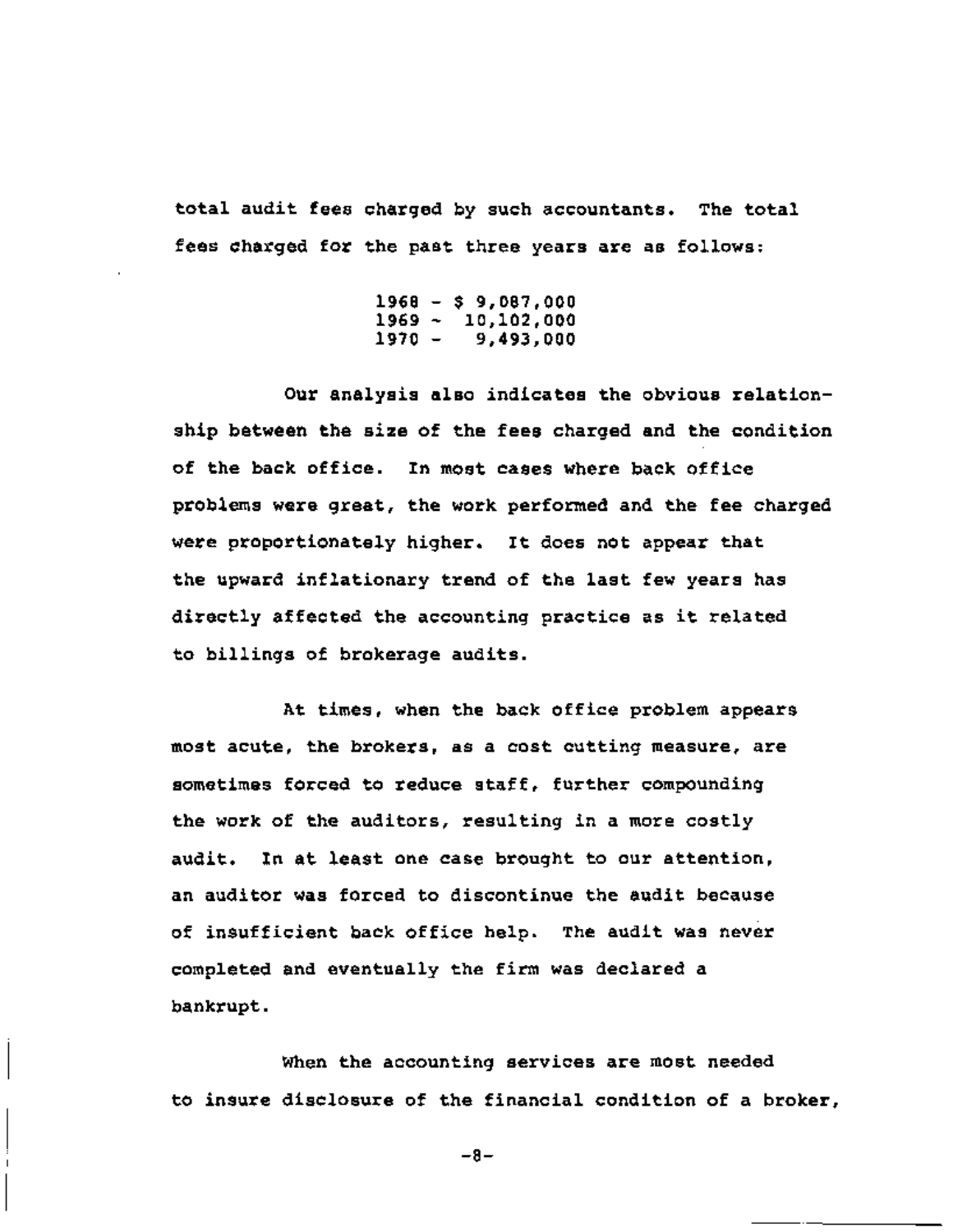the auditors may be severely frustrated at the volition of the client by lack of staff.

Some provision must be made for an outside agency to insure prompt completion of audits when trouble develops. Any additional funds expended by the industry or government to insure completion on a timely basis would be well spent and perhaps save considerable sums which might otherwise be needed in some form of customer assistance.

In our survey, only 68 brokerage firms, consisting of 48 partnerships and 20 corporations, all of whom do their own clearing, were audited by accounting firms other than the "Big 8". The total assets of these brokerage firms was \$4,630,807,000. As a group they have 557,000 customers in the United States, 234,000 of these customers are in New York State. These firms have 4,000 registered representatives overall, 3,000 of whom are in New York State. Their back office employees total 8,200, of which 7,700 are employed in New York State.

One factor separating the "Big 8" accounting firms from their smaller colleagues is the sheer size of the man-power required in performing brokerage house audits. A key element of the audit is the taking of

**-9-**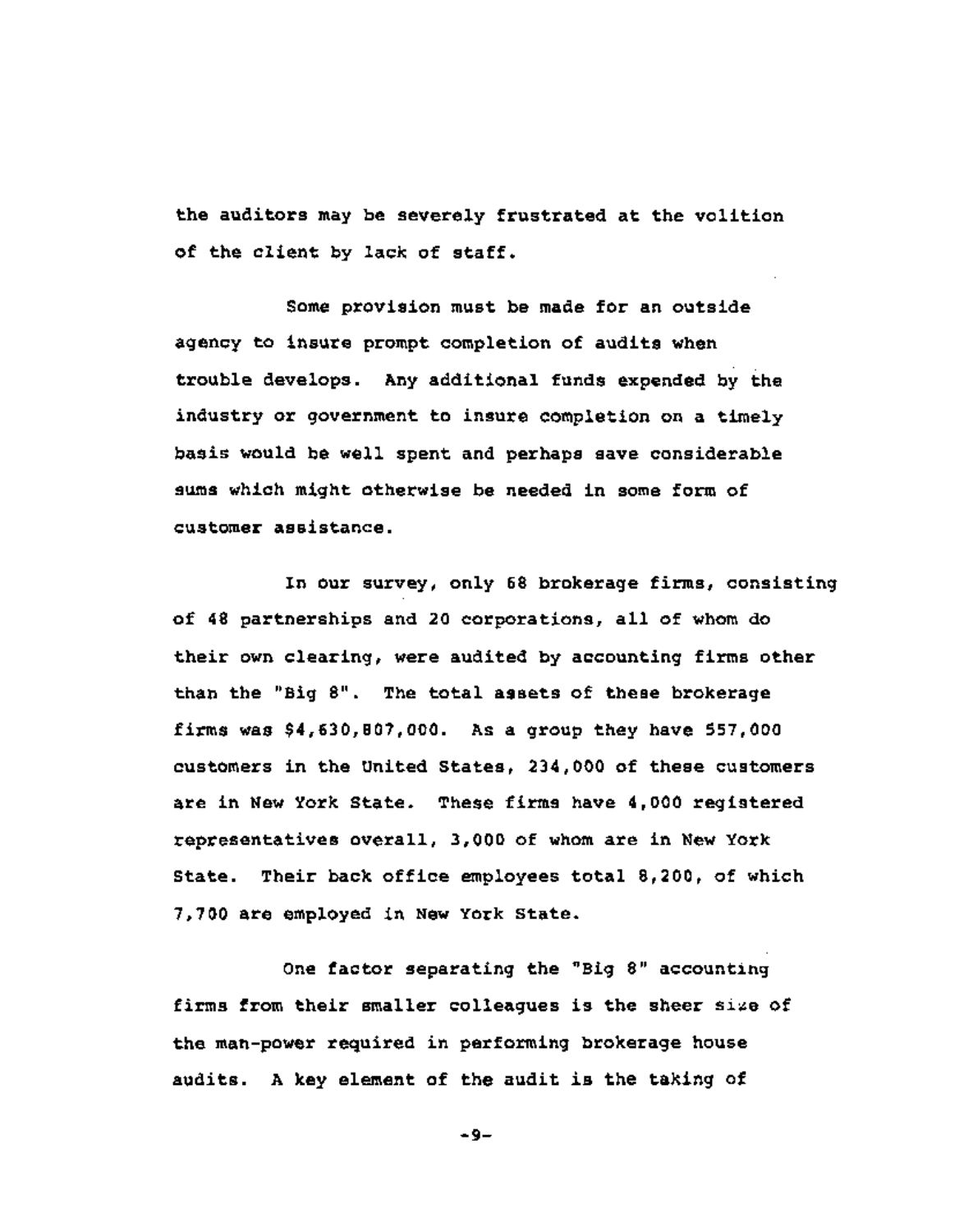full control over, and counting the securities on the premises of the broker. The accounting firm engaged to do the audit must arrange to have its personnel stationed in sufficient numbers to simultaneously control all places where securities are kept. In the case of the large brokers, this usually requires hundreds of accountants.

The "Big 8" accounting firms by virtue of their large size are able to draw upon large pools of man-power to satisfy the securities count aspect of the audit. In the case of medium and smaller firms, the man-power demand alone prevents them from undertaking audits of large and medium size brokers. Where attempts have been made to undertake a large audit, these firms have had to rely on the employment of part-time and temporary help. Due in part to labor market fluctuations and the exacting requirements of the work, it would appear inadvisable to allow an undermanned staff to attempt this singularly important phase of the audit.

Witnesses associated with medium size and smaller accounting firms have indicated that they do not undertake larger brokerage audits, not for lack of knowledge or skill, but almost solely for the reason that they cannot regularly muster sufficient man-power to meet the securities count requirements mentioned above.

-10-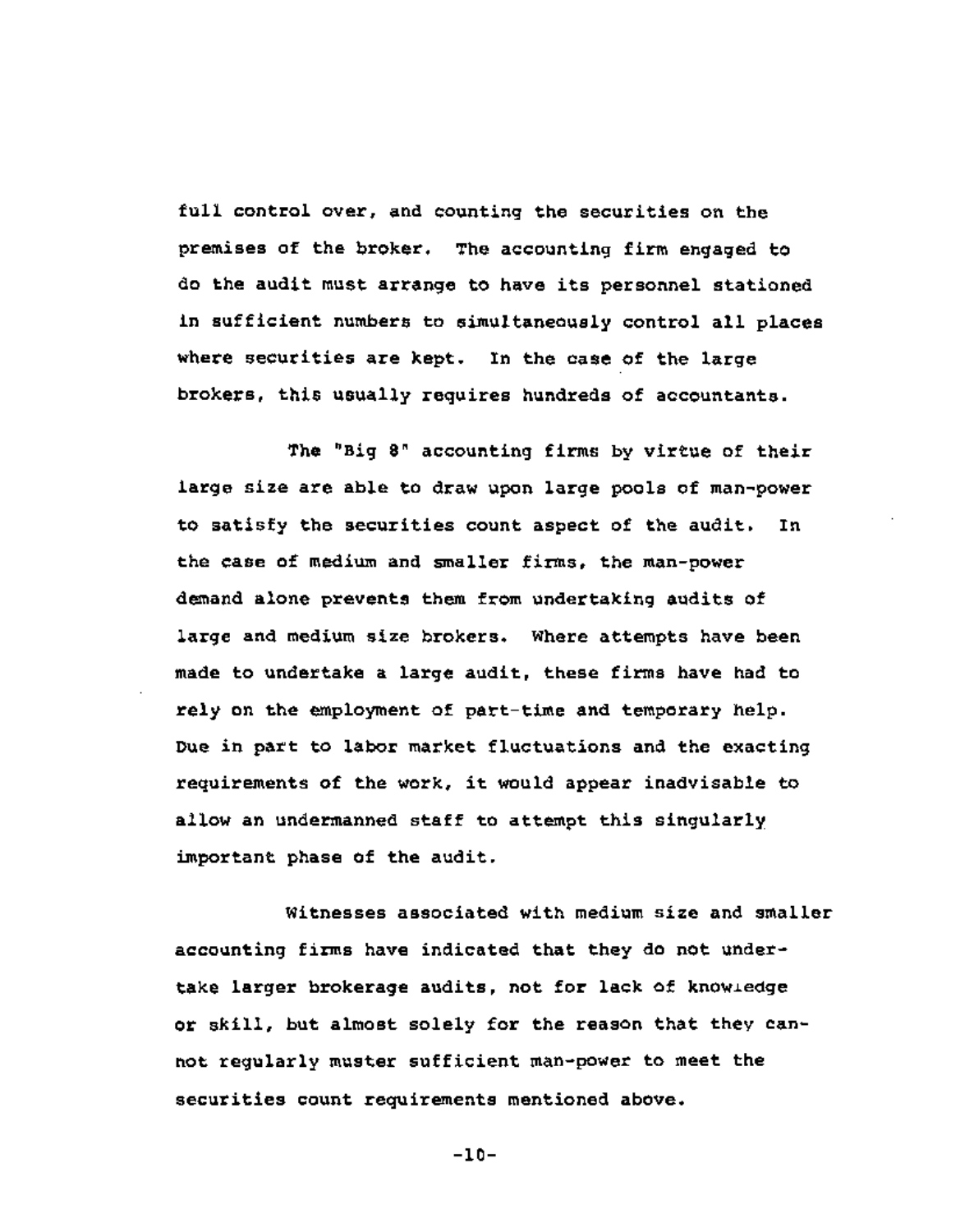In contrast to the "Big 8" accounting firms who have indicated that brokerage audits constitute approximately 1% of their total activities, brokerage audits conducted by the medium size and smaller accounting firms often constitute a relatively high percentage of their practice. For example, in one medium size firm, brokerage audits accounted for about 60% of its total revenue. In the case of one smaller accounting firm, brokerage audits constituted almost 100% of its practice. There are indications that the largest accounting firms are not necessarily the most expert in this field, but that their size places them in a unique position to service large brokerage houses.

It is no surprise, in view of the information supplied, that reports of some of the medium sized and smaller accounting firms provide more analysis and detail than reports of the larger firms. For example, a smaller accounting firm undertakes as a matter of course, to report upon the valuation of securities held in segregation or for safe-keeping as a custodial obligation of the broker, unlike the general approach of most large accounting firms.

-11-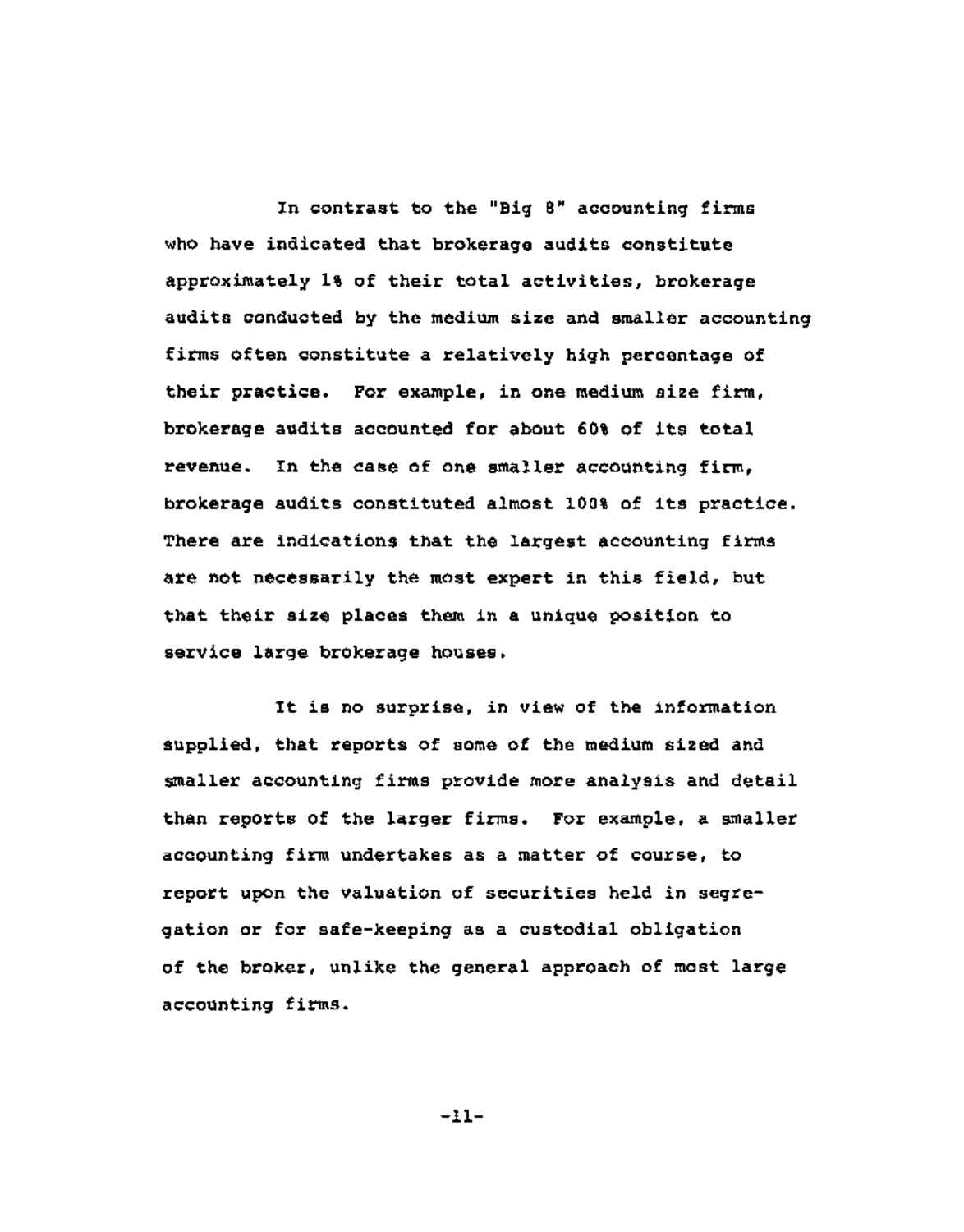Indeed, General Instruction #B2, of the New York Stock Exchange Set of Audit Instructions specifically eliminates the necessity of the auditor to make such a valuation. Such rule states:

> "The valuation of customers' securities in segregation or safekeeping need not be included in the answers".

The Attorney General's questionnaire requested that the total amounts of fully paid securities held in segregation and safekeeping be given. But only 46 of the clearing firms were able to give any figures on fully paid segregated securities. Such respondents estimated the amount of such securities at \$11.4 billion. A total of 39 firms reported \$945 million as being held in safekeeping. The balance of the clearing firms were unable to answer the question. It is incredible that the custodian is not obliged or able to indicate the extent of his custodial obligations.

-12-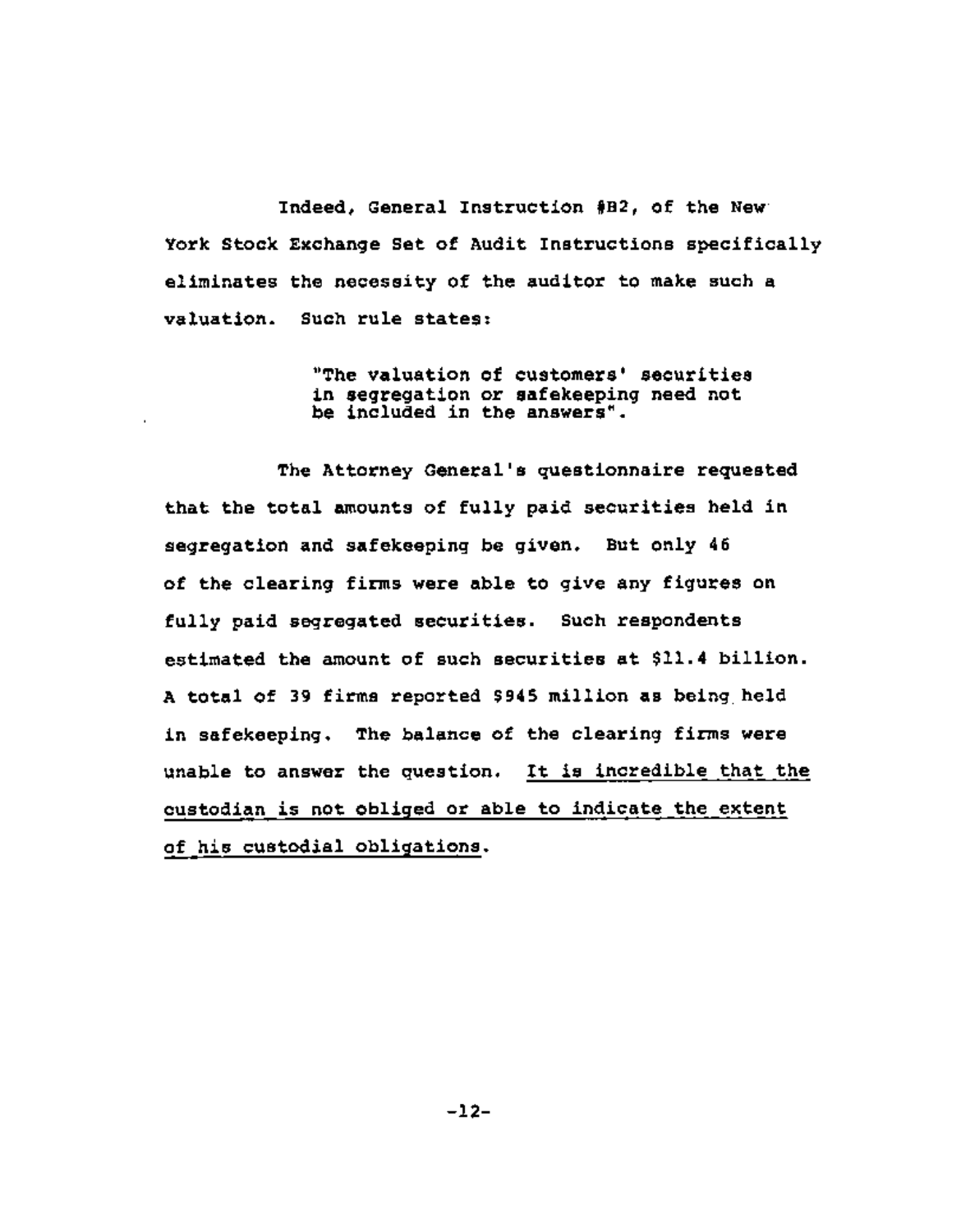## **THE SURPRISE AUDITS ARE NO SURPRISE**

The cornerstone of financial reporting in the brokerage industry is based on the so-called surprise audit, which is required once in each calendar year of members of the New York Stock Exchange doing any business with other than members or member organizations of the Exchange. Rule 418 of the New York Stock Exchange Rules requires that each member firm doing business with the public undergo an annual certified audit and examination without prior notice to the broker. This, the "surprise audit" requirement, was apparently designed to instill public trust and faith in the brokerage industry.

Prior to each January Ist, every brokerage firm within the purview of Rule 418 engages its own independent auditor and accordingly notifies the New York Stock Exchange as to the name of the independent public accounting firm which will perform the audit of its books, records and affairs during the ensuing year as of a particular date to be chosen by the auditor.

The accounting firm so engaged then transmits a letter to the New York Stock Exchange indicating its designation as the auditor for the particular firm and advises the Exchange during which third of the year it

-13-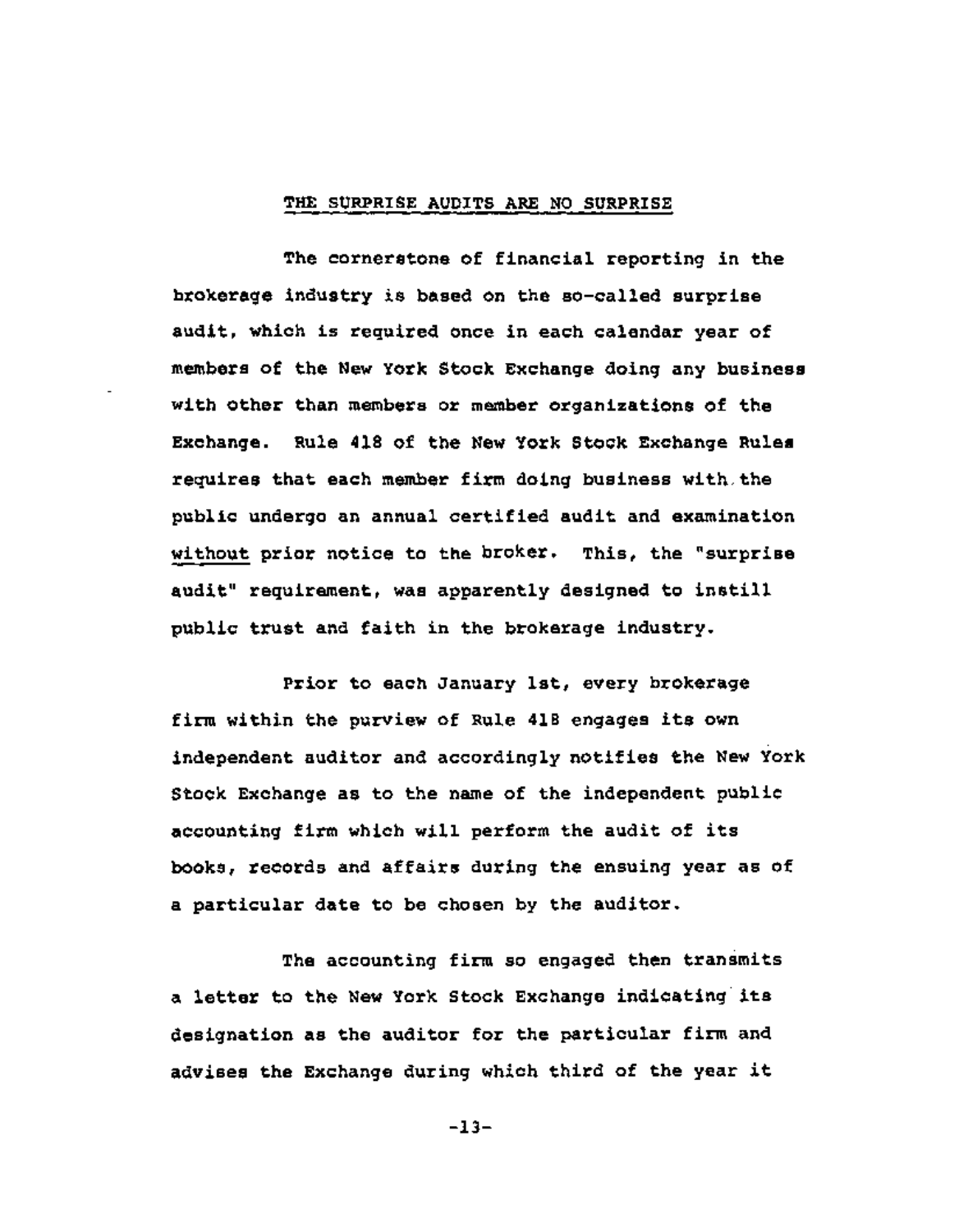expects to make its surprise examination. This information is required to be confidential between the auditors and the Stock Exchange.

Therefore, the client has no official knowledge as to which third of the year the auditors have chosen which hopefully preserves the element of surprise. Some element of the surprise, however, is diminished by the fact that in each of the other two thirds of the year, not designated for the surprise audit, the New York Stock Exchange usually requires a special report. This report is similar to the report rendered by the independent auditors, except that it is requested of and usually prepared by the stock broker. This report is not required to be audited. It follows, therefore, that if a brokerage firm is required to furnish a special report in each of the first two thirds of the year, it knows that it will be audited in the last third of the year.

In addition, accountants engaged in the brokerage accounting field have testified during our inquiry that the New York Stock Exchange permits a great amount of flexibility in setting the exact date because it is recognized that the accounting firms have other clients whose acitivites impose different and unavoidable

**-14-**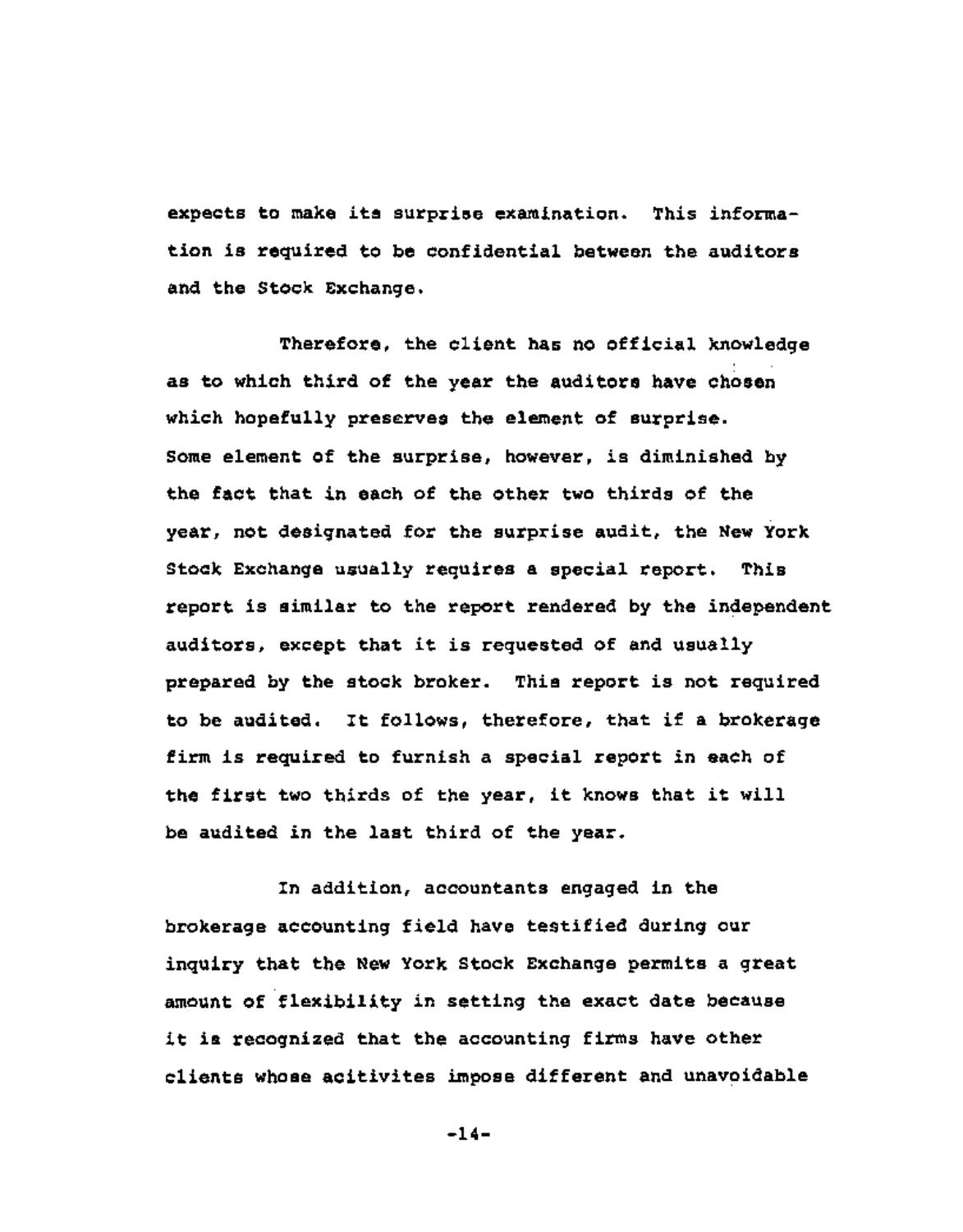time obligations for service, such as tax work and calendar year end audits.

The present system of surprise audits impedes uniformity with regard to reporting on an annual fiscal year. Indeed, accountants have testified that the intervals between audits may vary from 9 months to 22 months. They have also testified that profit and loss statements for the firm are not audited because the unequal periods would make the figures relatively meaningless. Consequently, the excuse commonly given for not furnishing audited profit and loss figures to the customers of brokerage houses, as well as to the regulatory and self-regulatory bodies is that the surprise audit causes unequal fiscal periods. This factor emerges as an inherent evil of the present system. The elimination of the surprise audit requirement would eliminate this excuse.

However, it is noted that there is no present requirement that certified profit and loss statements be prepared as part of the audit or otherwise. Naturally, unless required, the client would be loathe to pay for extra work. Several accountants have testified, however, that a certified profit and loss statement could and should be prepared, regardless of the irregular periods between audits.

-15-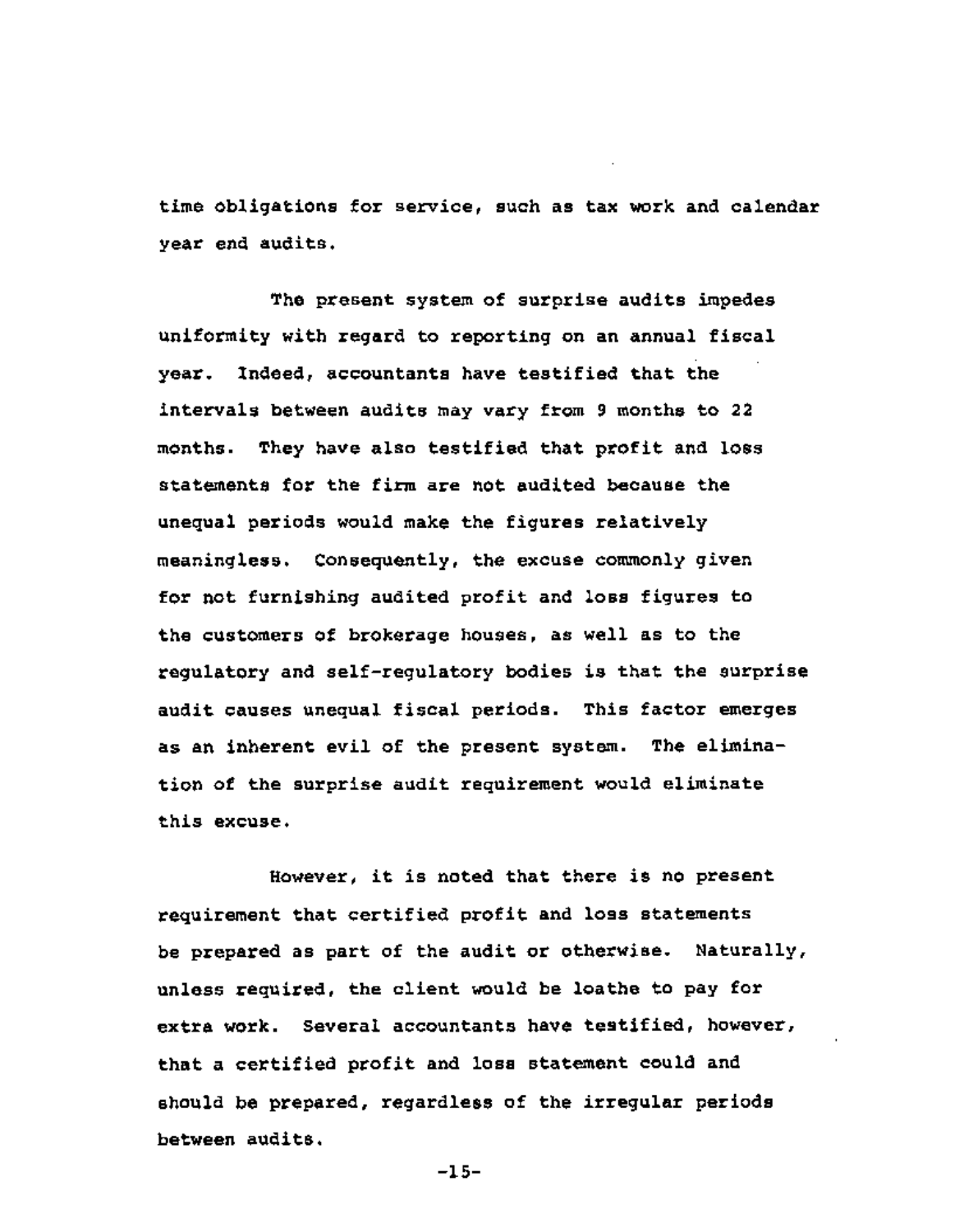Our investigation has revealed that whatever salutary benefits may accrue from unannounced examinations, ,i such benefits are diminished because the element of surprise is often lacking in practice. This is caused by several factors. One factor already mentioned is the New York Stock Exchange special report requirement. A second factor is that the logistics of conducting an audit, especially among the large brokerage houses, tends to eliminate surprise and secrecy. The initial phase of the auditing procedure requires that the auditors take complete control over the securities and the cunting of said securities. This count requires, in some cases, hundreds of people working together at the same time and place. To accommodate such a large audit staff, advance planning and arrangements are required which inevitably afford prior notice to the client and its staff. Our inquiry reveals that sometimes five days prior to the audit date, a few men of the audit staff appear on the premises of large brokerage firms. The broker then prepares desk space, rooms and other paraphernalia for the use of the auditing staff. The broker may also alert his work force that over-time work may be necessary over the weekend. The staff accountants, answering our broker accountants inquiry, have indicated that the advance

**-16-**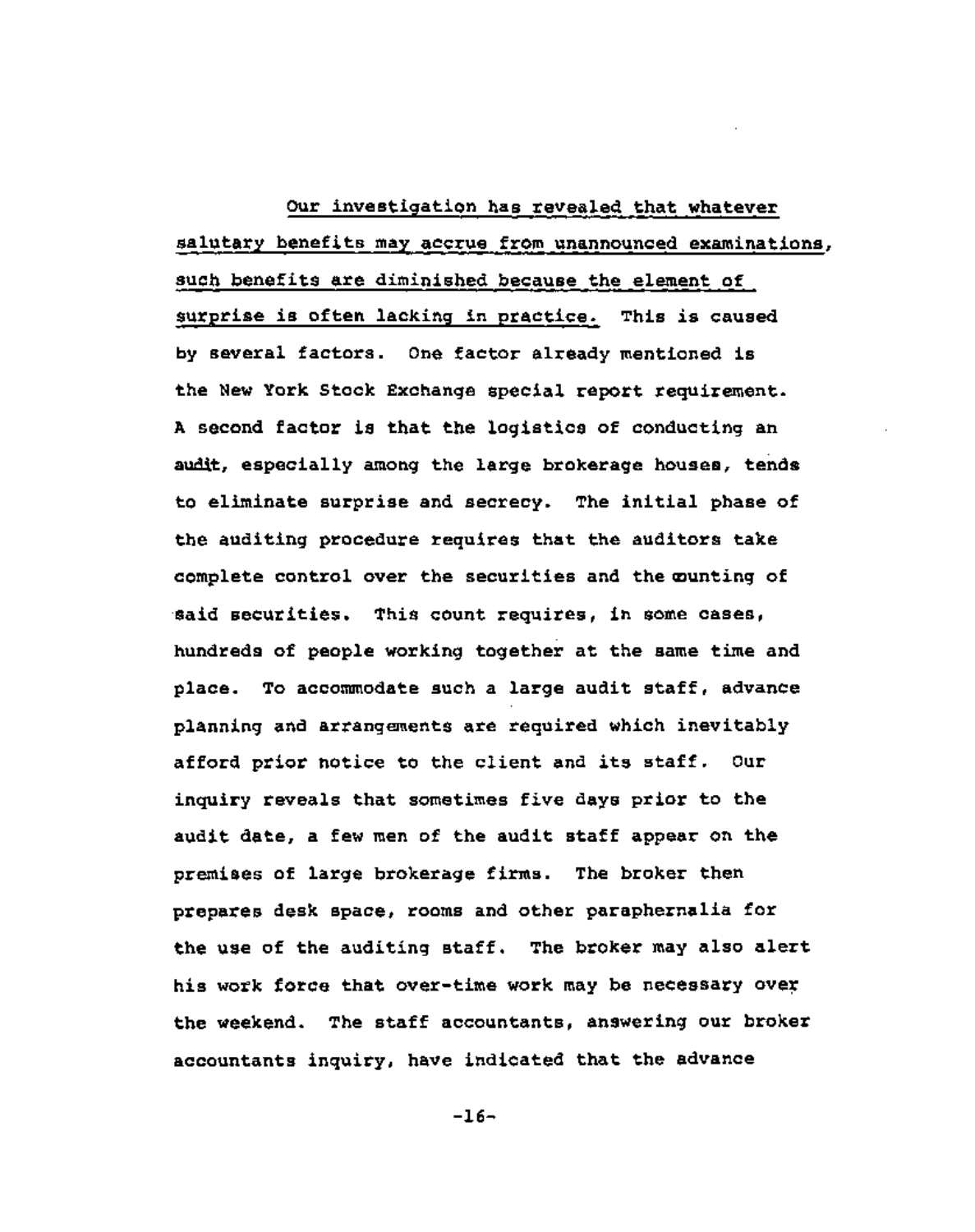notice to them varies from one day to as much as nine months. In any event, the surprise audit rarely begins in an atmosphere of surprise.

An analysis of our Broker Inquiry Questionnaire, indicates that a third factor diminishing the element of surprise is that the overwhelming majority of brokerage audits are conducted between March and October. The auditor, due to the press of other business, such as the preparation of tax returns and the calendar year end~ audits, for the most part schedules his brokerage audits in months other than November, December, January and February.

In addition, some accountants have testified that they try not to schedule audits for the same firm in the same third of the year as in the previous year. Since brokers know of this practice, if they were audited in any month of a particular year, they can make an intelligent guess as to the most likely period of the next audit. This effort to schedule succeeding audits in a different third of a year is not based on any rule, but is a practice engaged in by some accounting firms to attempt to bolster or preserve whatever surprise aspect can be salvaged.

-17-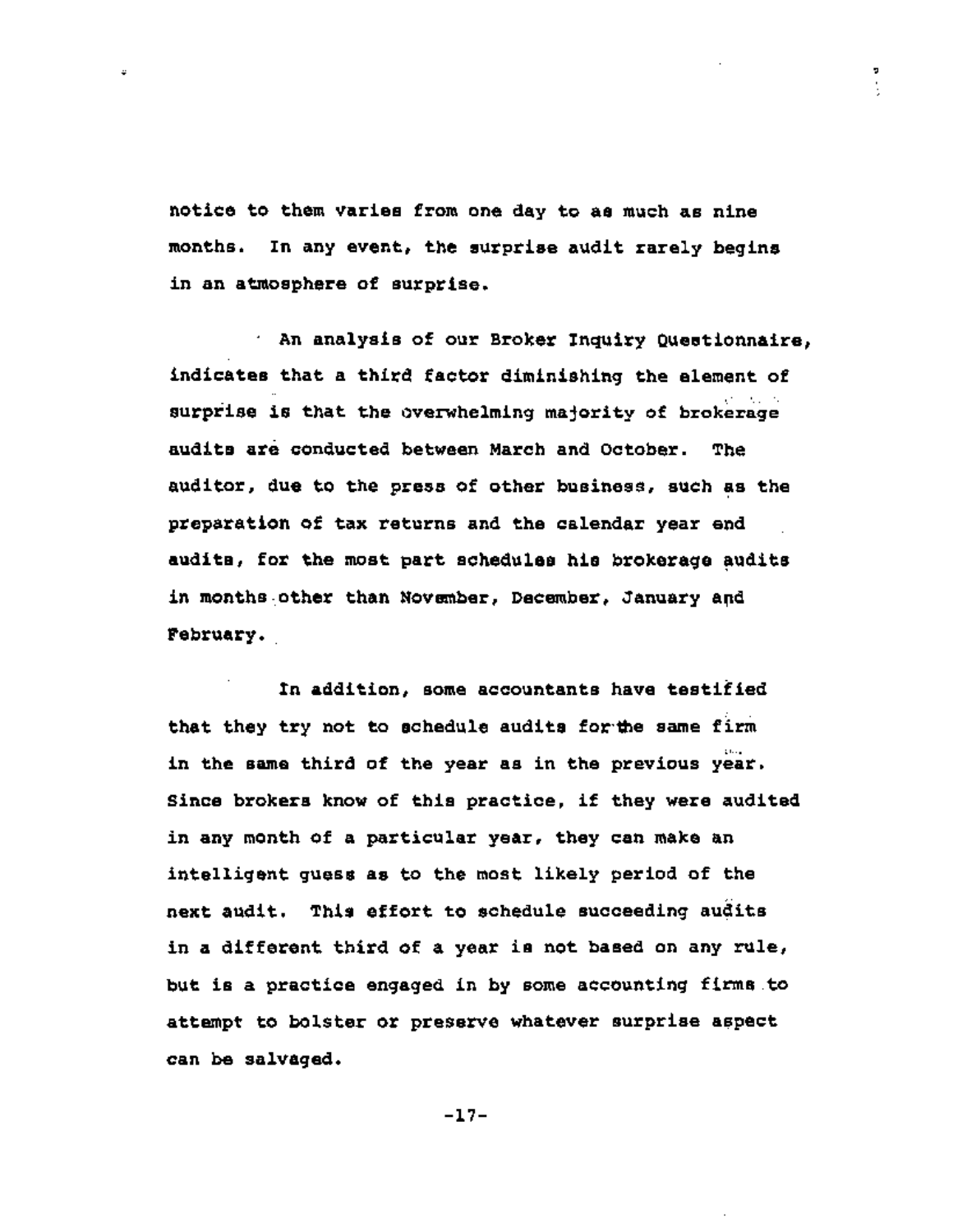Despite the foregoing practice by some auditors, an analysis of the broker inquiry questionnaire reveals that audits by other firms are not only conducted in the same third in succeeding years, but often in the same month.

i-

Further, our investigation reveals that the audit date within any month of stock brokers conducting a retail business coincides with the date of their monthly customer's statements. Thus, with respect to an audit date for a month in which the surprise audit is conducted, the date is actually fixed. Such brokers are littie concerned with the possibility of an audit in the middle of the month. To that extent, the element of surprise is also minimized.

Furnished below are graphs indicating months during which surprise audits were conducted during the years 1968, 1969 and 1970. The graphs illustrate the uneven distribution of audits during the year.

> See Chart No. 1 See Chart No. 2

> > **-18-**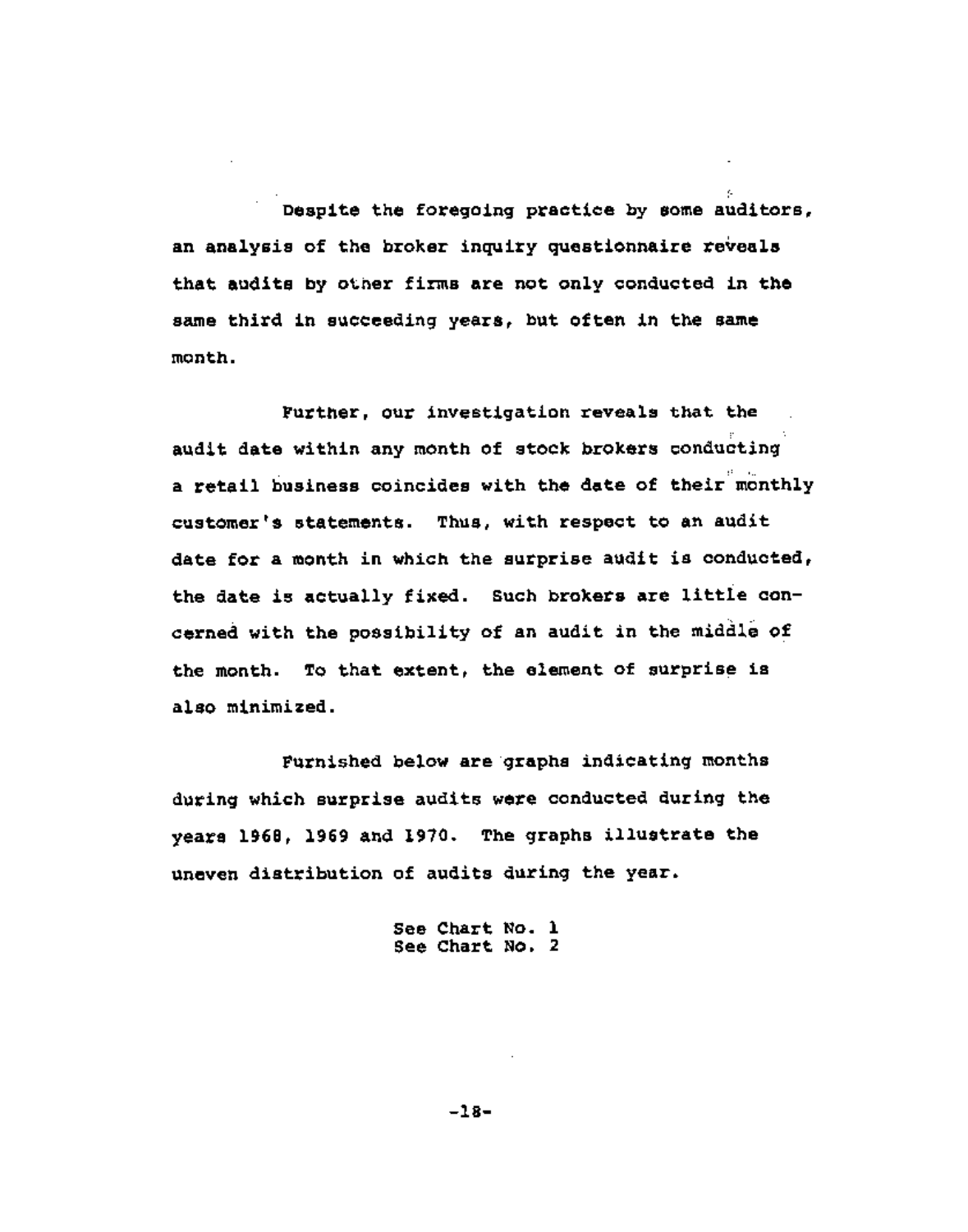

SOUR.CE-STUDY OF ACCOUNTING PRACTICES<br>OF SECURITIES BROKERAGE FIRMS BY ATTORNEY GENERAL OF NEW YORK 1971.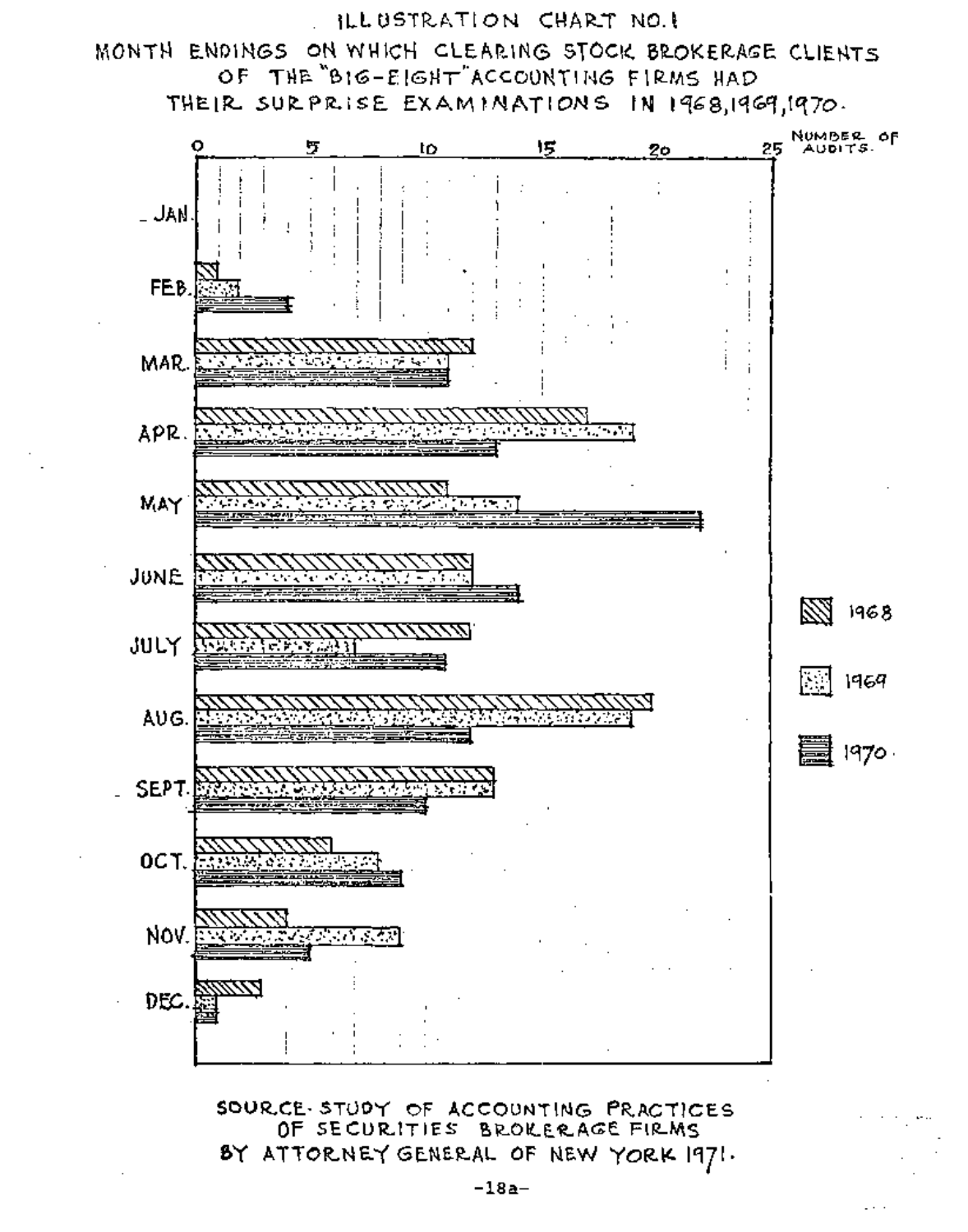# ILLUSTRATION CHART NO.2

# MONTH ENDINGS ON WHICH CLEARING STOCK BROKERAGE CLIENTS OF ACCOUNTING FIRMS OTHER THAN THE "BIG- EIGHT" HAD THEIR SURPRISE EXAMINATIONS IN 1968, 1969, 1970.



SOURCE-STUDY OF ACCOUNTING PRACTICES OF SECURITIES BROKERAGE FIRMS BY ATTORNEY GENERAL OF NEW YORK 1971.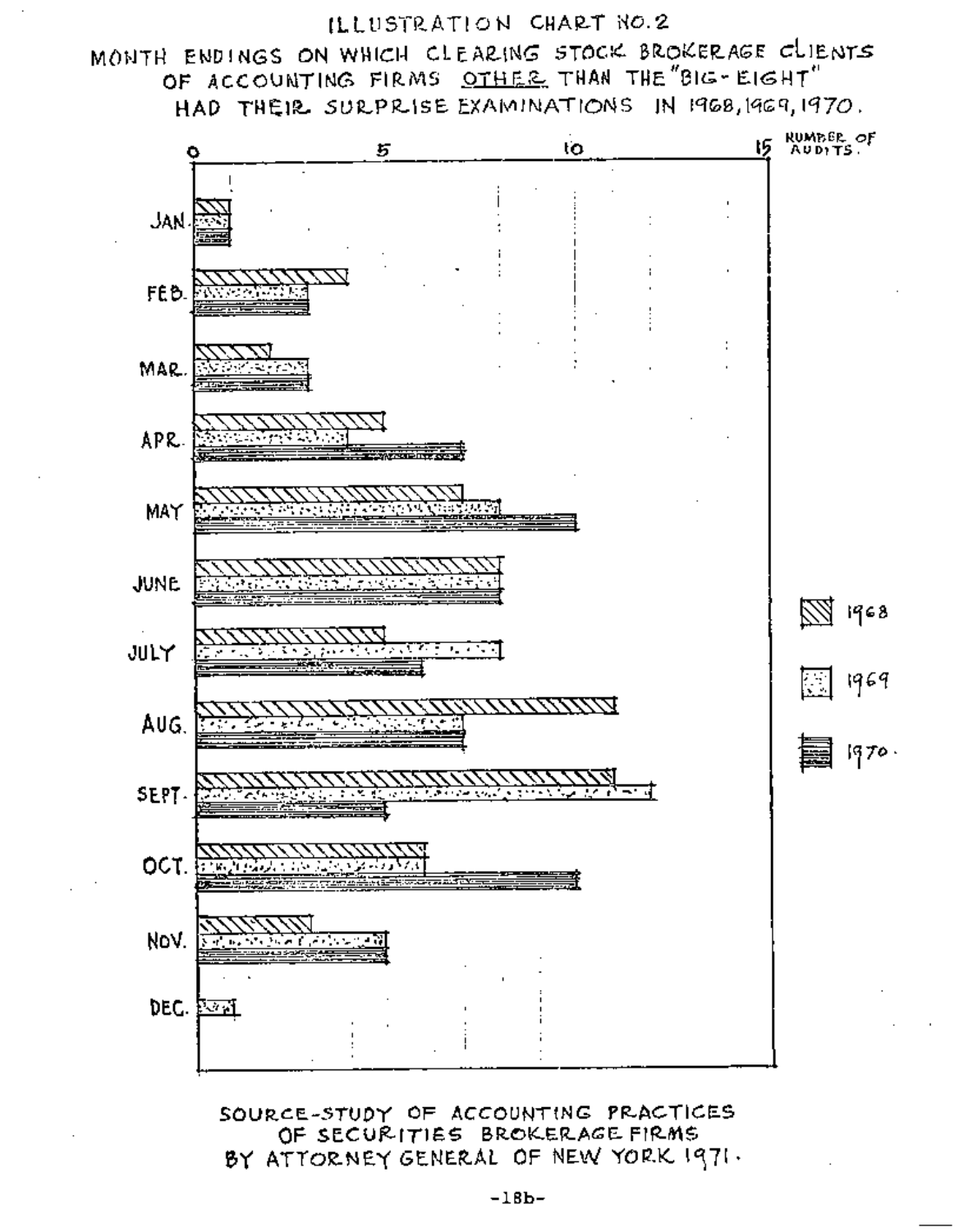If the audit scheduling were on a true surprise basis, each working day of the year would have an equal chance for selction. A graph of such a situation would result in bars of almost equal length. The current practice severly limits the area of selectivity and allows the broker to make an educated guess as to the date the unannounced audit actually takes place. It follows, therefore, that knowledge of the audit date, however obtained, may afford the opportunity for certain unscrupulous brokers to use such advance information to cover up material irregularities and illegal transactions which might have been uncovered by a true surprise audit. Certain situations revealed during the course of our investigation warranted further study, which is now being pursued by our staff.

It is our recommendation that if the present system cannot be perfected to insure a truly surprise audit, the entire system should be replaced in favor of regular periodic audits bolstered by a program of surprise securities counts by external personnel.

**At** the very least the audits should be evenly distributed during the year. Each month should have an equal chance of being selected. If the independent

**-19-**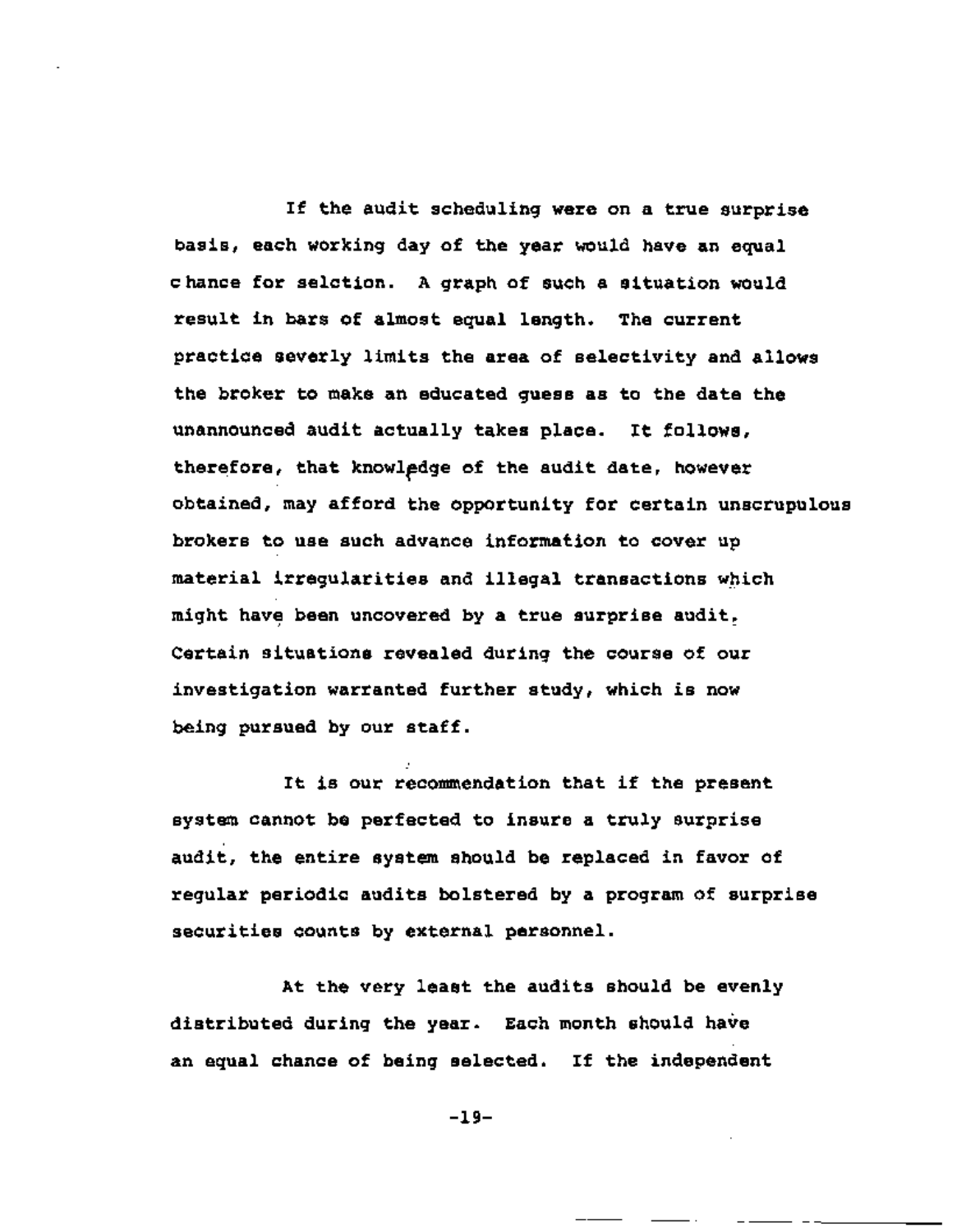auditors cannot provide this service to the brokerage industry, then they should not undertake such assignments. It should be incumbent upon the New York Stock Exchange to assure the equal distribution of audit dates.

The accountants interviewed by our staff during the course of this study generally were neither alarmed nor shocked by any suggestions calling for the elimination of the surprise audit. Many felt that audits conducted on a fiscal year basis together with adequate surprise. external security counts would be at least as satisfactory as the current method of reporting and probably superior.

In the questionnaire addressed to accountants engaged in brokerage accounting the following question was asked: "In your experience, does the concept of surprise audits of stock brokers, as requested by the New York Stock Exchange, have validity as opposed to regularly scheduled audits?"

Typical replies are as follows:

(a) "I feel that no purpose is served by a surprise audit as opposed to a regular review of the firms internal control."

-20-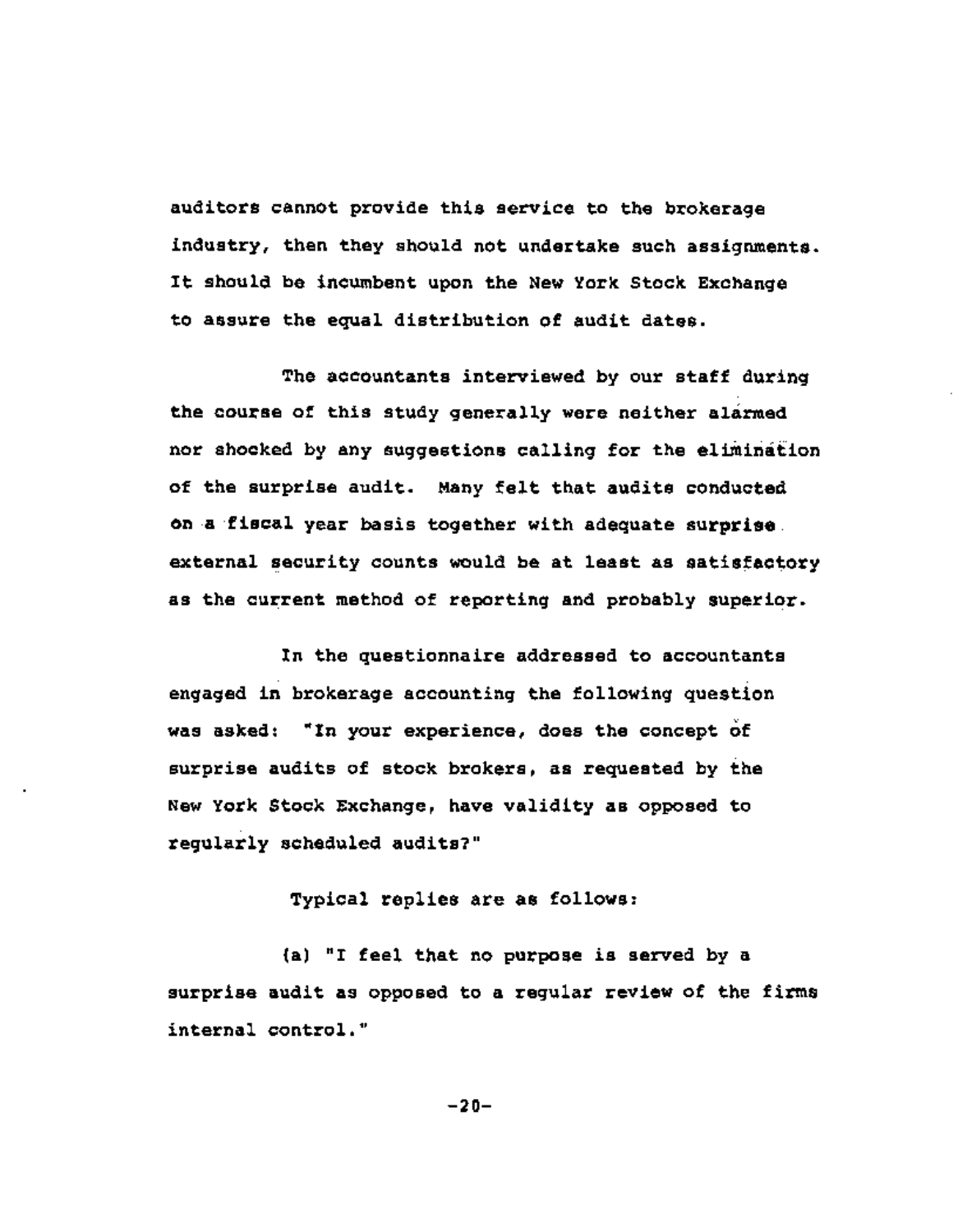(b) "In reality, the brokerage house knows a surprise audit is to take place because they must tell employees that they will be working longer, so no one is surprised."

 $\sim$ 

and a state

(c) "Most brokers can judge when a surprise audit will occur and therefore most surprise benefits are lost. I would prefer an annual audit with surprise security counts and confirmation during the year."

(d) "However, brokerage house personnel do seem to know when the audits will occur. This is due in part to timing of prior year audits and the time demands placed on C.P.A. firms as related to their busy season."

As to publicly held brokerage firms who now must comply with the statutory requirement for full financial disclosure on a fiscal year basis, the need for a surprise audit in the traditional sense might be eliminated without any loss in financial reporting and knowledge if surprise external counts are retained, At present such brokerage firms are subject to two audits, one for the fiscal period and one on a surprise basis.

Whatever advantages presumably accrue by requiring a surprise audit have virtually been completely

 $-21-$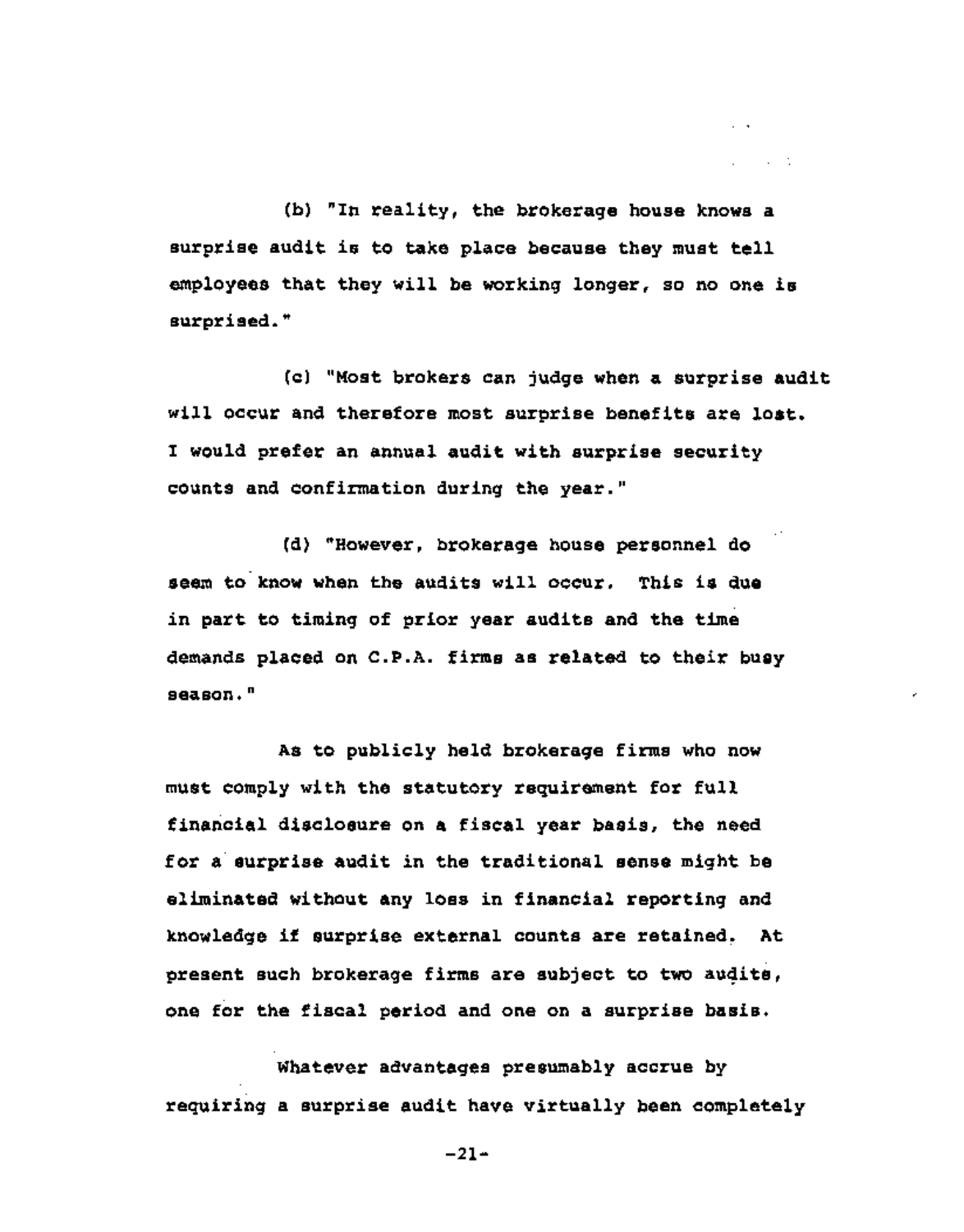eroded in view of the fact that the actual surprise is minimal. Indeed, we have seen an example of what can happen even with a surprise audit. In the case of one member firm we uncovered a theft by an employee of that firm which took place immediately after the surprise audit. The thief, unafraid of internal counts due to his position, relied on the knowledge that there would be no external count of securities for at least nine months. Perhaps with regular periodic audits and true surprise external securities counts which could be expected at any time, (even within a week of each other), this particular theft and perhaps other thefts could have been and will be prevented. To preserve the present system with its serious flaws simply tends to preserve a false sense of security.

The surprise audit should not be viewed as a sacred cow, unalterable and holy. The startling growth of the securities industry has rendered obsolete many • of its security handling and administrative practices. Perhaps the surprise audit, too, should be carefully re-evaluated.

-22-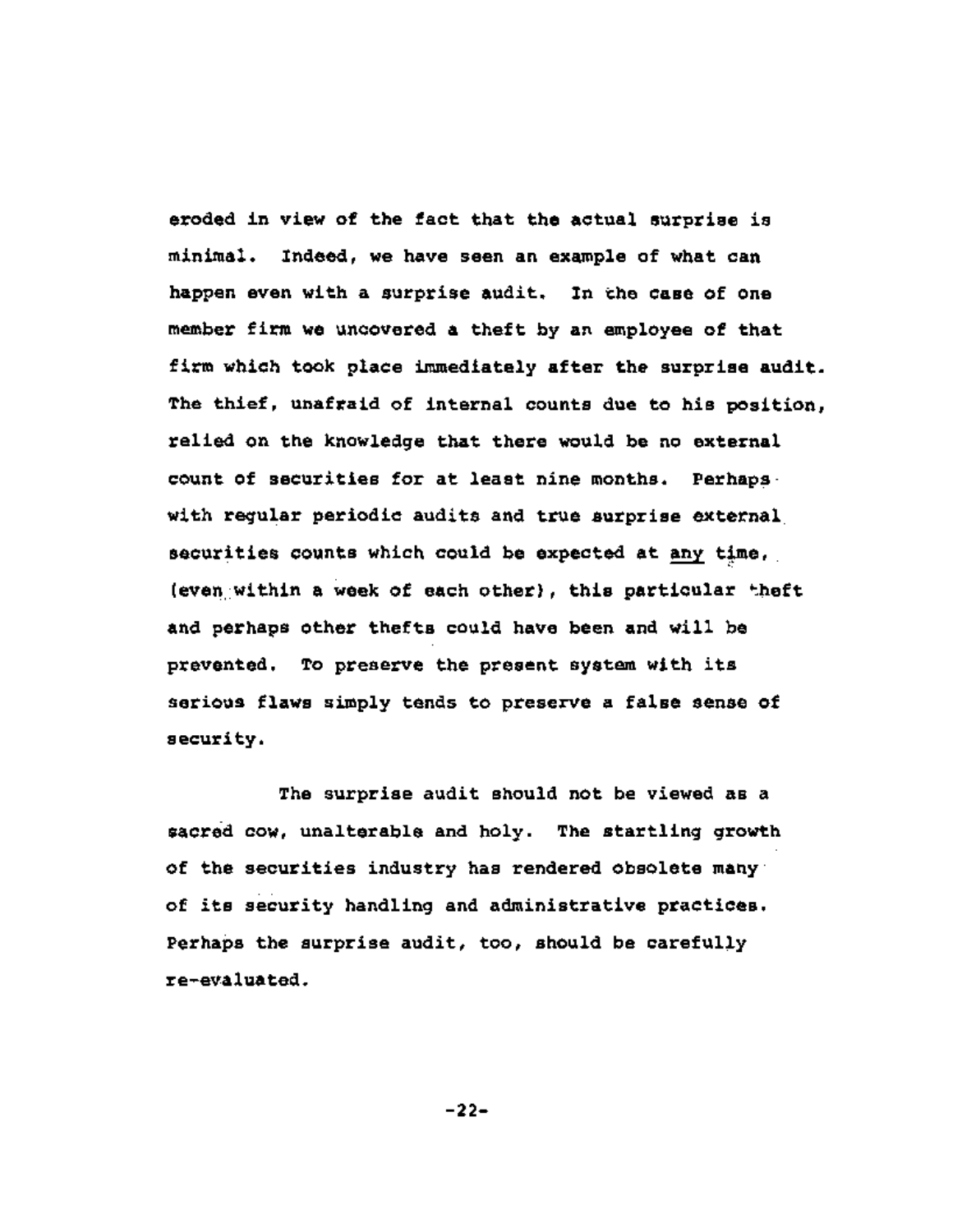## DIVERGENCY BETWEEN PUBLIC AND PRIVATE REPORTS: THE ACCOUNTANT'S ROLE

After the field work has been accomplished by the individual auditors and the work papers and schedules have been prepared, the summary figures flow into various reports which fall into two general categories: those addressing themselves to regulatory and self-regulatory bodies and those addressed to the public at large. The report addressed to the regulators is embodies in a document entitled, "Answers to Financial Questionnaire". (Those brokers who are not members of the New York~Stock Exchange prepare a'similar report for submittal to the Securities and Exchange Commission.)

However, a separate and different report is prepared for public distribution by the accountants as of the same date, which undertakes to state the financial condition of the broker. This report generally consists of a one-page Balance Sheet accompanied by a brief "Certification Letter". It is this report that is~sent to customers to satisfy the requirement of the New Y0rk Stock Exchange that customers be supplied with an annual certified statement of financial condition.

-23-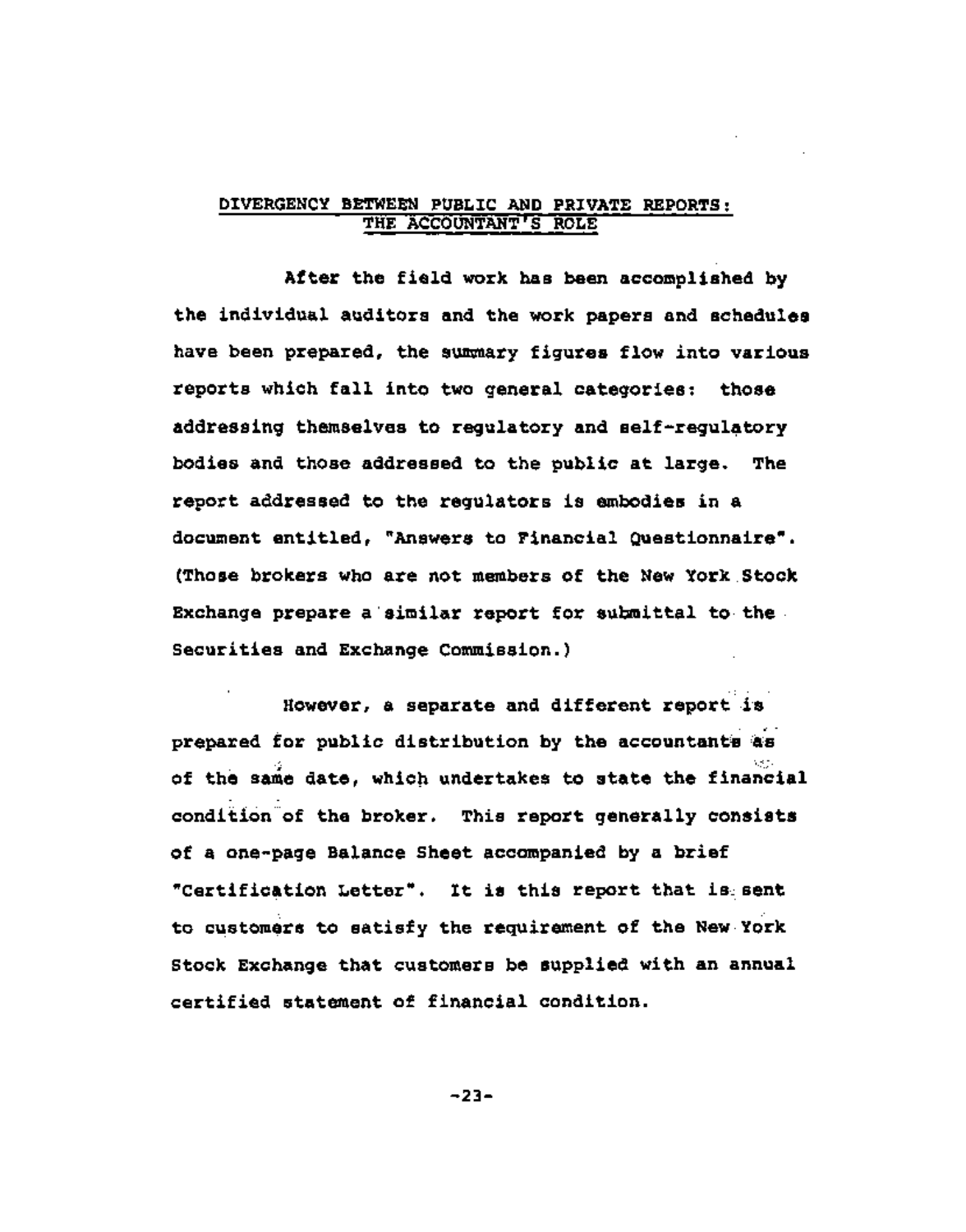In the case of those brokers which have gone public, an additional report on a fiscal year basis is prepared for submission to its investors. At the present time, there are few publicly owned brokerage firms. However, the nature of this type of report is very similar to the annual reports encountered in connection with reports rendered by publicly held firms listed on. the various stock exchanges or otherwise subject to the disclosure requirements of the Securities and Exchange Commission. The most outstanding aspect of such latter reports to investors of brokerage firms is that there is a relatively complete financial reporting. Both a-Balance Sheet and a Profit and Loss Statement, covered by the accountant's certification are provided. In addition, comparative figures are given for previous periods.  $\mathbf{I}$ 

It is interesting to note, however, that in the case of at least one publicly held broker, the financial report rendered to the investors is a different report than that rendered to the customers. In the case of the reports to the customers only a brief Balance Sheet is provided. On the other hand, the investor shareholders of the brokerage firm are afforded a more elaborate financial report which includes Profit or Loss figures

**-24-**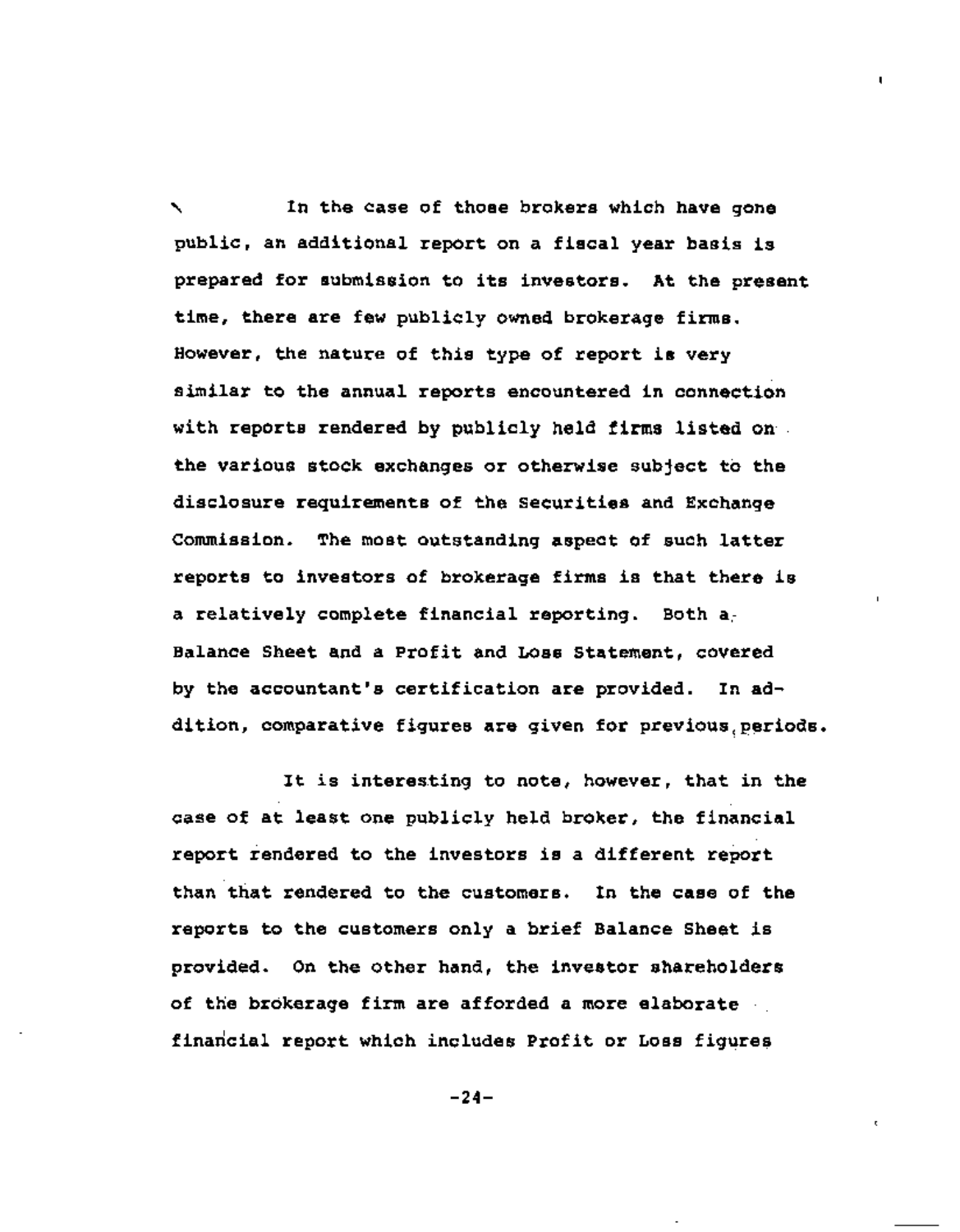and comparative statements. It is interesting to contrast the information afforded to the individual who merely does business with the broker as compared to the individual who has an equity investment with the broker. In the case of the former, he is deprived of much information which will enable him to decide whether or not to continue to carry his account with the brokerage firm and concomitantly his feeling of confidence in their ability to handle his transactions and safeguard his cash and securities. On the other hand, the investor is given a greater amount of information upon which he can intelligently make a decision as to whether or not to maintain his equity position in the brokerage firm or to increase it or to eliminate it. Such inconsistency reflects the greater protective shield given to the public by stock issuers than by securities brokers and dealers.

There is no doubt that the customers of those brokerage firms that have failed within the past three years were not adequately apprised by the submission of the usual statement of financial condition of the difficulties that these firms were encountering which eventually led to their liquidation or other cessation of business. If the concept of full and fair disclosure is a valid one, with respect to the sale of securities

-25-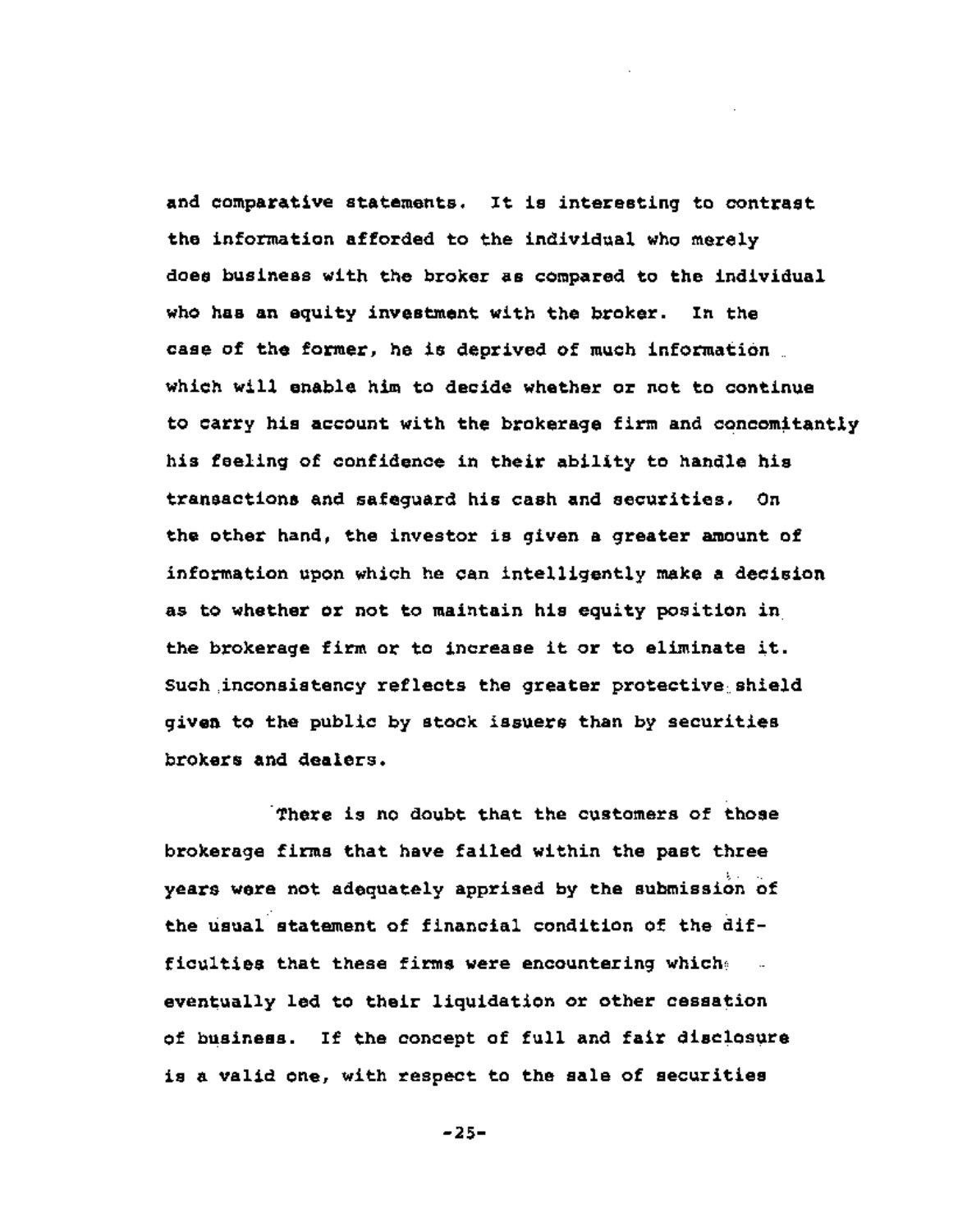to the public by companies desiring new capital, then there is no reason not to apply this concept to the broker with which the public deals.

We have set forth below a table (See Table I) which contrasts the information that was given to the public by those brokers who have been forced to close their doors during the past three years due to financial inadequacies and the information which the New York Stock Exchange had available to it by reason of more detailed requirements of reporting such as the amount of net capital and the ratio of aggregate indebtedness to net capital.

For example, in the case of Amott Baker & Co., i the last audited statement of financial condition before its demise indicated that its total assets of \$6,769,000 exceeded its total liabilities of \$5,530,000 for a net worth of \$1,239,000. This is what was told to the client of the broker. So far as the customer knew, he was advised that his broker's financial condition was quite adequate. However, the New York Stock Exchange was not obliged to rely on such figures. It computed the net capital as of the same date from the more detailed information in the "Answers to Financial Questionnaire" submitted by the

**-26-**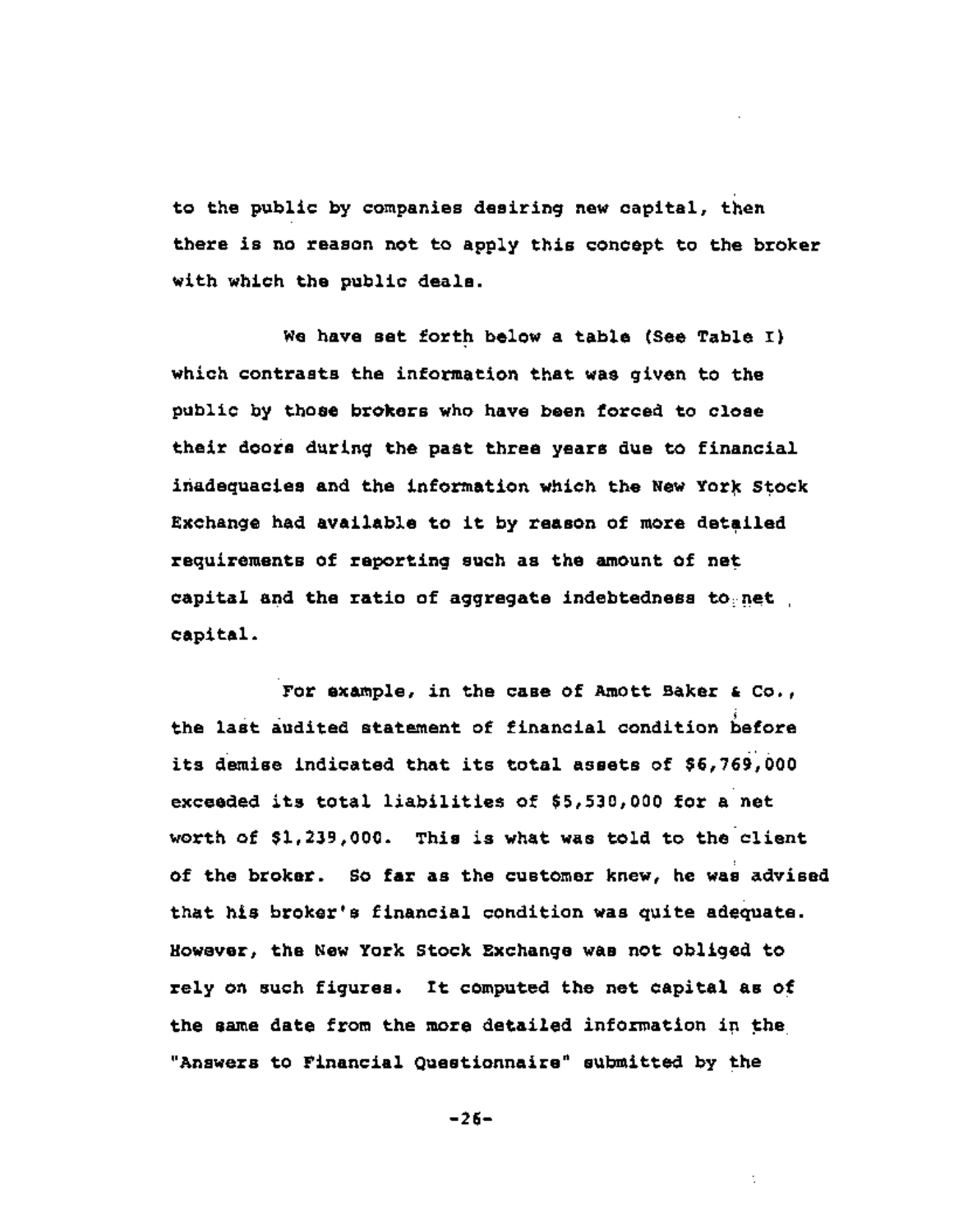broker to be only \$364,000 and a ratio of aggregate indebtedness to net capital to be 1527%. The public was not apprised of the serious financial status that this company was facing. As a matter of fact, in the 1970 annual report of the New York Stock Exchange it is related that this firm's financial condition eventually was deteriorated to such an extent as to require \$1,870,000 of funds from the customers' assistance program. Not only had the net worth effected by the last audited statements vanished, but additional funds in large quantities were required to prevent losses to the unsuspecting public. (See Table I, on the following page)

 $\mathcal{A}^{(1)}$  and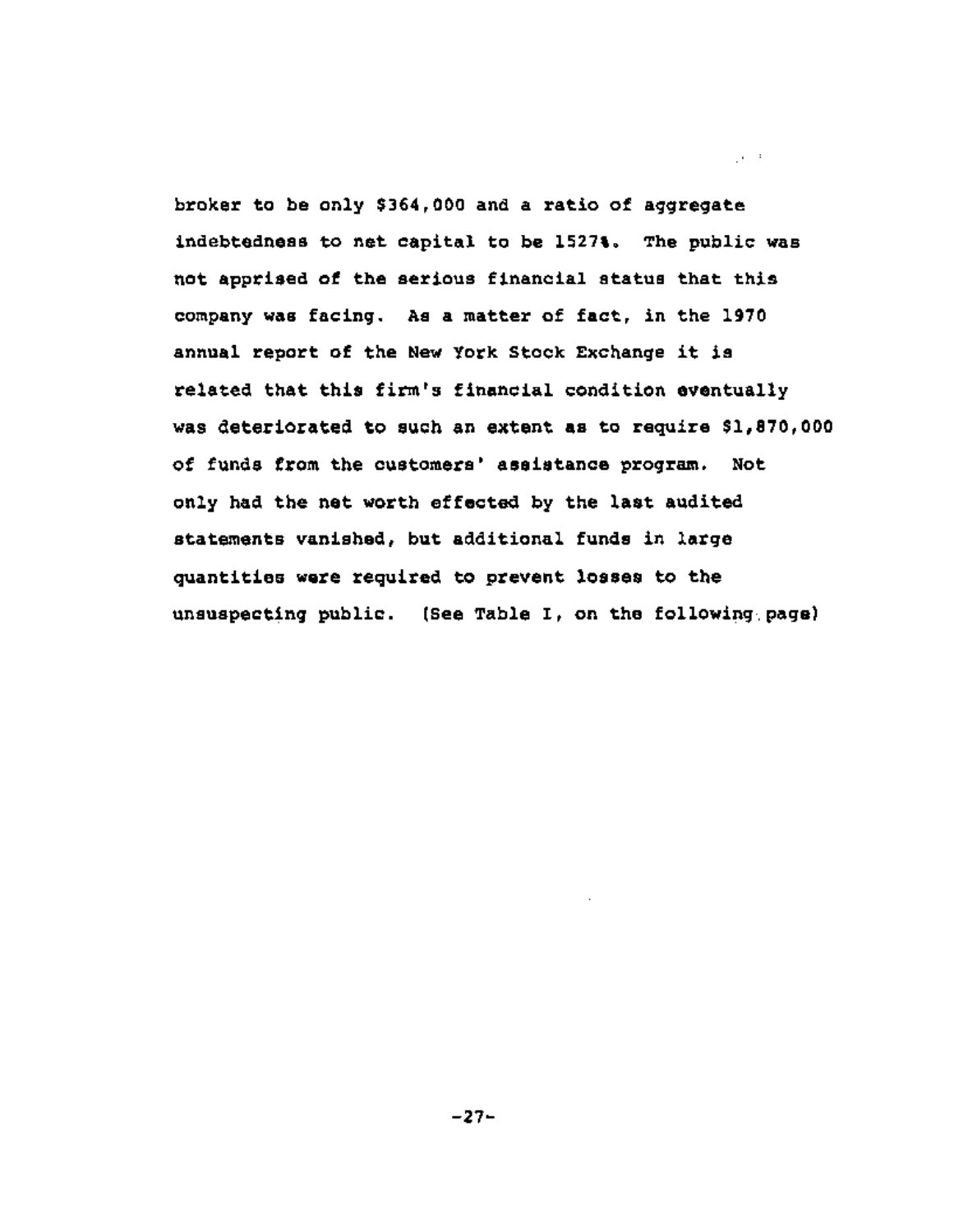I. HABAT

ł,

 $\ddot{\phantom{0}}$ 

 $\ddot{\phantom{a}}$ 

l,

0 **I c~**  .-4 -r..q H m  $\blacksquare$  $\overline{a}$ H "[-=1  $\overline{\mathbf{r}}$ O ម<br>អ  $^{\prime\prime}$ O Z O H  $\tilde{\circ}$ H H O t/l Ul ul គ្ន **121** m an I O **~g** 

| BROKER<br>ģ<br><b>BASE</b>                                                                                                                                                                                          | FINANCIAL<br>STATEMENT<br>5<br>DATE                                               | ä<br><b>STATEMENTS</b><br><b>FIGURES</b>                                                                                                                                                                                                                                   | FROM LAST PUBLISHED AUDITED<br>FINANCIAL CONDITION                                                                                   |                                                                               | LAST PUBLISHED<br>STATEMENTS<br>PROM NEW<br>records<br>EXCHANGE<br>FIGURES<br>DATE AS<br><b>AUDITED</b>                                                                                                                                                                                                                                                                    | <b>SAME</b><br>YORK STOCK<br>-4<br>5<br>ą                                                            | COST<br>CUSTORER ASSIS<br>197<br>ANCE PROGRAME<br>EXPECTED-NYSE<br>٠<br>ESTIMATED<br>÷<br>JAN.<br>å |
|---------------------------------------------------------------------------------------------------------------------------------------------------------------------------------------------------------------------|-----------------------------------------------------------------------------------|----------------------------------------------------------------------------------------------------------------------------------------------------------------------------------------------------------------------------------------------------------------------------|--------------------------------------------------------------------------------------------------------------------------------------|-------------------------------------------------------------------------------|----------------------------------------------------------------------------------------------------------------------------------------------------------------------------------------------------------------------------------------------------------------------------------------------------------------------------------------------------------------------------|------------------------------------------------------------------------------------------------------|-----------------------------------------------------------------------------------------------------|
|                                                                                                                                                                                                                     |                                                                                   | ASSETS                                                                                                                                                                                                                                                                     | LIABILITIES                                                                                                                          | DR NET WORTH<br><b>EQUITY</b><br>TOTAL                                        | CAPITAL<br><b>NEW</b>                                                                                                                                                                                                                                                                                                                                                      | INDEBTEDNESS<br><b>AGGREGATER</b><br>5<br>CAPITAL<br>ro ust<br>RATIO                                 |                                                                                                     |
| INC.<br>IXC.<br>INC<br>co.,<br>č,<br>co.,<br>$\ddot{a}$<br>a DeBOER<br>INC.<br>J<br><b>ZERSEY-TEGELER</b><br>J,<br>USZ-SCHMSLZLS<br>$\ddot{a}$ co.,<br><b>BAKER</b><br><b>CARDINAL O</b><br>Alotti,<br><b>KLA1R</b> | ā<br>$\frac{9}{26}/59$<br>6/1/69<br>ç.<br>725/65<br>ੇ<br>ప<br>২                   | 500.1<br>0<br>Ф<br>8,153<br>٥<br>۰<br>٠                                                                                                                                                                                                                                    | 1,000<br>÷<br>ន្ល<br>4<br>٦<br>un,<br>a di<br>u7<br>Φ<br>⊣<br>১                                                                      | 000<br>,000<br>o<br>Š<br>Ã<br>1,7383<br>1,7883<br>1,983<br>1,099<br>י ה<br>٦c | 291,000<br>$\begin{array}{c} 1.14 \\ 21.2 \\ 31.2 \\ 000 \\ 1.31 \\ 2.56 \\ 0.01 \\ 0.00 \\ 0.00 \\ 0.00 \\ 0.00 \\ 0.00 \\ 0.00 \\ 0.00 \\ 0.00 \\ 0.00 \\ 0.00 \\ 0.00 \\ 0.00 \\ 0.00 \\ 0.00 \\ 0.00 \\ 0.00 \\ 0.00 \\ 0.00 \\ 0.00 \\ 0.00 \\ 0.00 \\ 0.00 \\ 0.00 \\ 0.00 \\ 0.00 \\ 0.00 \\ 0.00 \\ 0.00 \\ 0.0$<br>coo<br>÷<br>G<br>S.<br>۰.<br>۰<br>5<br>÷<br>╰╸ | حق حق<br>e<br>Coro<br>m<br>Ç<br>∼<br>इ में<br>⊣<br>Φ<br>N<br>Ŧ<br>u٦<br>L1<br>ᆏ<br>N                 | ą,<br>oσ<br>900,00<br>Ο<br>Ŕ<br>0.65<br>↤                                                           |
| INC.<br>INC<br>$rac{1}{2}$<br>INC.<br>$rac{1}{2}$<br>E SONS<br>s<br>a<br><b>LEED</b><br>51012<br><b>TTERSONS</b><br><b>CEINER,</b><br>Acoptopi<br><b>ZZLCORY</b><br>IAYOEN,                                         | $10/27/68$<br>$18/3/69$<br>ශ ක<br>ග<br>1/30/69<br>9/28/69<br>10/31/69<br>10/31/61 | $\begin{smallmatrix} 108\,,495\,,\,000\,\\ 157\,,\,346\,,\,000\,\\ 157\,,\,211\,,\,010\,\\ 117\,,\,211\,,\,010\,\\ 126\,,\,211\,,\,010\,\\ 242\,,\,173\,,\,213\,\\ 39\,,\,173\,\\ 139\,,\,173\,\\ 139\,,\,173\,\\ 139\,,\,173\,\\ 139\,,\,173\,\\ 14\,,\,85\,\\ 14\,,\,85$ | ٠<br>$\begin{array}{r} 1.11 \\ 4.010 \\ -0.100 \\ -0.100 \\ \hline \end{array}$<br>иΝ<br>ᆏ                                           | 712<br>μ,<br>$-1 - 0 -$                                                       | 3<br>z<br>Д                                                                                                                                                                                                                                                                                                                                                                | ۵é<br>훉<br>78<br>$\rightarrow$ $\circ$<br>œ<br>n,<br>c<br>┄<br>G<br>$\rightarrow$ $\rightarrow$<br>⊶ | ≎                                                                                                   |
| INC.<br>$5 \, \text{CO}$<br>IXC<br>INC.<br>ġ.<br>Ч<br>$\ddot{s}$<br>ġ<br>MAIS BROTHERS<br>$\overline{\phantom{a}}$<br><b>ELOIDA</b><br>بعا<br>٦J<br><b>TEXERSON</b><br>KOBINSON<br>PICKARD<br>CHARLES               | ወወወ<br>оø<br>5/29/65<br>731/65<br>0/31/6<br>$\frac{78}{25}$<br>$\frac{1}{4}$<br>N | 88<br>88<br>41.1<br>Φ<br>ω<br>$\sim$<br>r.<br>oφ<br>N                                                                                                                                                                                                                      | w<br>Φ<br>ທຜາ<br>A<br>$\overline{\phantom{0}}$<br>ື⊶<br>$\rightarrow$ $\rightarrow$<br>≃<br>ທ⊣<br>٠<br>٠<br>۰<br>onoamen<br><b>N</b> | афа<br>Ŧ<br>r<br>۰.,<br>جَ<br>ጣወሐፍፍጭኮሐሴጣ<br>ወወሐፍፍጭኮሐሴጣ                        | ôô<br>$[\begin{smallmatrix} 10 & 0 & 0 & 0 \\ 10 & 0 & 0 & 0 \\ 5 & 0 & 0 & 0 \\ 2 & 0 & 0 & 0 \\ 3 & 0 & 0 & 0 \\ 4 & 0 & 0 & 0 \\ 5 & 0 & 0 & 0 \\ 2 & 0 & 0 & 0 \\ 3 & 0 & 0 & 0 \\ 4 & 0 & 0 & 0 \\ 1 & 0 & 0 & 0 \\ 1 & 0 & 0 & 0 \\ 1 & 0 & 0 & 0 \\ 1 & 0 & 0 & 0 \\ 1 & 0 & 0 & 0 \\ 1 & 0 & 0 & 0 \\ 1 & 0 & 0 & 0 \\ 1 & 0 & 0$                                  | <b>INCALCULABLE</b><br>INCALCULABLE<br>392448<br>112448<br>112588                                    | 8,977,000<br>3,000,000<br>3,900,000<br>469,000<br>1,000<br>o<br>នី<br>$\blacksquare$                |
| TOTALS                                                                                                                                                                                                              |                                                                                   | \$1,374,679,000                                                                                                                                                                                                                                                            | ,265,000<br>55<br>ત્<br>₫                                                                                                            | 114,000<br>\$219                                                              |                                                                                                                                                                                                                                                                                                                                                                            |                                                                                                      | 000,102,458                                                                                         |
| <b>Teport</b><br>Accountant's<br>Я                                                                                                                                                                                  | discluses                                                                         | s17,000,000 instead                                                                                                                                                                                                                                                        | \$16,000,000<br>X                                                                                                                    |                                                                               |                                                                                                                                                                                                                                                                                                                                                                            |                                                                                                      |                                                                                                     |
| supply data<br>ı¢<br>indicate<br>$\ddot{5}$<br>rarenthess<br>un fine<br><b>NNSSE</b><br>ą<br>0                                                                                                                      | deficiency                                                                        | in net capital.                                                                                                                                                                                                                                                            |                                                                                                                                      |                                                                               | Ĩ<br>$\blacksquare$                                                                                                                                                                                                                                                                                                                                                        |                                                                                                      |                                                                                                     |
|                                                                                                                                                                                                                     |                                                                                   |                                                                                                                                                                                                                                                                            | $-27a-$                                                                                                                              | Î,                                                                            |                                                                                                                                                                                                                                                                                                                                                                            |                                                                                                      |                                                                                                     |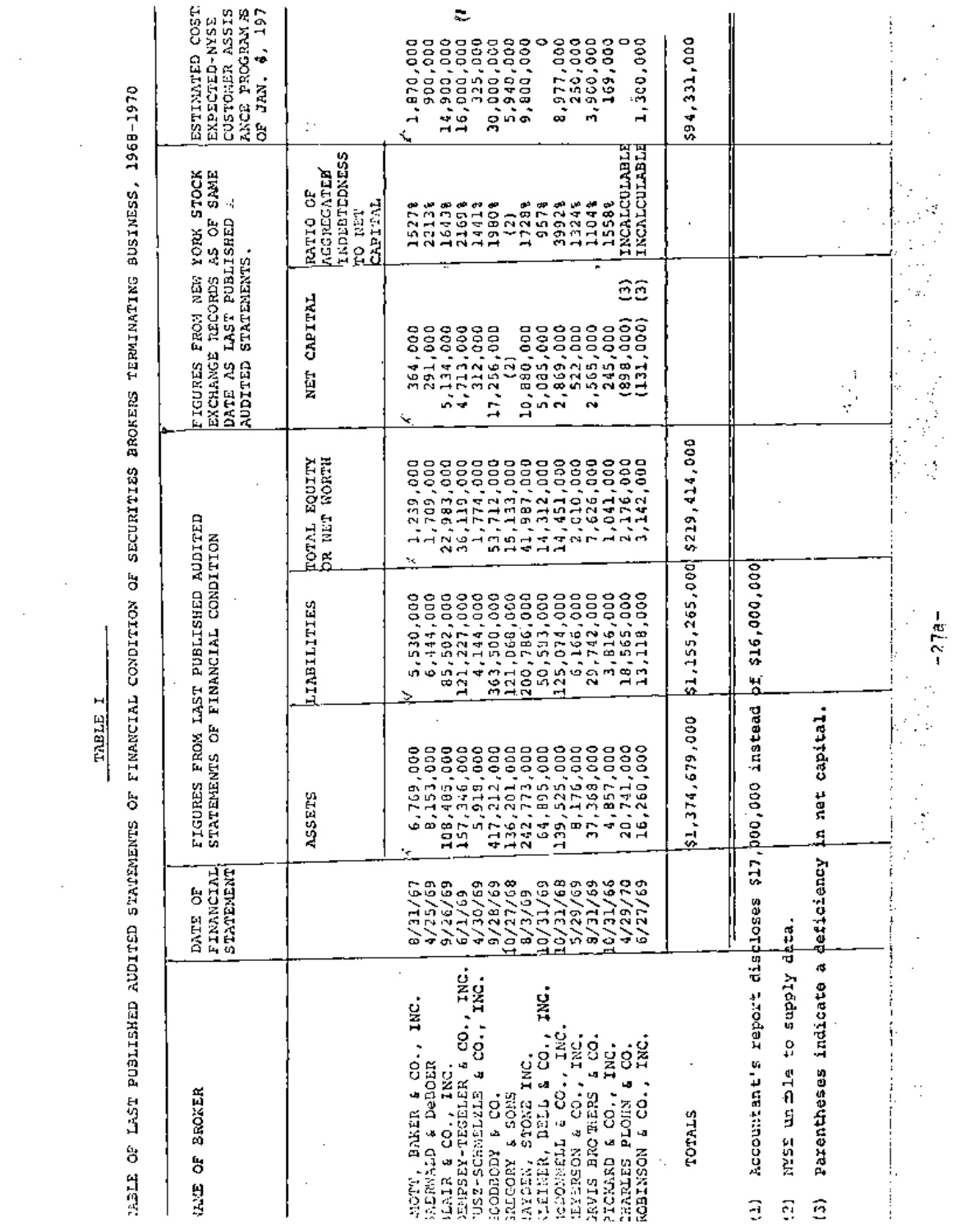### SOME DIFFICULTIES IN THE AUDIT

If the broker is in serious financial difficulty, or if the broker is unable to handle its volume of business in an efficient manner, or if its internal procedures are breaking down, the public should be informed of this information before entrusting its monies and securities to such broker.  $\ddot{i}$ 

ł,

The back office of many firms has been in turmoil for the past three years. Responses to our  $\sim$ . questionnaire indicate that the rate of turnbver of key back office personnel has been phenomenal.

## TABLE II

## LENGTH OF SERVICE OF KEY BACK OFFICE PERSONNEL

|                     | $0 - 1$ Year | $1 - 3$ Years | Over 3 Years |
|---------------------|--------------|---------------|--------------|
|                     |              |               |              |
| <b>Head Cashier</b> | 33           | 58            | 91           |
| Head Margin Clerk   | 38           | 54            | 80           |
| Operations Manager  | 32           | 57            | 92           |
| Comptroller         | 30           | 49            | 96           |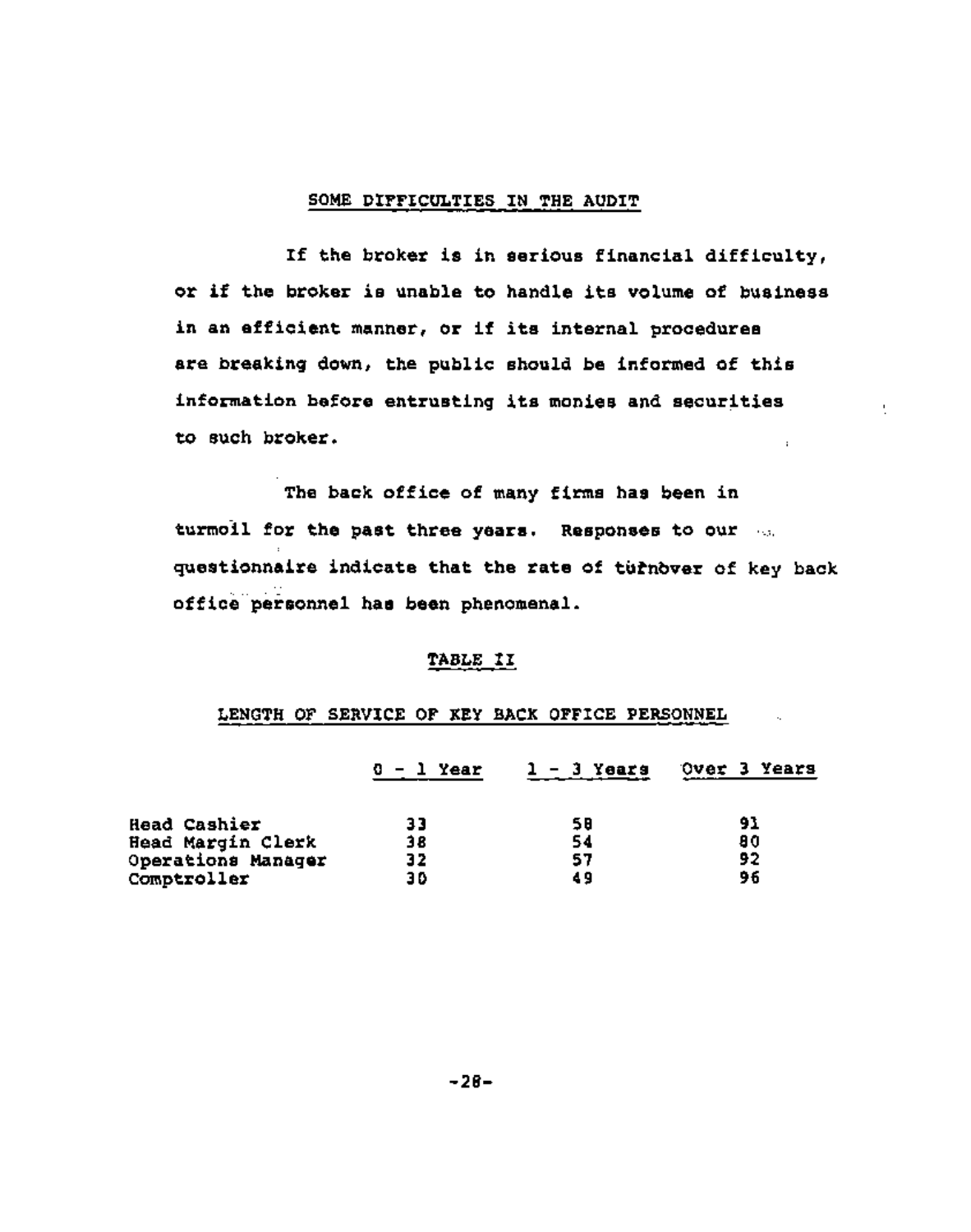Our inquiry has discovered as illustrative of such back office turmoil that it is not uncommon for the personnel in the back office to forge customers' names on certificates to speed the processing of securities transactions. Further, a notary public contrary to law notarizes documents for customers that he never sees. Stolen certificates are redelivered for authentication to the very back office from which they were stolen. When the thief attempts to negotiate the stolen certificates, the back office proceeds to authenticate and redeliver out their own stolen securities without knowing they are dealing with their own stolen stock.

Brokers have reported to us that \$21,744,000 worth of securities have been stolen from them during the past three years. This figure represents 41 brokers who reported such losses.

The magnitude of the back office problem and the general failure of the brokers to maintain some semblance of contrdl over the securities entrusted to them is exempliTied by the answer to a question propounded in our broker questionnaire asking what amounts of securities were reported as missing or the subject of differences in financial statements issued by auditors as reflected in Table III.

-29-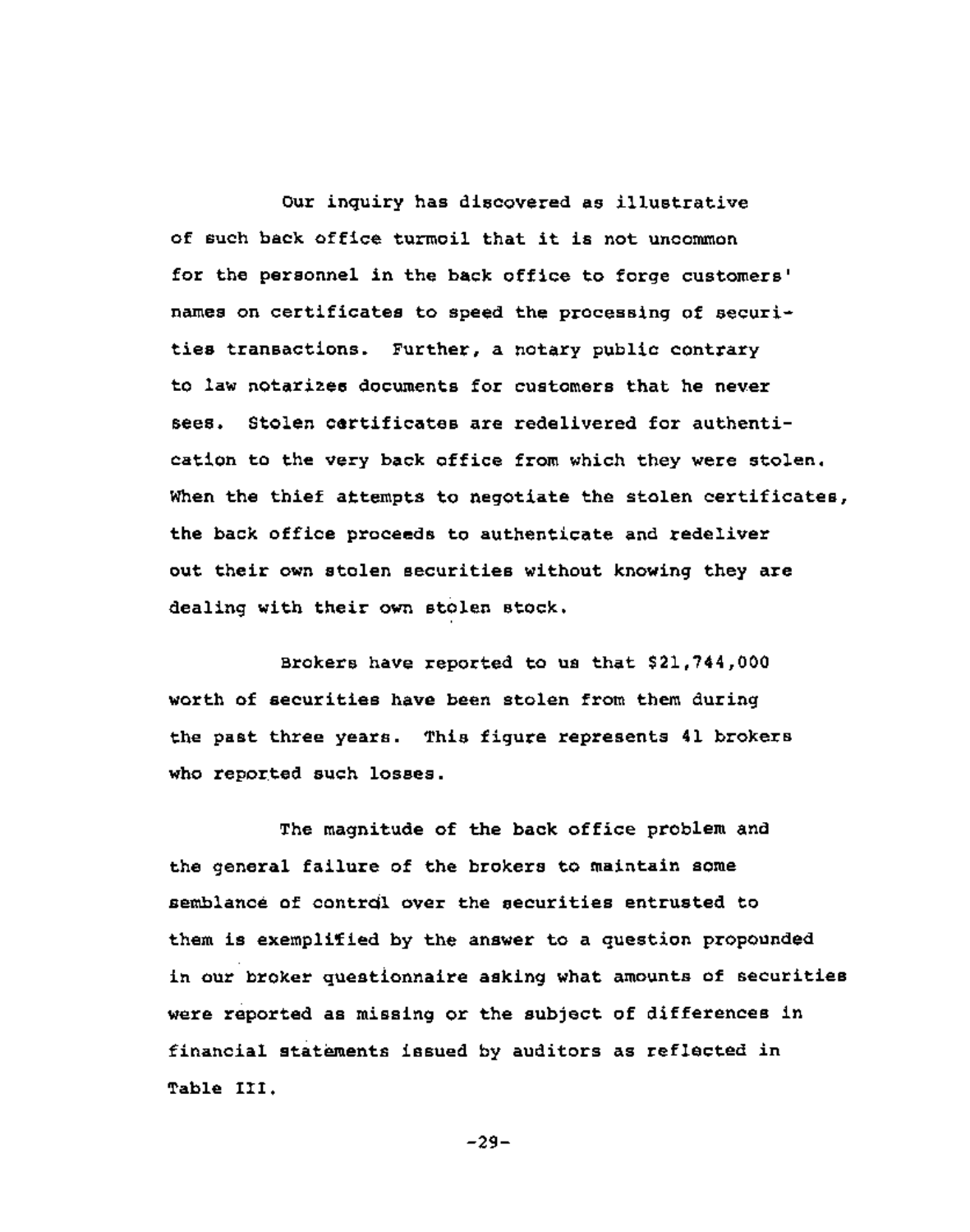## TABLE III

## REPORTED DIFFERENCES IN SECURITY COUNTS

# REPORTED BY AUDITORS FOR CLEARING BROKERS

MEMBERS OF NEW YORK STOCK EXCHANGE (182 in Group Queried)

| Year | Number of<br>Respondents<br>Reporting<br>Differences | Long<br>Valuation<br>of Securities | Number of<br>Respondents<br>Reporting<br>Differences | Short<br>Valuation of<br>Securities |
|------|------------------------------------------------------|------------------------------------|------------------------------------------------------|-------------------------------------|
| 1968 | 150                                                  | \$208,276,000                      | 150                                                  | \$97,312,000                        |
| 1969 | 157                                                  | \$155,017,000                      | 159                                                  | \$89,219,000                        |
| 1970 | 163                                                  | \$44,989,000                       | 166                                                  | \$52,224,000                        |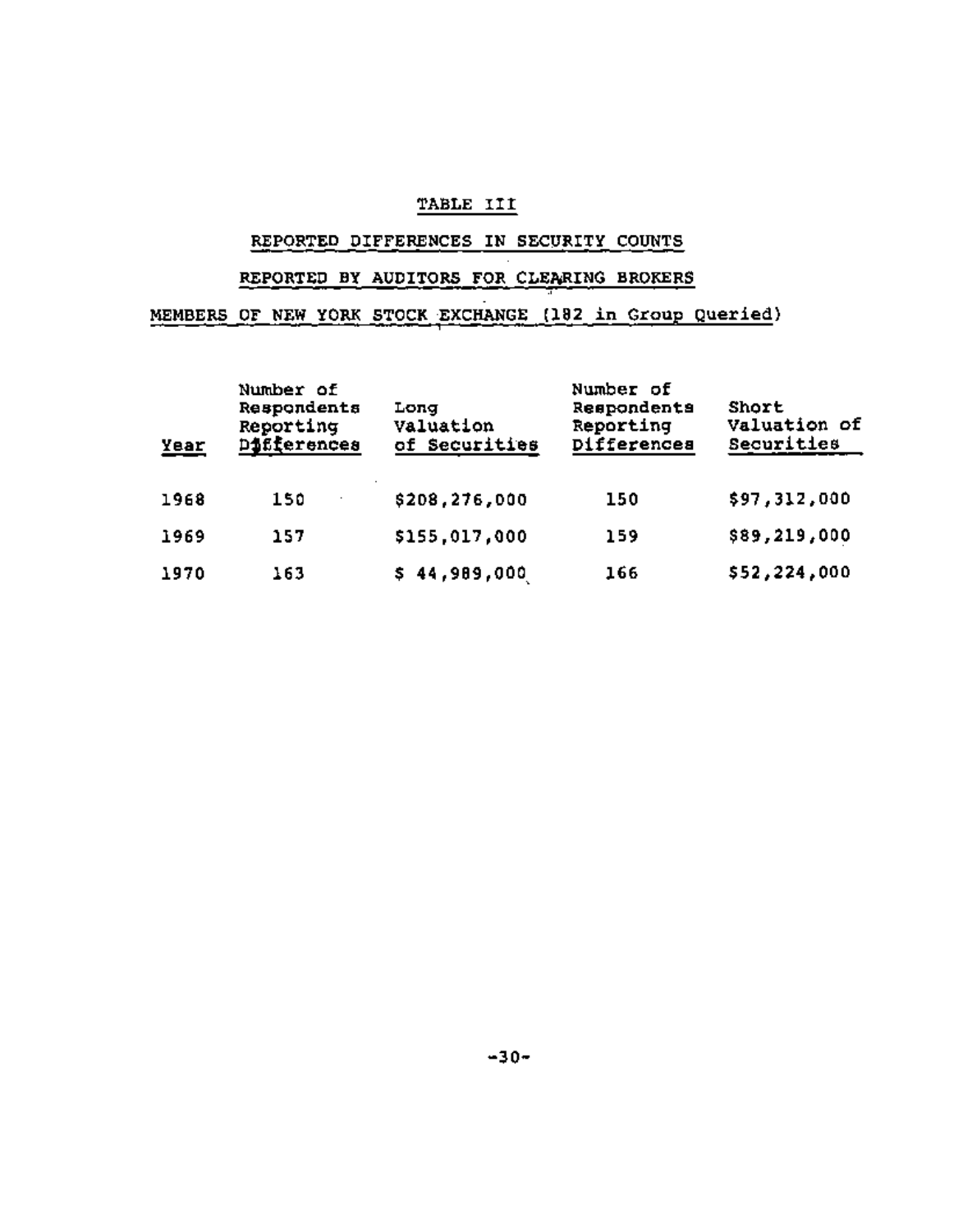## THE NEED FOR MORE FINANCIAL INFORMATION

Except for the few brokerage firms capitalized with freely transferable securities, the customers of brokerage firms are typically provided only with a statement of financial condition which is in essence a balance sheet. Indeed, out of the 182 clearing firms that responded to us in our inquiry, a mere four indicated that they supplied profit and loss statements to customers and 178 indicated that they did not. Further, only 23 out of the 182 brokers indicated that any information as to profitability was given. This statement of financial condition, of course, speaks only as of a given point in time and generally does not involve itself with changes or occurrences during the proceeding year. It is these very occurrences that go to the heart of whether or not the brokerage firm has encountered difficulties in its operation and in its financial condition. The furnishing of the statement of financial condition alone necessarily creates the problem of the lack of adequate information to the public.

The very accountants who audit these brokerage firms have testified in our inquiry that in their opinion the statements of financial condition alone do not adequately

-31-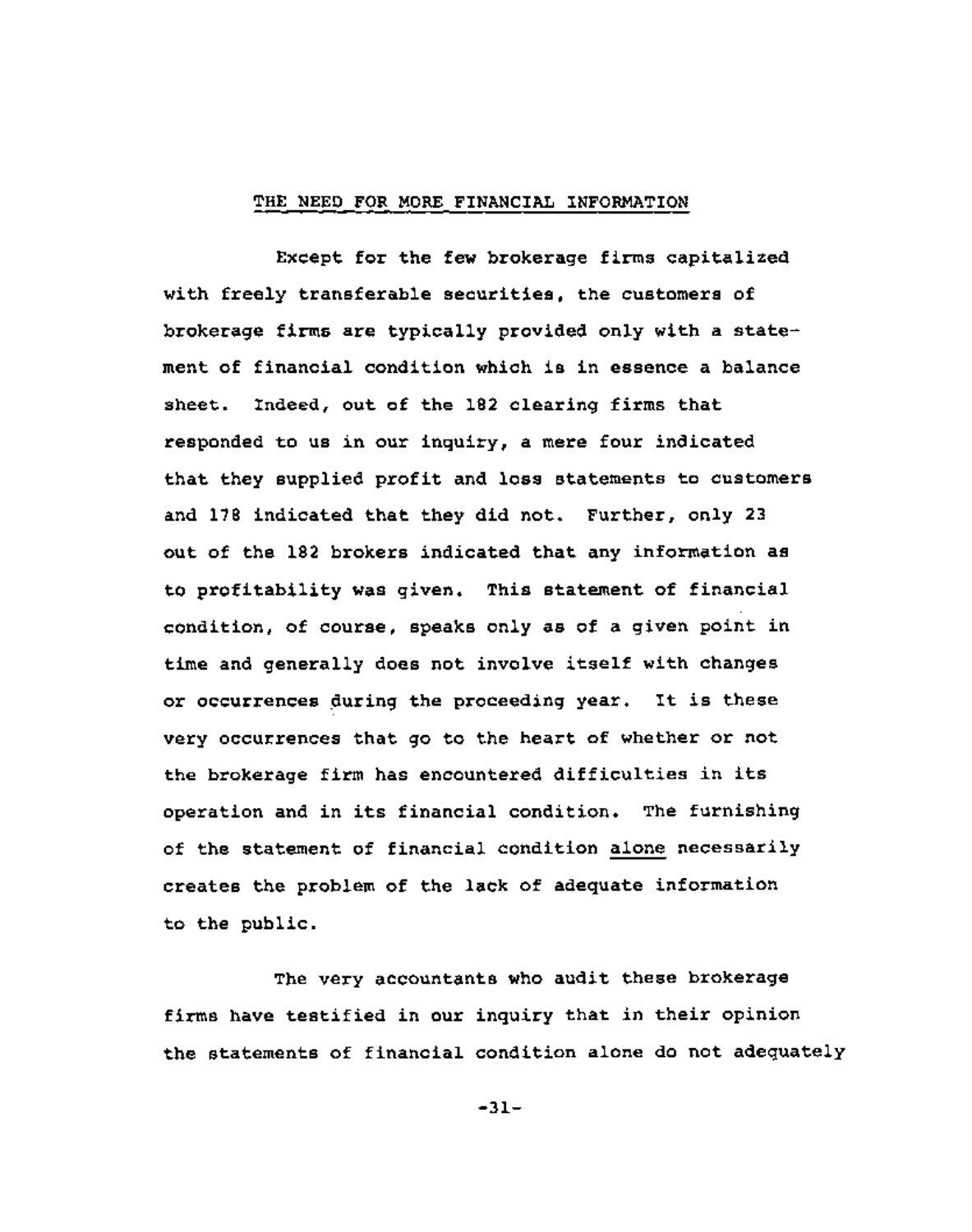inform the customers of the financial health of the firm. In the opinion of some of the accountants interviewed, the balance sheet or statement of financial condition that is submitted to customers of brokerage houses purportedly for informational purposes is not able to convey even to an accountant, let alone to the lay person, the real financial condition of a brokerage house. Some of these accountants, when asked during the course of this inquiry why certain figures and financial information were not provided in the report to customers, replied that such information was not required by the rules. They admitted that such financial information and figures would be beneficial in the understanding of the financial health of the brokerage firm. It would appear to be a commonplace philosophy in the brokerage industry, apparently including the auditors, to provide the abselute minimum of information.

Most of the accountants interviewed agreed that profit and loss figures are a necessary accompaniment to balance sheets in order even to have  $\frac{1}{2}$  basis for a minimal understanding of the financial condition of the company reported upon. As a matter fact, these two financial statements are the backbone of the financial reporting of any company and is taken for granted in any other industry. There is no valid reason why this industry is excused from

-32-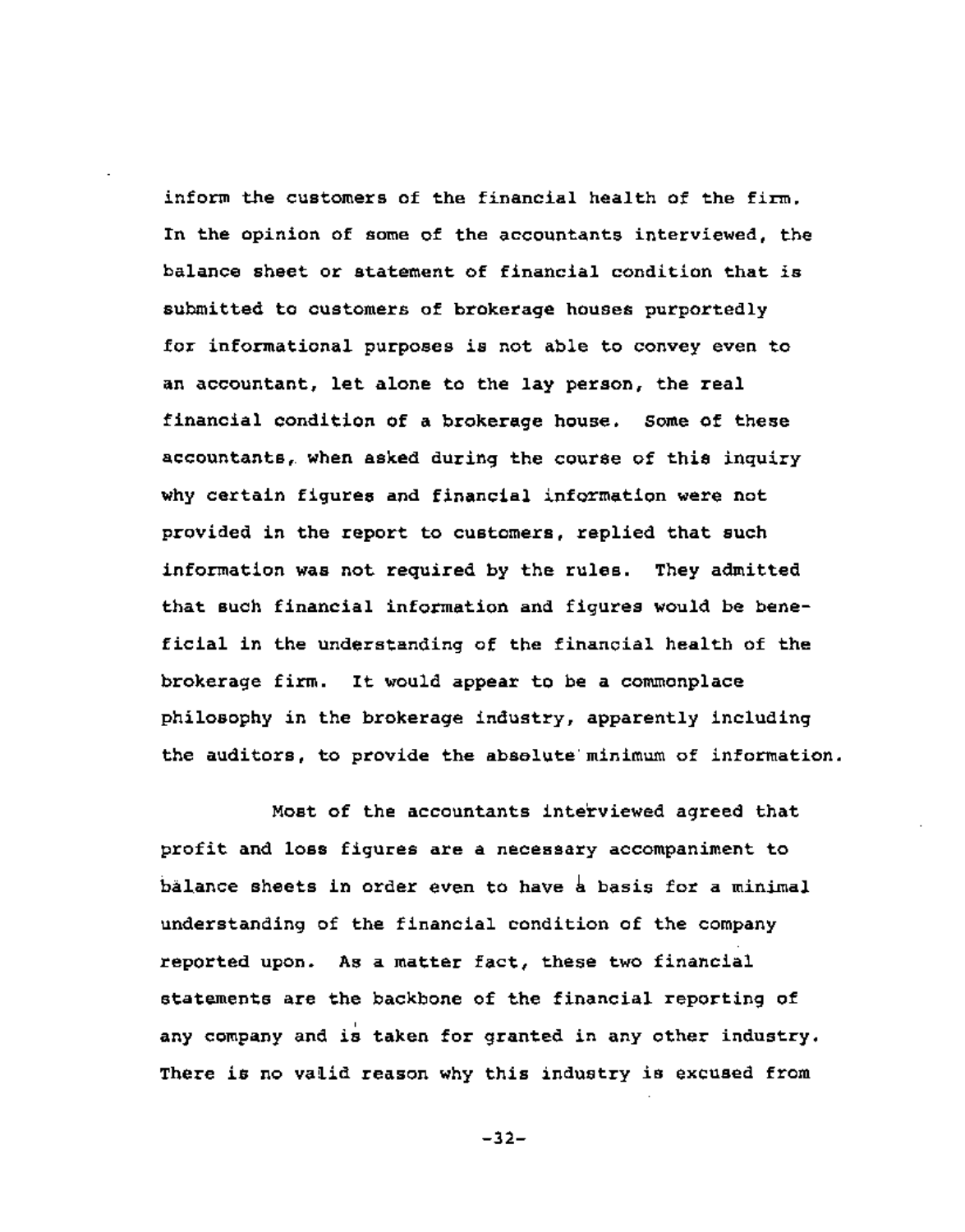such a fundamental part of its financial report. There is a great deal of resistance to the disclosure of profit and loss figures by Stock Exchange firms probably because of historical reasons.

For the most part, the brokers consider themselves to be private partnerships, whose internal affairs are for the eyes of the partners alone.

While this attitude might be justifiable and understandable with respect to those firms that do not handle customer accounts, it is not valid when applied to firms that have any fiduciary or custodial obligations with respect to customers' monies and securities. At this point they are no longer private clubs, but must bear the responsibility that they have assumed, and allow close scrutiny of their internal conditions. This close scrutiny is nothing more than the routine financial reporting requirements of other companies affected with the public interest.

Twelve of the clearing brokers refused to give any figures of profit or loss in answer to our questionnaire even though such refusal to answer such questions might invoke the sanctions of Article 23-A of the General Business Law. The refusal to furnish the Attorney General's

 $-33-$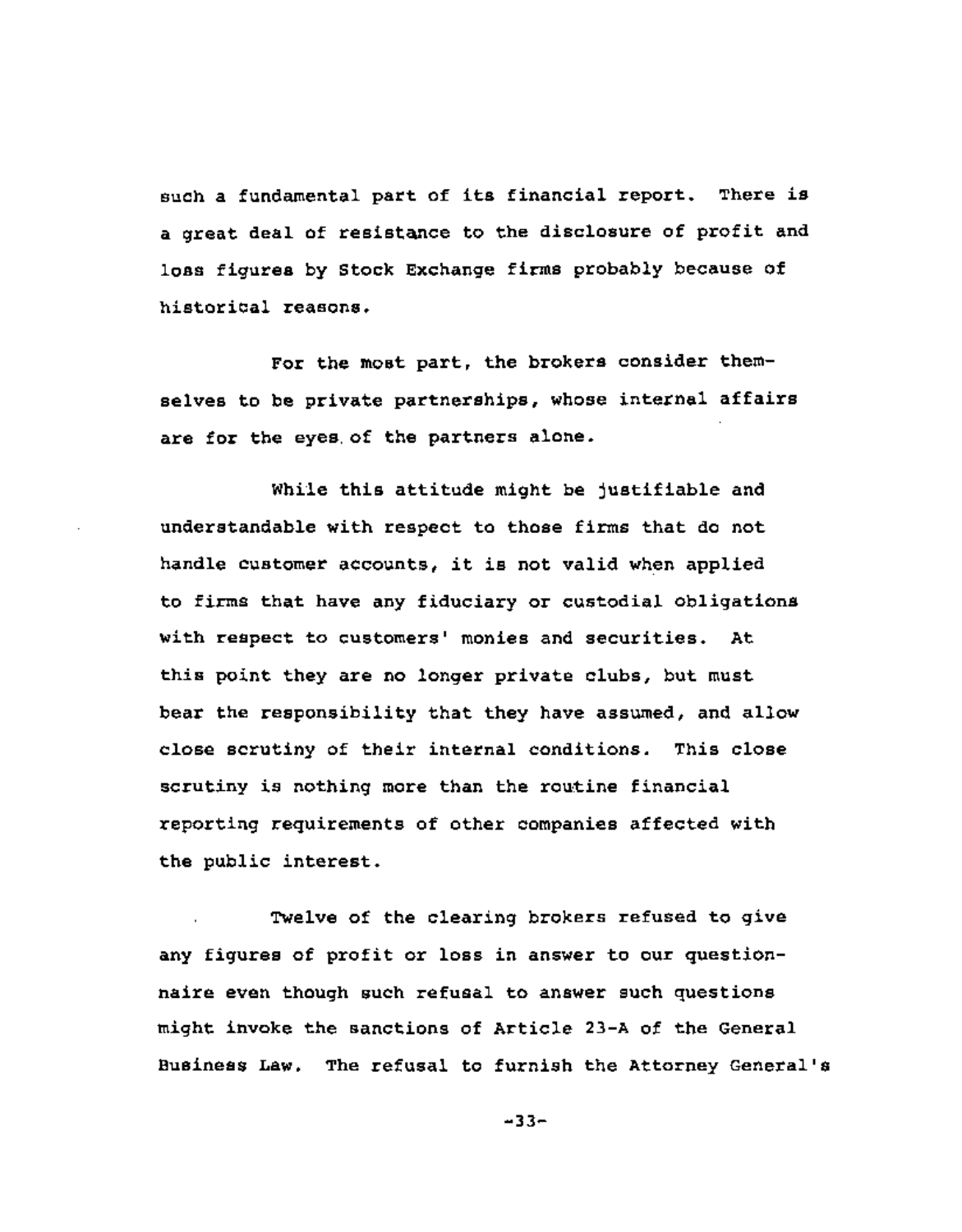Office, an authorized regulatory agency, with profit and loss figures for the last three years aptly illustrates the stubborn attitude of some of these brokerage firms to abandon their private clublike attitude initiated under the buttonwood tree. So intent are these firms to avoid the revelation of pertinent information and to maintain the confidential aura of their internal affairs that in their answers to questionnaire, which is required to be submitted to the Exchange under the rules, the names of certain individuals such as subordinate lenders involved in the financial statements are coded. Only a select few at the New York Stock Exchange and the Securities and Exchange Commission are able to know who or what is involved.

Contrast the above hesitancy to reveal profit figures with the statements made by the New York Stock Exchange in a booklet entitled, "Understanding Financial Statements - 7 Keys to Value" and dated November 31, 1970 at page 2 the following statement is made:

> "The member firms of the New York Stock Exchange throughout the nation are always happy to furnish facts they have available and help you interpret financial information about companies in which you are interested."

While it does explicitly state that this offer

**-34-**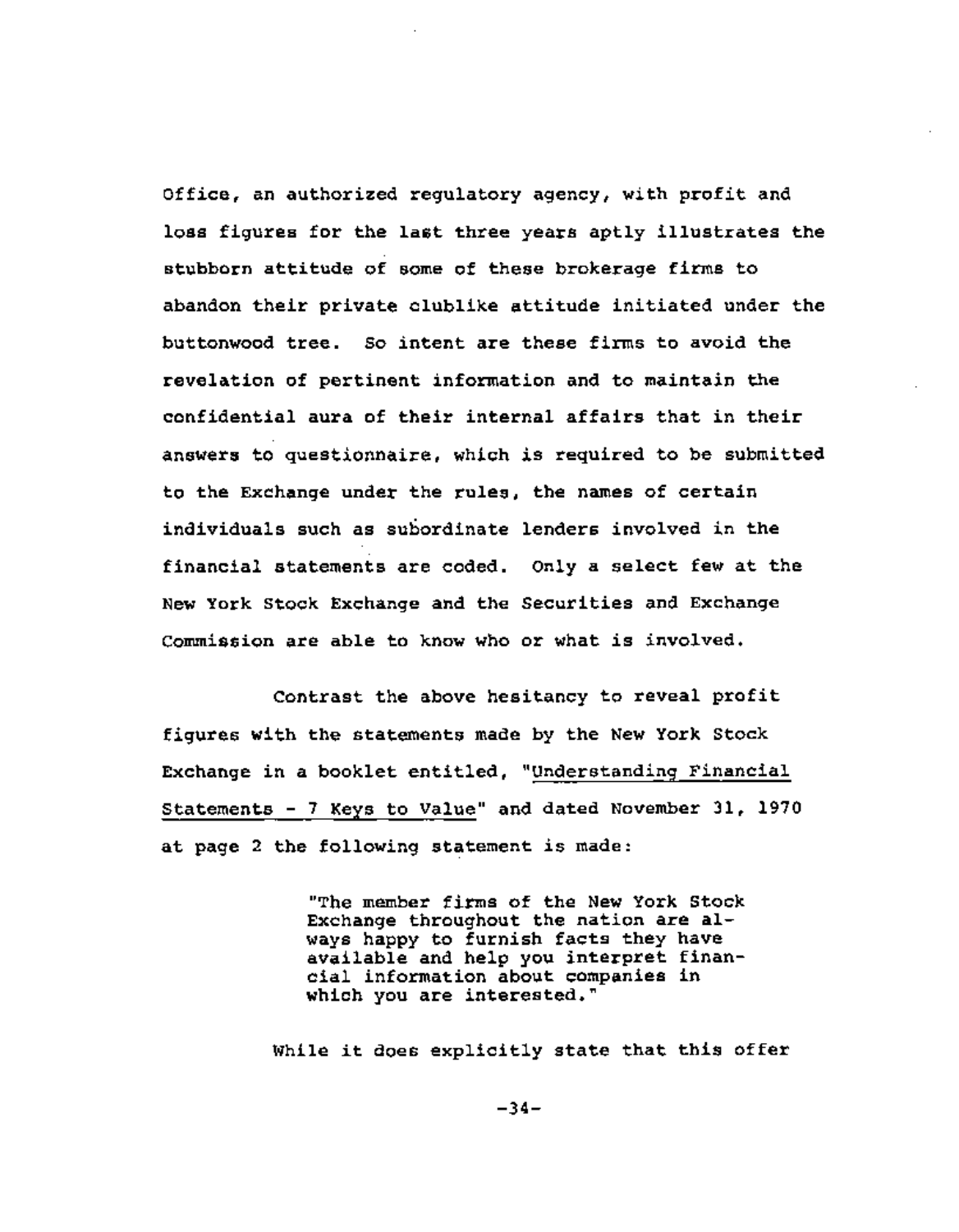of help and anxiety to furnish facts is confined to those companies which are listed on the Stock Exchange for trading, it is difficult to see why such an offer of information should not include the financial details of the broker himself. While it is true that the customer is not making a direct investment in the brokers' business, it is clear that his degree of financial interest is at least as high as in a firm in which he plans to invest because in both cases he is putting his money or his property in a fiduciary capacity with some other person or entity.

In light of this, the following quotation on page 4 of the booklet is of considerable interest:

> "Since financial statements covering a single year are not by themselves especially meaningful, two successive statements are employed for the purpose of our hypothetical study. Most annual reports now include statements for both the current and the previous year, and in many instances summaries for 5 to 10 year periods are provided. By measuring one against the other, a pattern may emerge that can be helpful to the investor."

To continue with this primer on financial statements, the following constitutes an admirable admission to the investor:

"As professionals in the financial community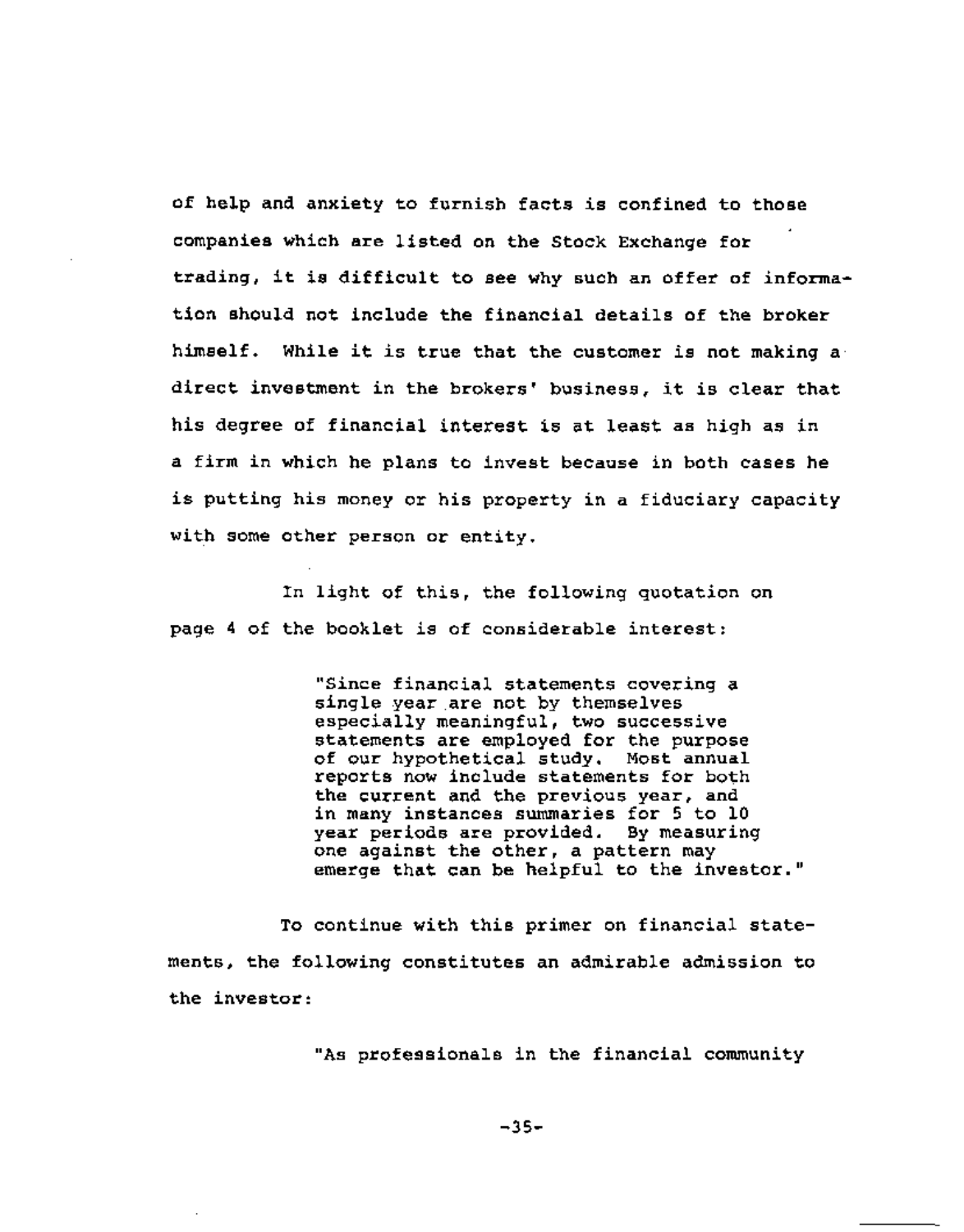realized both the income account and balance sheets must be carefully analyzed."

It is clear from these quotations that the New York Stock Exchange itself recognizes that comparative balance sheets and earnings statements (also known as profit and loss statements or income and expense statements) are basic reports for an investor to have in hand in learning something of the company upon which these statements report. Contrast this with the real life situation which currently exists in the security brokerage field wherein only the certified balance sheet is generally given.

It is apparent that the securities brokerage industry is way behind the times in supplying financial information that can begin to have real meaning for the individuals and institutions which do business with them.

Several accountants have also testified that the customers would be well served by being provided with the ratio of aggregate indebtedness to net capital. Under the rules of the New York Stock Exchange and the Securities and Exchange Act, the aggregate indebtedness cannot exceed more than 2,000% of the net capital.

The New York Stock Exchange has established an early warning level as regards the ratio of aggregate

-36-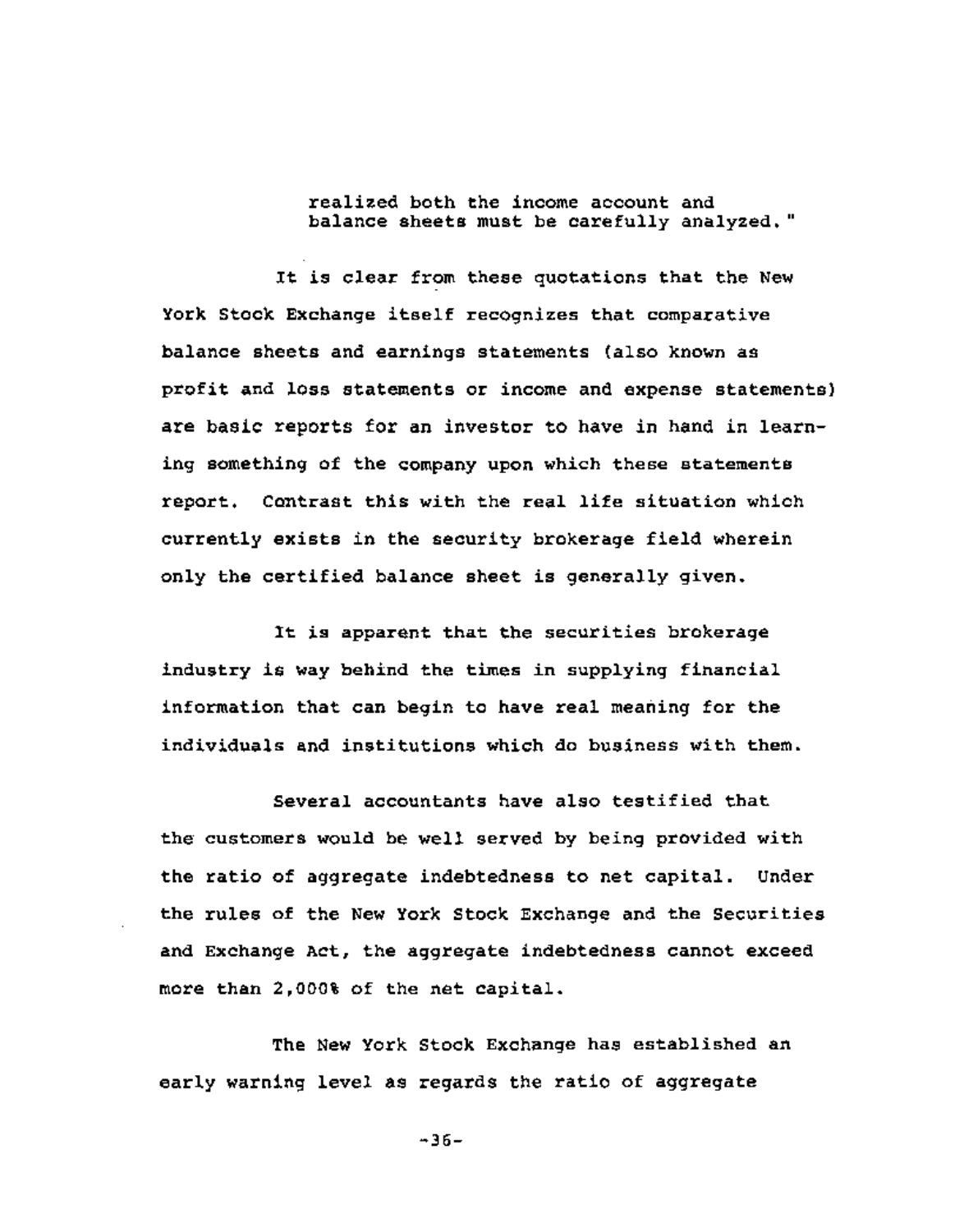indebtedness to net capital. It must be informed when the ratio of a firm exceeds 1,200%. Presumably, this is a significant level of concern for the New York Stock Exchange. It is recommended that the customers of the brokerage house be similarly informed. We have found, however, that the practice is to the contrary. The customers, with very few exceptions, are not informed of any crisis with respect to the ratio requirements. Generally, when the ratio is such that it suits the company to inform its customers, the ratio is given. For example, in the case of one broker for the years 1968 and 1969, the ratio exceeded 1,200% for significant periods of time. The reports to customers, of course, did not reveal any crisis situation. However, in 1970, when the ratio improved, the company very proudly proclaimed in its Statement of Financial Condition to its customers:

> "Our aggregate indebtedness to net capital ratio of 4.2 to 1 compares with the New York Stock Exchange standared of 20 to i".

When the ratio was unsafe according to the New York Stock Exchange standard, the customers of this broker were notinformed. Some witnesses in our inquiry have given their opinion that the net capital ratio is usually not provided in statements to customers because it is a highly

**-37-** 

 $\cdot$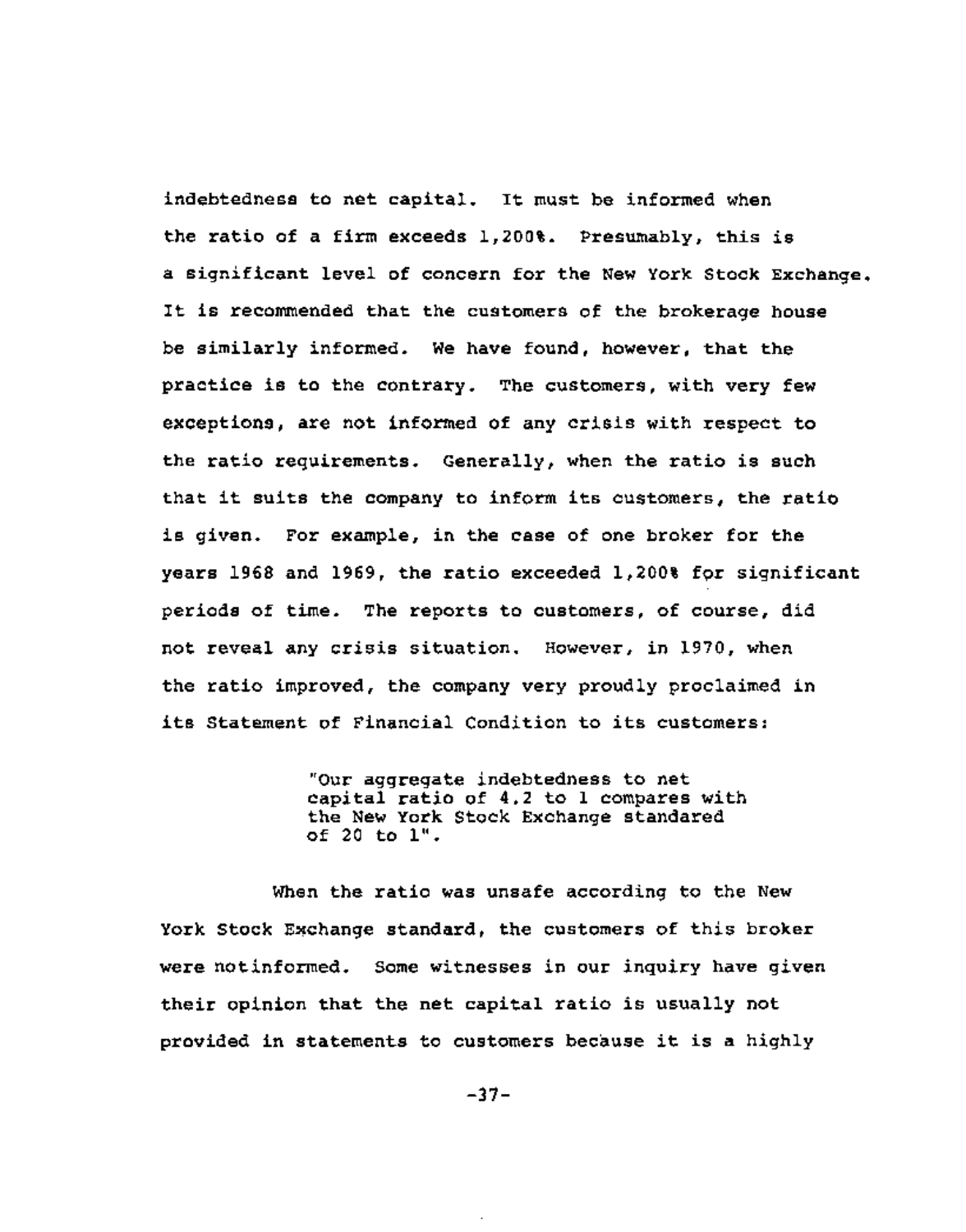technical and specialized calculation. They have also implied that these high technicalities are beyond the comprehension of the average customer and, therefore, rather than to confuse the customers, this information is usually not supplied.

Our survey has indicated, however, that unfavorable information as to this ratio is virtually never given when it could possibly be interpreted as being too high, or borderline, or bad, or unsafe, or unfavorable.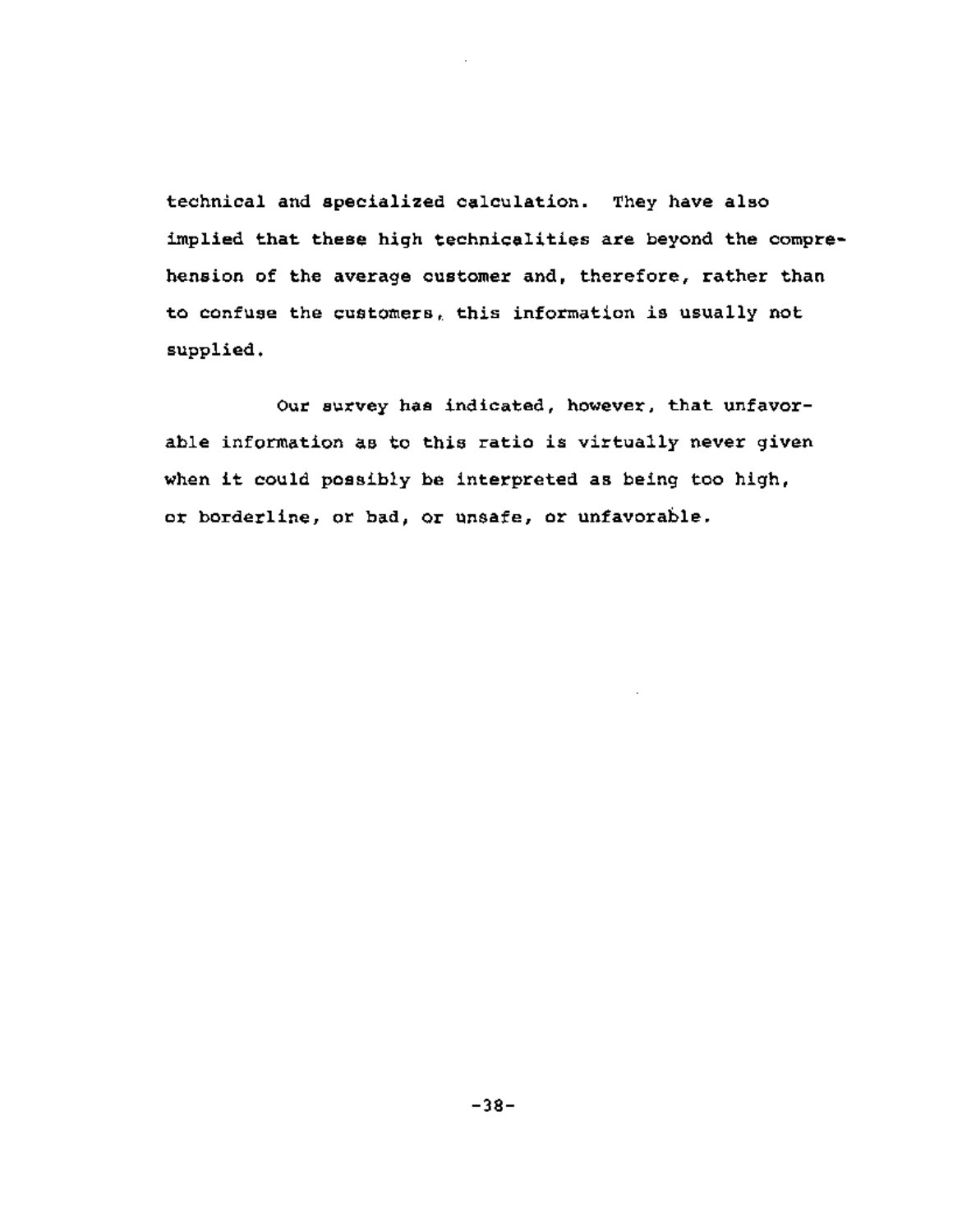#### ILLUSTRATIVE CASES

An apt illustration of the failure of the investing public to be informed of the true financial health of the brokerage firm with which they are dealing is the case of Broker X. This company is an amalgamation of several securities houses which took place in the middle of 1970. Apparently, the firms that amalgamated were losing money badly during 1970 and the losses have increased rather than diminished up until the recent present. For the years 1968, 1969 and 1970, the auditors for Broker X reported to its broker clients material inadequacies in the accounting system, internal accounting control and procedures for safeguarding securities. For the years 1968, 1969 and 1970, the Statement of Financial Condition submitted to customers did not disclose these findings of the auditors to the customers. The Statement of Financial Condition had a "clean" accountant's opinion. As a matter of fact, the accountant's opinion states:

> "Our examination was made in accordance with generally accepted auditing standards and accordingly included a review of the accounting system, internal accounting control and procedures for safeguarding securities, and such tests of the accounting records and such other auditing procedures as we considered necessary in the circumstances. In our opinion, the

> > **-39-**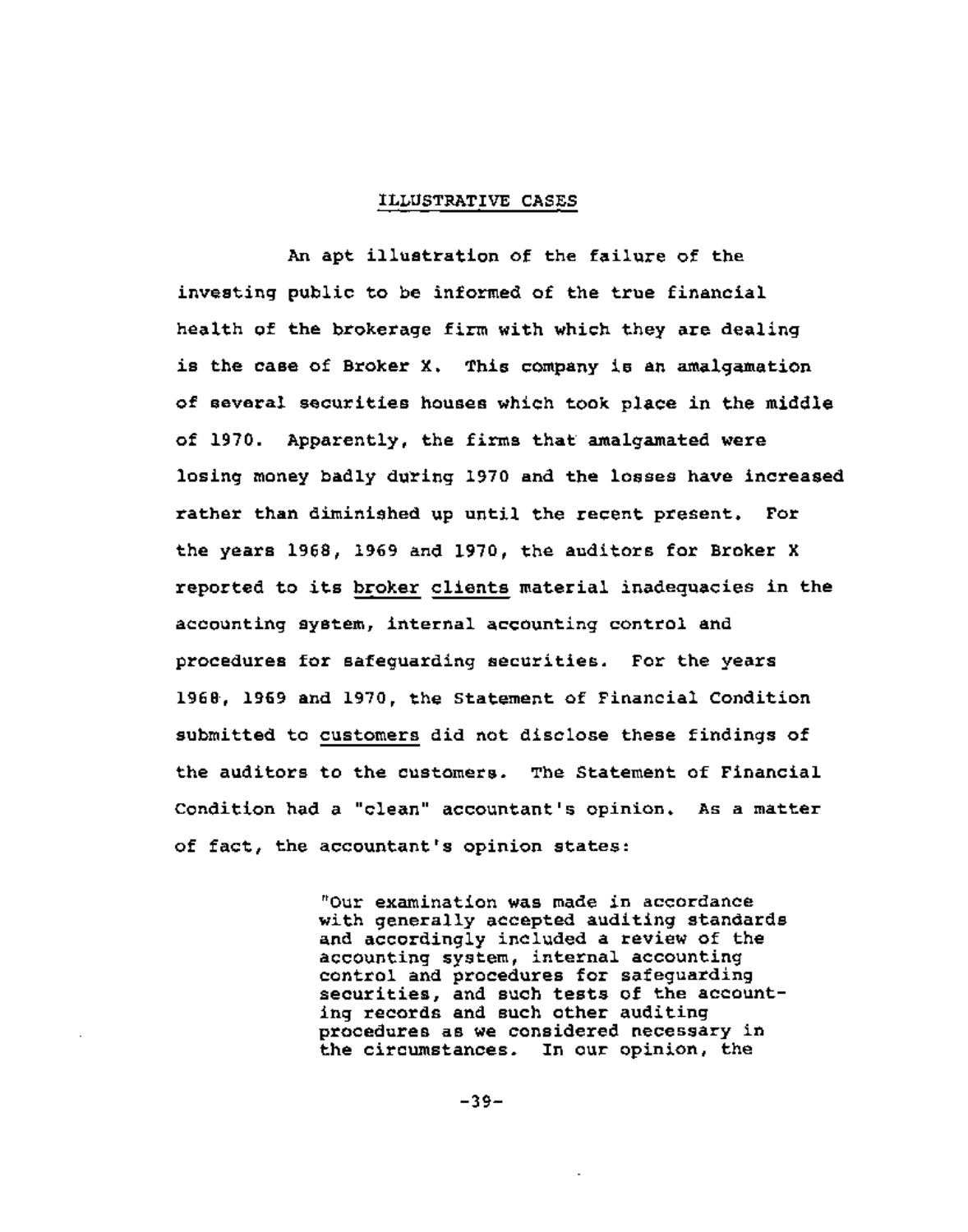above statement presents fairly the financial position of \* \* \* in conformity with generally accepted accounting principles applied on a basis consistent with that of the preceding year."

While the customer was being told that the accountants had tested or reviewed for such categories, the conclusion that the tests revealed serious shortcomings as reported elsewhere to the firm were withheld from the customers.

We have found during the course of examining hundreds of certifications by the various auditors that typically they recite that they have reviewed the accounting system, internal accounting control and procedures for safeguarding securities. However, they virtually never state what conclusions they have reached as a result of such a review, neither as to adequacy or inadequacy. The customer, therefore, can easily be deceived into thinking that the independent auditors have given his broker a clean bill of health with respect to its accounting system, internal accounting control and procedures for safeguarding securities.

**It** is appalling to treat as confidential material, the shortcomings found by auditors in the internal operation. of the brokerage firm. Under the rules, for example, S.E.C.  $17a-5(b)$  (3),  $-4$  the auditors are permitted to make

**-40-**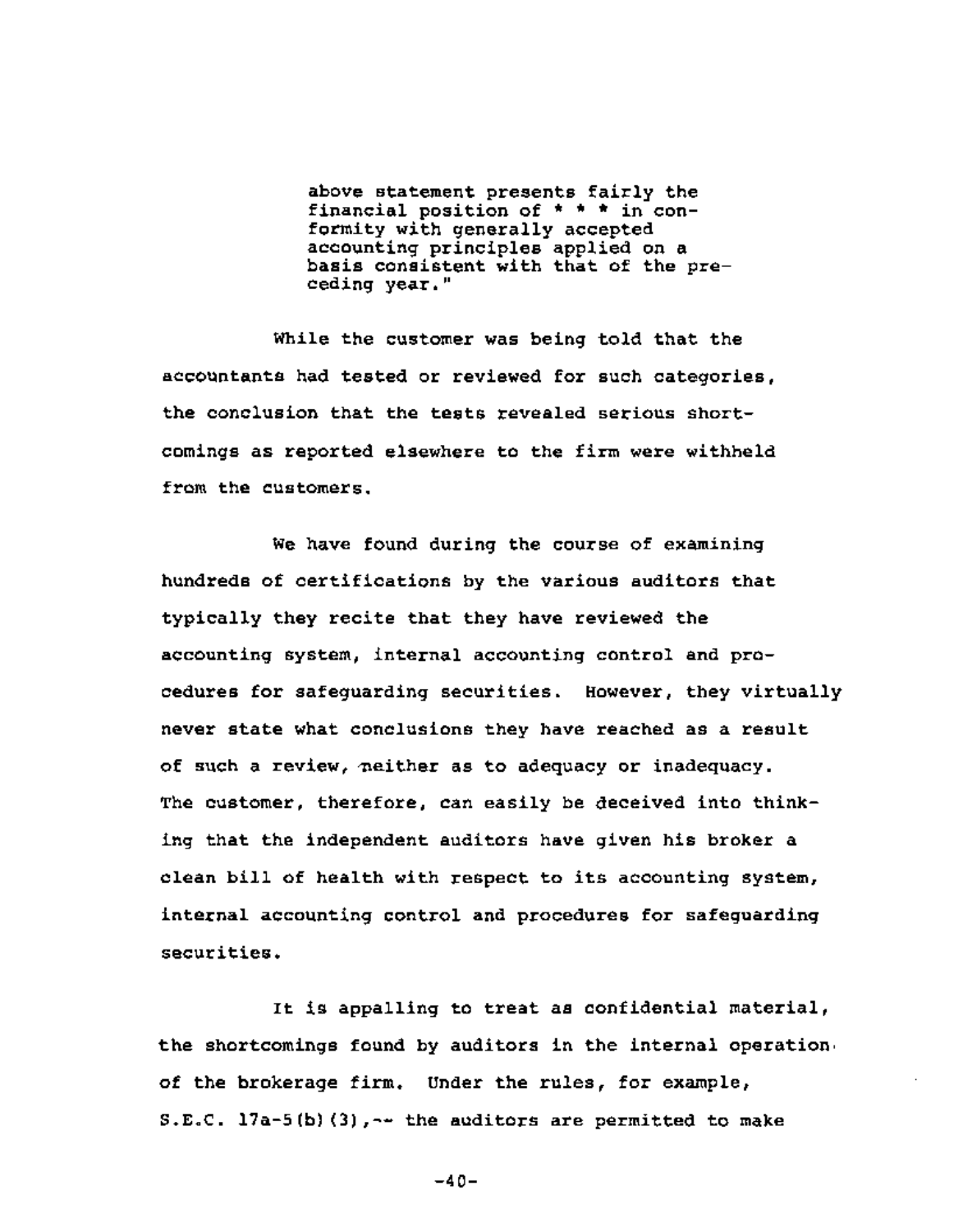a supplementary report in a separate binding whereupon such report is deemed to be confidential. In the instant case a number of inadequacies were found. It appears illogical to carefully report in the Statement of Financial Condition directed to the customers that a very important aspect of the activities of the broker has been professionally reviewed, and then fail to state any conclusion concerning such review. In the case of Broker X it becomes clear, from an examination of the confidential reports filed with the New York Stock Exchange and the Securities and Exchange Commission that certain material inadequacies were actually found in the accounting system, internal accounting control and procedures for safeguarding securities during the period under review. Among the inadequacies found were substantial securities counts differences with inadequate follow-ups and reserves; failure to reconcile bank statements on a current basis; inadequate processing of stock records; substantial amounts of customers with unsecured, partially secured or under-margin accounts; and deficient segregation instructions. Interestingly enough, these inadequacies were also reported in the audits for the years 1968 and 1969 and yet the steps taken, if any, to correct these deficiencies were not effective.

Further, in the case of Broker X the ratio of

**-41-**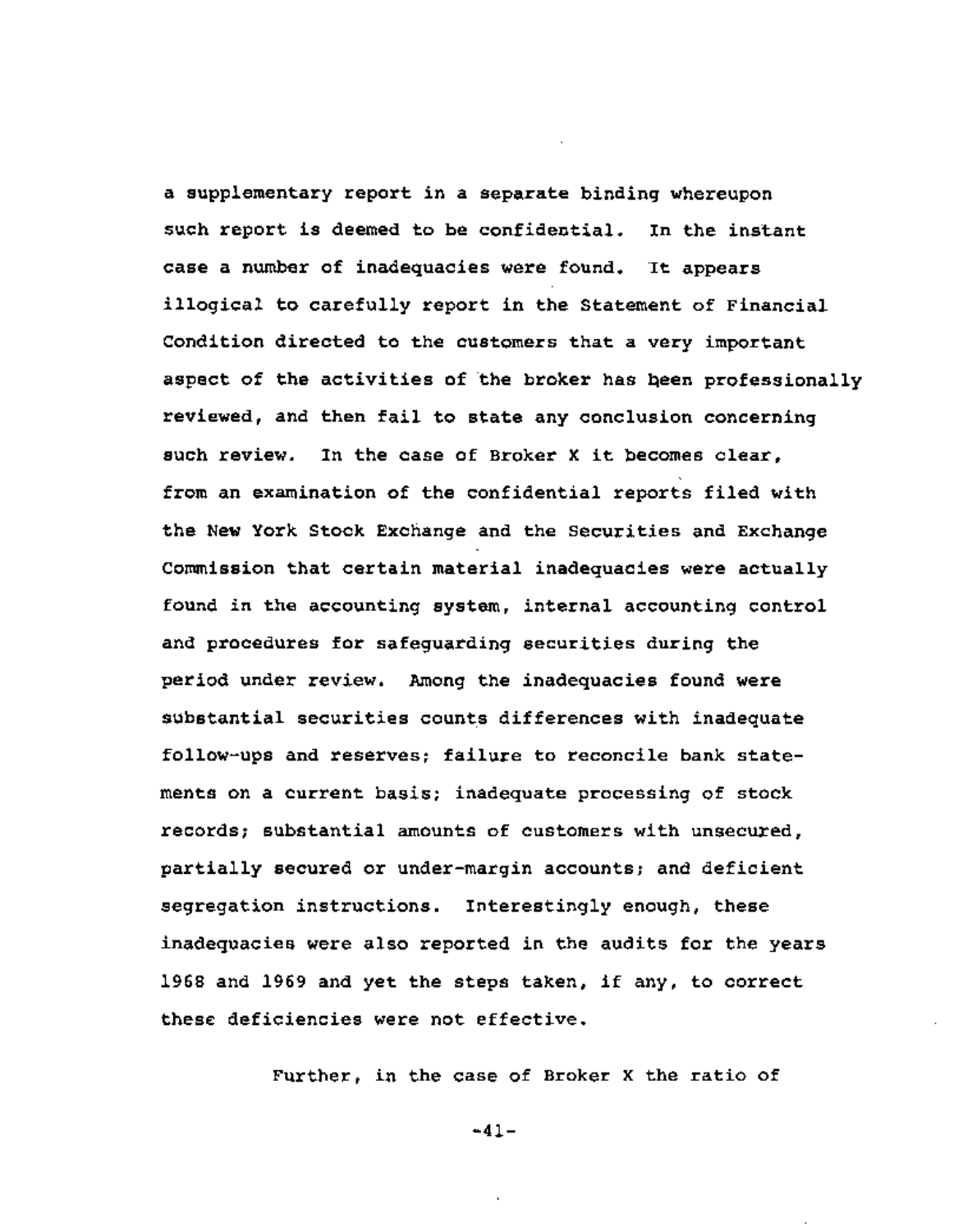aggregate indebtedness to net capital exceeded the warning level of the New York Stock Exchange throughout all of 1968, 1969 and 1970. The ratio was as high as 1,700% and 1,800% for many months during this period of time. While the customers of the company received statements of financial condition for dates within those periods, such statements in no way reflected to the customers the fact that the firm was reaching the 2,000% level with respect to its ratio.

Other instances have been found of companies which have proudly proclaimed their ratios in their reports to customers when it was to their advantage to do so and when the ratio was extremely small and thus highly favorable.

In the case of Broker X elaborate annual reports were also prepared for the years 1968 and 1969, ostensibly to keep their customers informed. In the annual report for 1969, the chief executive of the broker, in his message to clients, stated as follows:

> "Although, as a privately owned partnership, our firm is not required to publish an annual report, this is the fifth year that we have done so because we feel an obligation to our clients to keep them informed in appreciation of their entrusting us with. their investment transactions.

> > **-42-**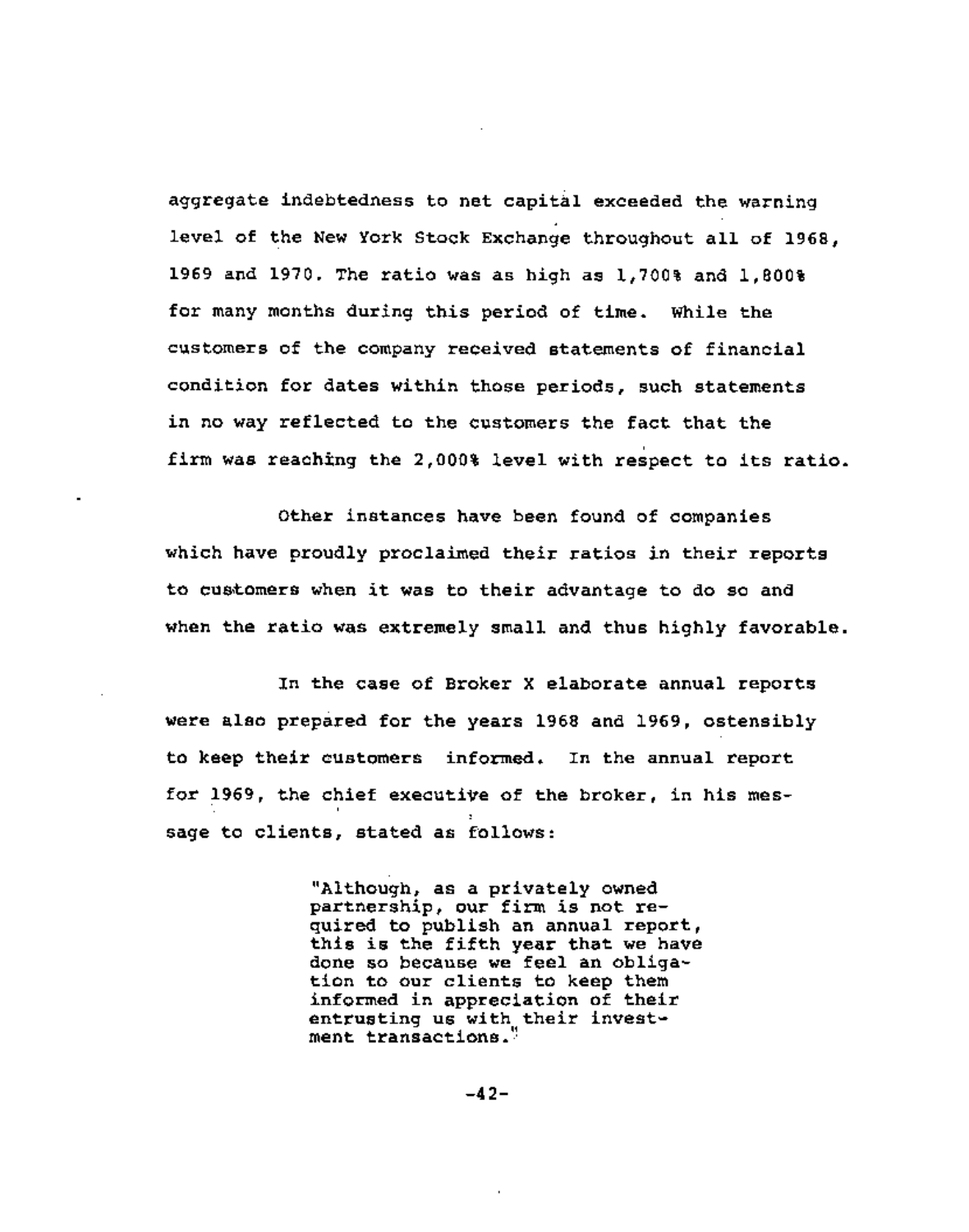The message goes on to discuss the problem of profitability in the securities industry and refers thereader to an operating loss for the year 1969 which appears on another page of the report in a five year comparative table in juxtaposition to the Statement of Financial Condition with a clean accountant's opinion on the next page could conceivably be interpreted by the reader as a certified Profit and Loss Statement. It should be emphasized that when questioned concerning the loss for 1969, which was shown as approximately 4.5 million in the annual report, officials of the firm produced I.B.M. documents which indicated a loss in excess of \$11 million. a \$7 million difference. The disparity in the figures was never adequately explained by the officials.

The annual report of 1969, contained such glib statements as:

> "With capital funds aggregating \$60 million and total assets of \$557 million, our financial position is strong".

**At** the same time that this annual report was issued by the company, its net capital ratio approximated 1,600% and within a few months exceeded 1,8D0% requiring major transfusions of capital by outside interests in order

**-43-**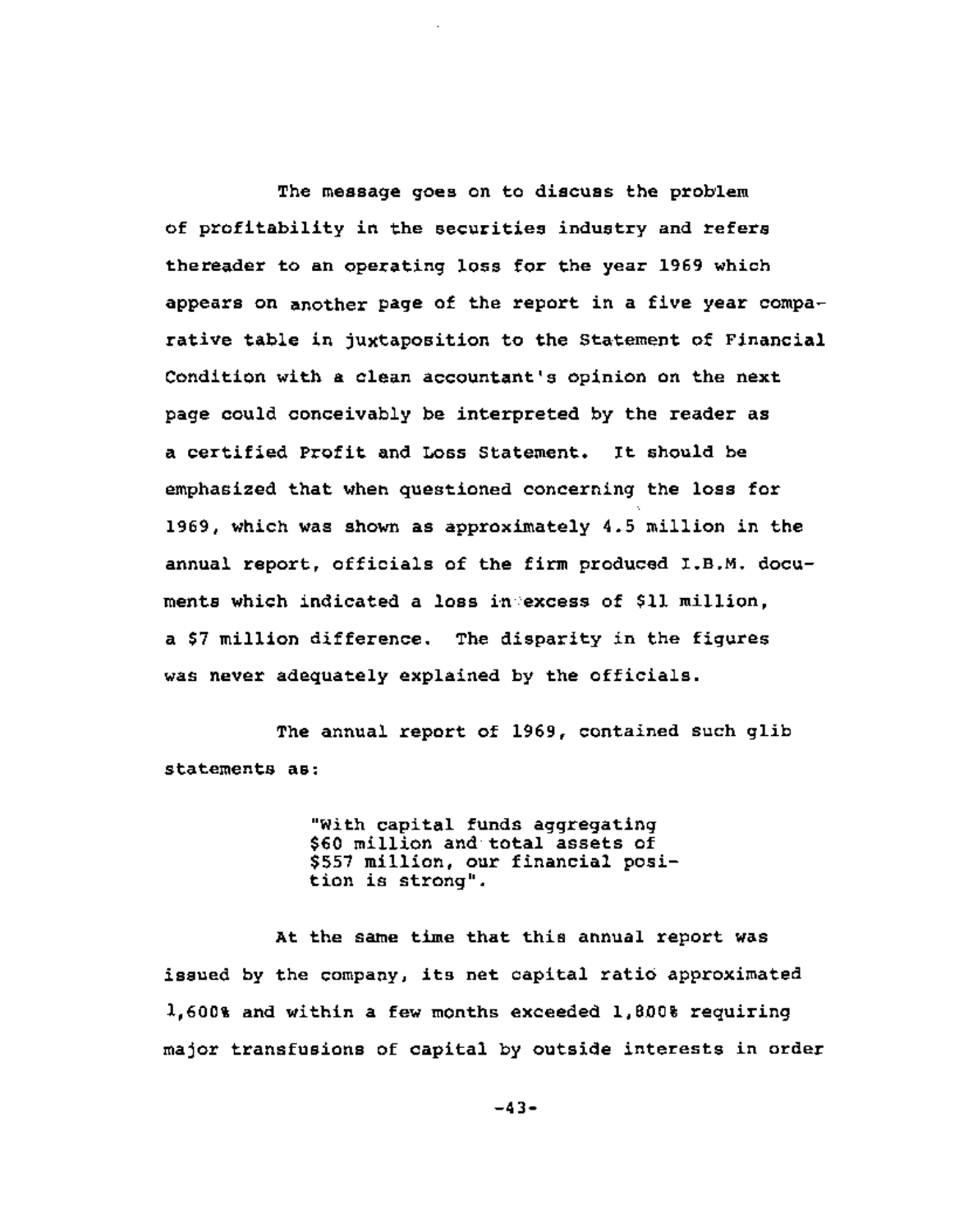to stay afloat. The loss for the year 1970 was astronomical, almost \$34,000,000 before any possible tax recovery. Far from being told that the firm"s financial position "continues characteristically strong", the customers of this firm should have been warned ofpossible impending disaster.

Similarly the 1968 annual report to its customers contained glowing comments as "...our profit for 1968 was the second best year in our history" and an optimistic description of technological developments in back office procedures, etc. It did not reveal to the customers in this report that according to their own auditors "substantial inadequacies" existed. According to testimony from a Senior Partner of this firm, an annual report similar to the ones described in 1968 and 1969 was not provided for 1970. Apparently, the firm no longer had the basis for such favorable reporting.

As an illustration of the breakdown in accounting and internal accounting control systems, the audited security differences for this firm for the years 1968, 1969 and 1970 are as follows:

|      | Long Value   | Short Value |
|------|--------------|-------------|
| 1968 | \$29,875,067 | \$5,383,676 |
| 1969 | 29,687,696   | 7,598,845   |
| 1970 | 10,083,671   | 19,948,150  |

**-44-**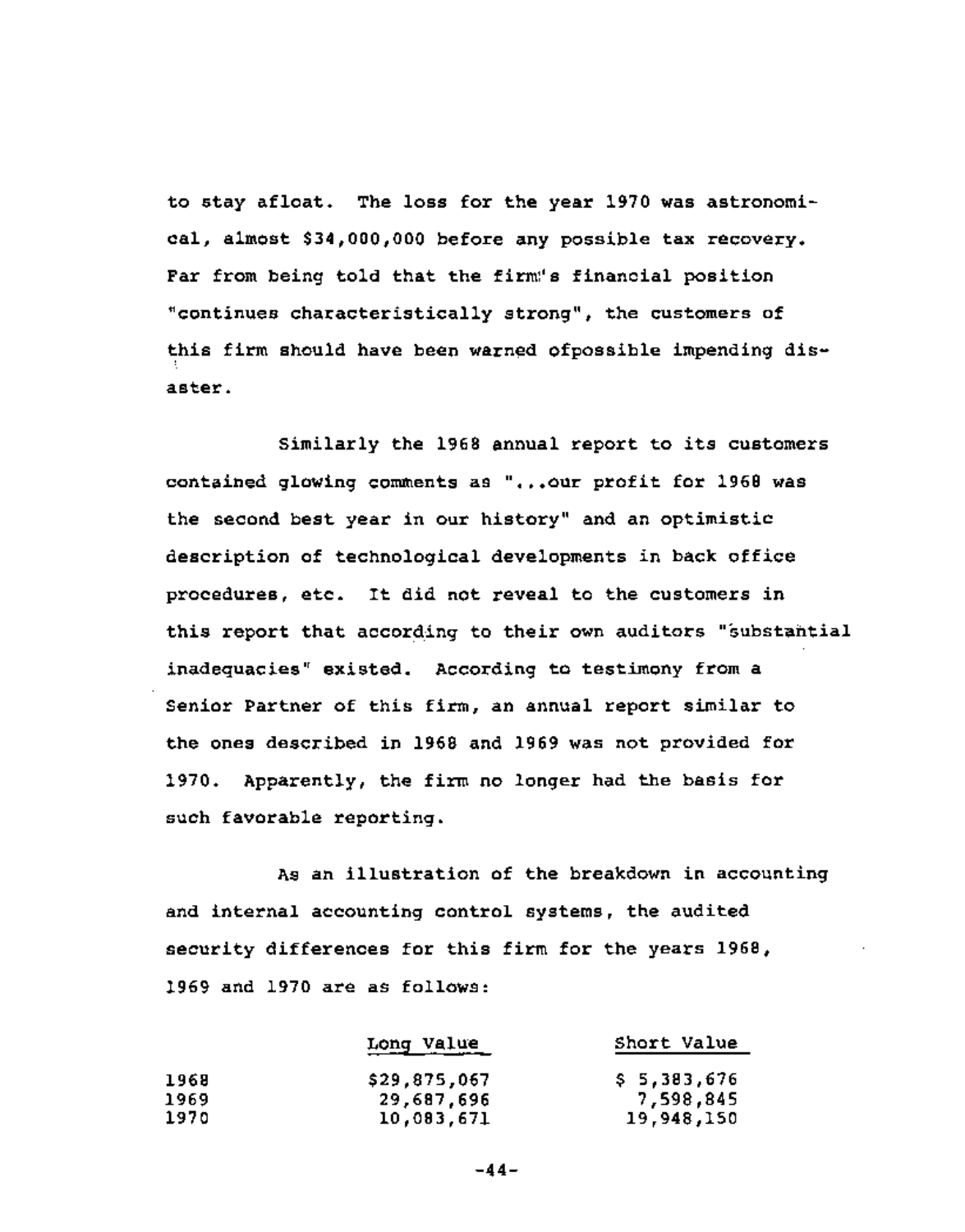As the years progressed, the internal control system regressed without any inkling of this being passed on to the customers in the form of reports. In a footnote which suddenly appears in the Statement of Financial Condition as of September 27, 1970, the accountants state:

> "Reserves in the amount of \$10 million have been provided for possible losses in connection with security count differences, debit balances, and short security positions and \$5.5 million for possible losses in dividen $d$ accounts and suspense accounts".

Despite this information the accountants still did not, in any direct way, indicate that their review of the accounting system, internal accounting control and procedures for safeguarding securities had revealed substantial inadequacies. A reader would be forced to deduce this for himself solely on the basis of the provisions for losses due to security count differences. This is hardly a candid way of reporting financial conditions.

**To** further illustrate the gap which exists between financial credibility as exemplified in the Statement of Financial Condition as contrasted to certain financial facts of life, total assets reported were in

**-45-**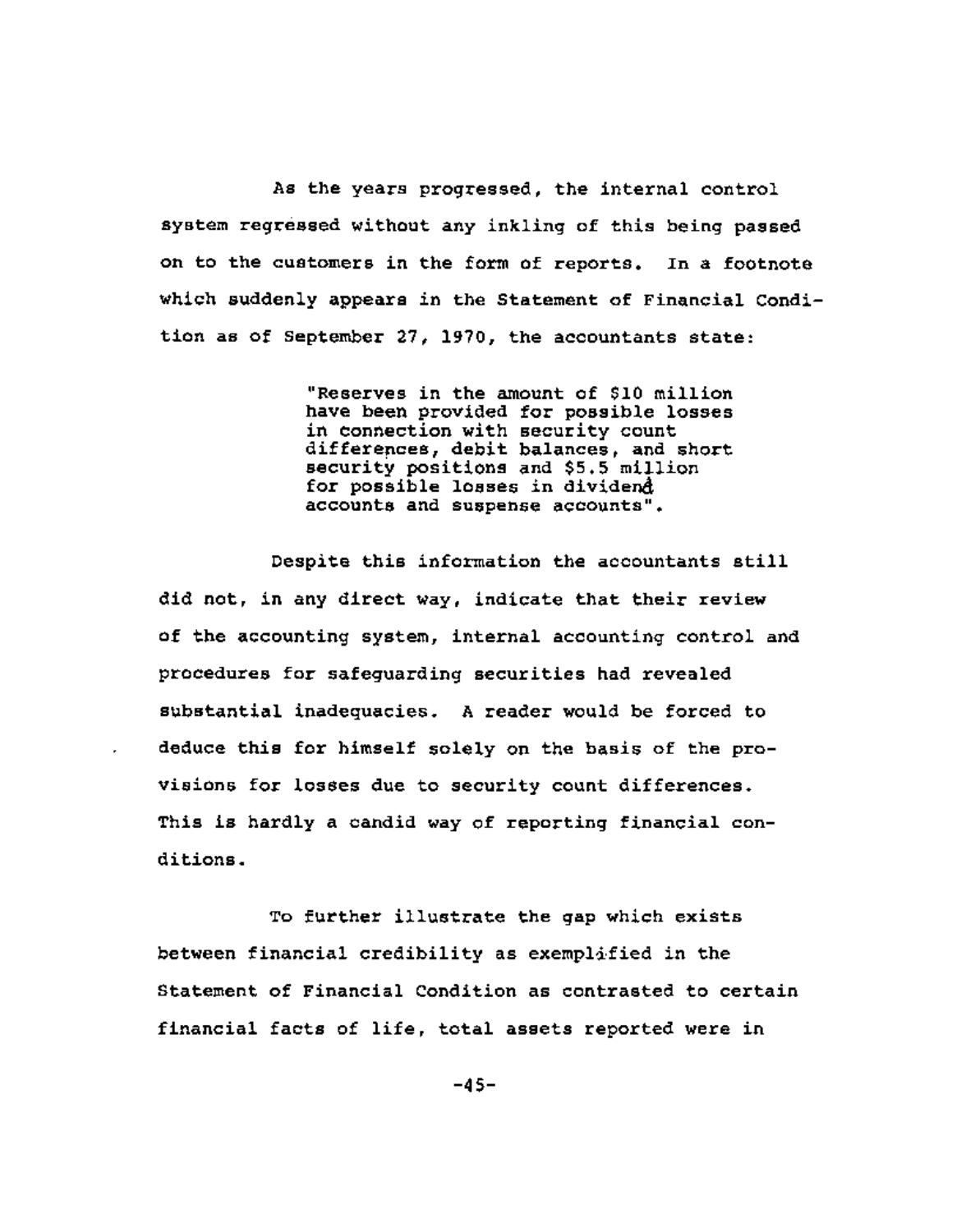excess of \$485 million and capital funds were shown as in excess of \$45 million. Superficially, this gives the appearance of a fairly substantial company with a certain amount of capital strength. Yet, as of that same date, other records show that this firm was hard put to keep its head above water by feverishly seeking out infusions of new capital. Under the circumstances, one might again be forced to conclude that the present arrangement for merely reporting financial condition as of a given date without using some of the special techniques which are supplied in the reports rendered to the New York Stock Exchange and to the Securities and Exchange Commission leaves the customer more in the dark than the present state of the art of accounting makes necessary.

Another case illustrative of the present method of reporting financial condition failure to adequately convey the true state of affairs of brokerage houses is the case of Broker Y. In its Statement of Financial Condition as of October 30, 1970 distributed to the public, the figures indicate that the firm has \$56 million of assets as compared with its current liabilities of \$47 million. The accountant's certificate states that the document fairly presents the financial position of the broker.

**-46-**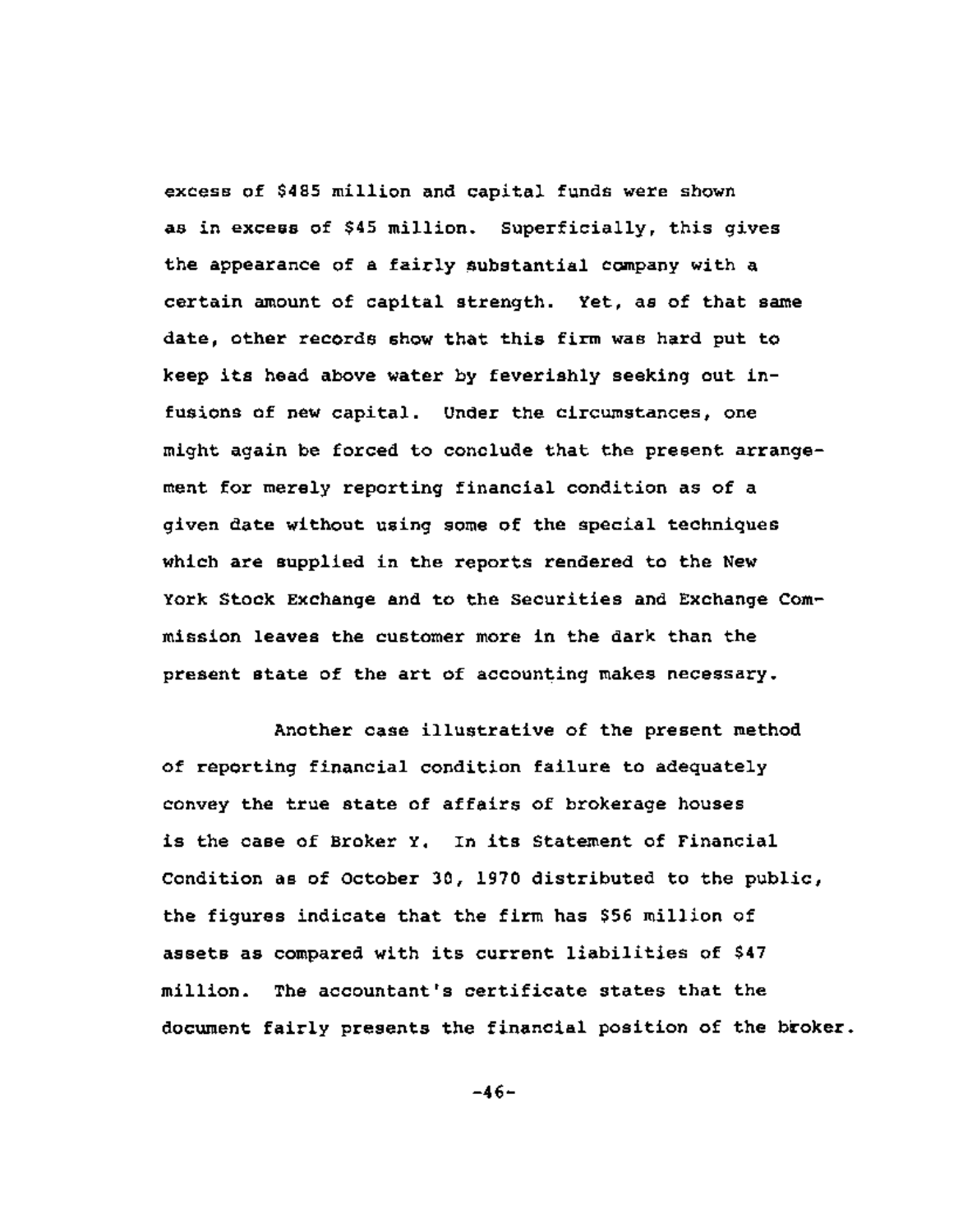Upon closer examination of the financial details of this broker as reported in "Answers to Financial Questionnaire" as of October 30, 1970, based on a surprise examination as of that date, a number of significant details concerning the financial status of this broker discloses a different story as compared to the brief financial document offered to its customers.

The Statement of Financial Condition indicates among the current liabilities of the broker an item designated "Money borrowed on securities...\$30,275,000". There were no further notes or remarks to indicate what securities were used as collateral or the total amount of such securities. When the accountant who prepared this report was queried concerning the failure to elaborate on this item as to its underlying components he pointed out that under generally accepted accounting principles of the brokerage industry the information as given was sufficient and that it was unnecessary to further particularize the collateral. It should be pointed out that the logical considerations for a body of knowledge designated as generally accepted accounting principles does not permit a separate body of accounting principles particular to a special industry where such principles would be in conflict.

-47-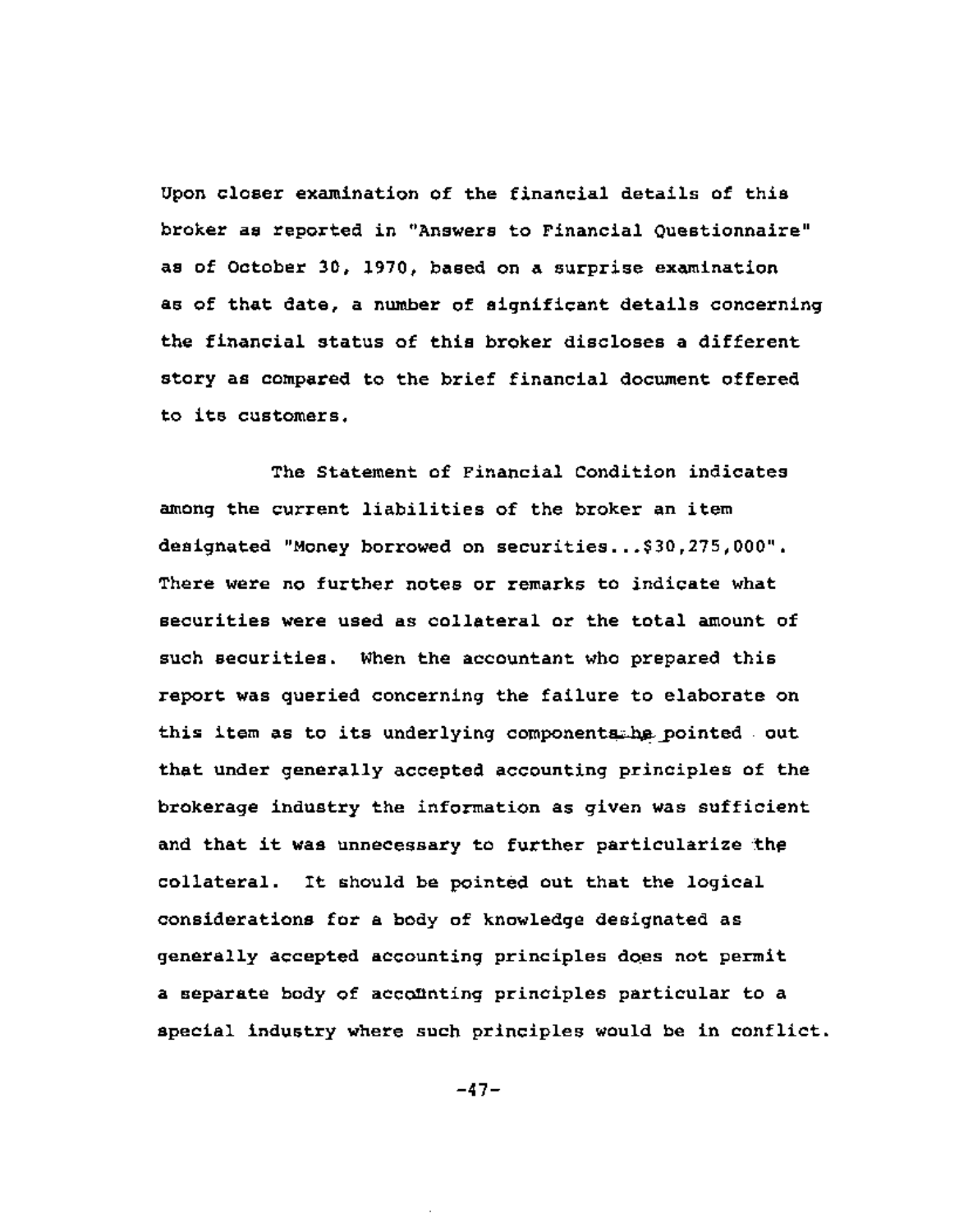Thus, if there are generally accepted accounting principles, there cannot be differing principles for particular economic segments of business. The failure to particularize the source of the collateral is especially significant in this case since the auditors revealed in the Answers to Questionnaire that \$6,700,000 was "pledged in error (since corrected)". This part of the collateral set forth in the balance sheet was improperly used without revealing such improper use to the customers.

This broker, not unlike an overwhelming majority of brokers, in the regular course of its business, pledges fully paid-for securities of customers to banks as collateral for loans, although such hypothecation is forbidden by Section 339-e of the General Business Law of the State of New York.

The accountant in this particular case, as is not uncommon with other accountants, indicated in his Answer to Financial Questionnaire that hhis amount of securities was pledged "in error". When asked why he characterized this violation as being an "error", his response was that he had no reason to believe otherwise. His response was such, even though for the previous two years like amounts of \$6 or \$7 million worth of securities

-48-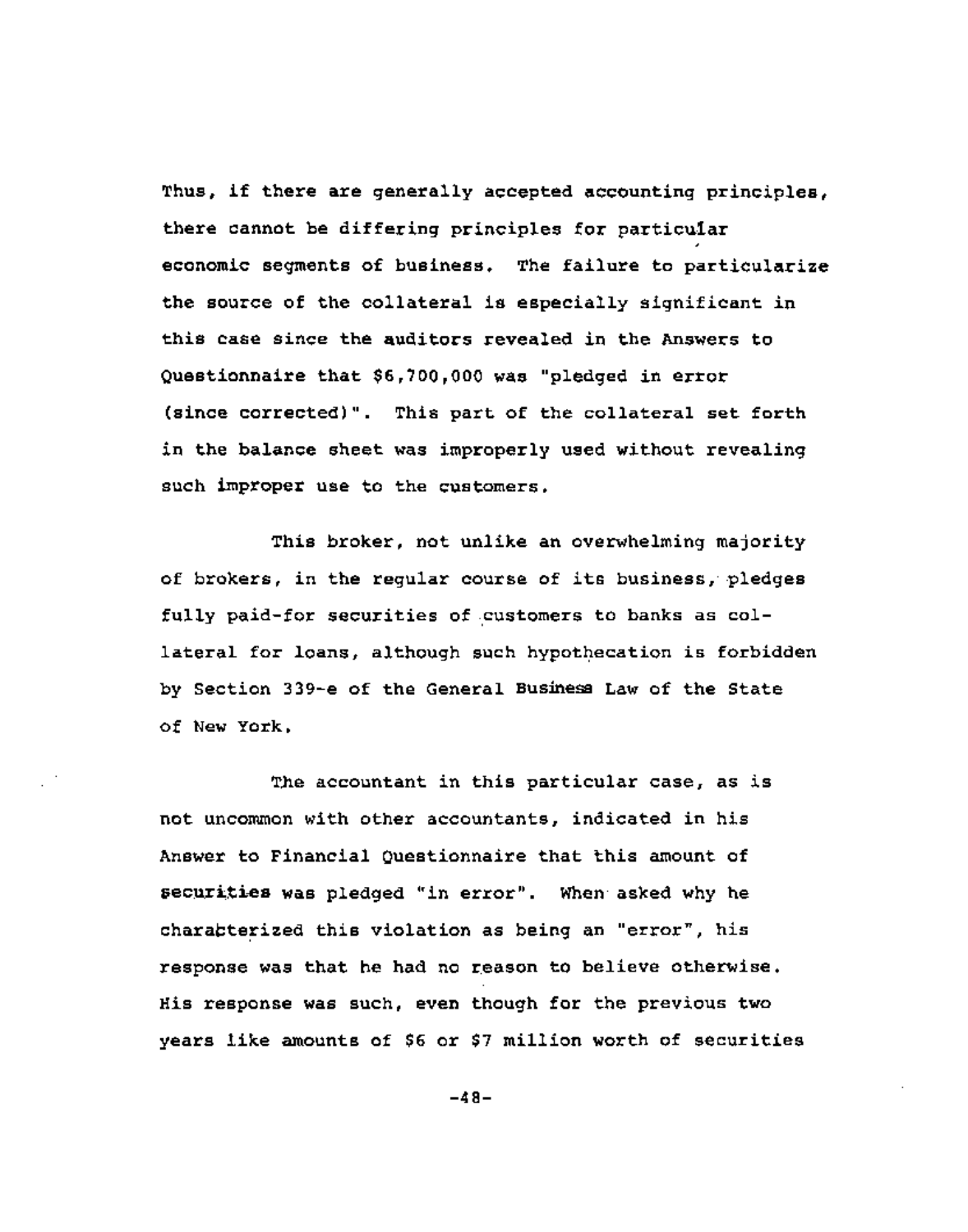were similarly pledged or loaned "in error". Although his report indicated "pledged in error (since corrected)", the auditor admitted that as of the date of submittal of his report he had no knowledge of the extent of additional securities "pledged in error" in the regular course of business. The accountant stated that the reason for such errors was due to the necessary time lag during which bulk segregation instructions could be carried out. He indicated, however, that he was not concerned with this amount of error since this particular broker had sufficient free securities to correct such error by substitution of collateral. He stated that if this were not true, the situation would become quite serious.

Irrespective of this, however, it is to be concluded that the custodial function of the segregation of fully paid for securities has been replaced by a financing function. The gross nature of this situation is revealed, for example, in the Answer to Financial Questionnaire of September 27, 1970 of another broker. There, the auditors reported "pledged in error" fully paid securities to be in excess of \$42 million. In actuality, brokers have been using such fully paid-for securities to finance the operation of their firms.

**-49-**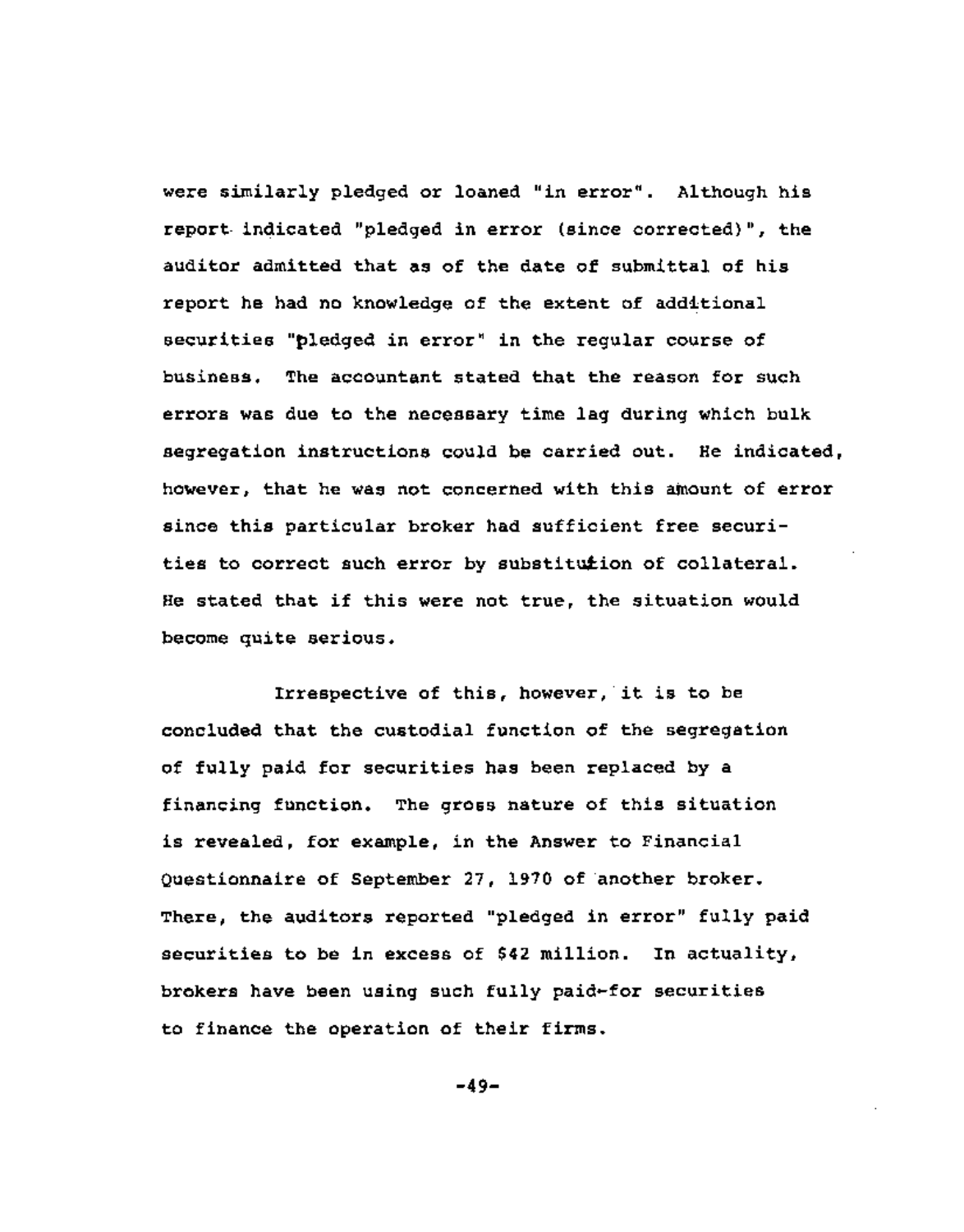Indeed, an officer of Broker Y has related to the New York Stock Exchange that the reason for certain failure adequately to segregate fully paid for securities as a result of bank's requiring higher priced securities as collateral for their loans to brokers. This admission reveals that the so-called pledges "in error" are really not errors, but are designed to satisfy the collateral requirements of banks. Where the accountant had hitherto believed there were "sufficient free securities" to substitute as collateral to correct so-called erroneous pledges of fully paid for securities to banks, the fact remains that many of the "sufficient free securities" were not acceptable to banks as collateral because they consisted of low price stocks, thus severely reducing the available free securities. The accountant for this firm also indicated that the only brokers that would not have such "pledges in error" of fully paid for securitées would be those firms which have great financial strength and do not have to use customers' securities, whether entitled to or not, in order to borrow money from banks. The well capitalized firms need not even "in error" violate Section 339-e of the General Business Law of the State of New York.

It would appear, therefore, that the necessity

 $-50 -$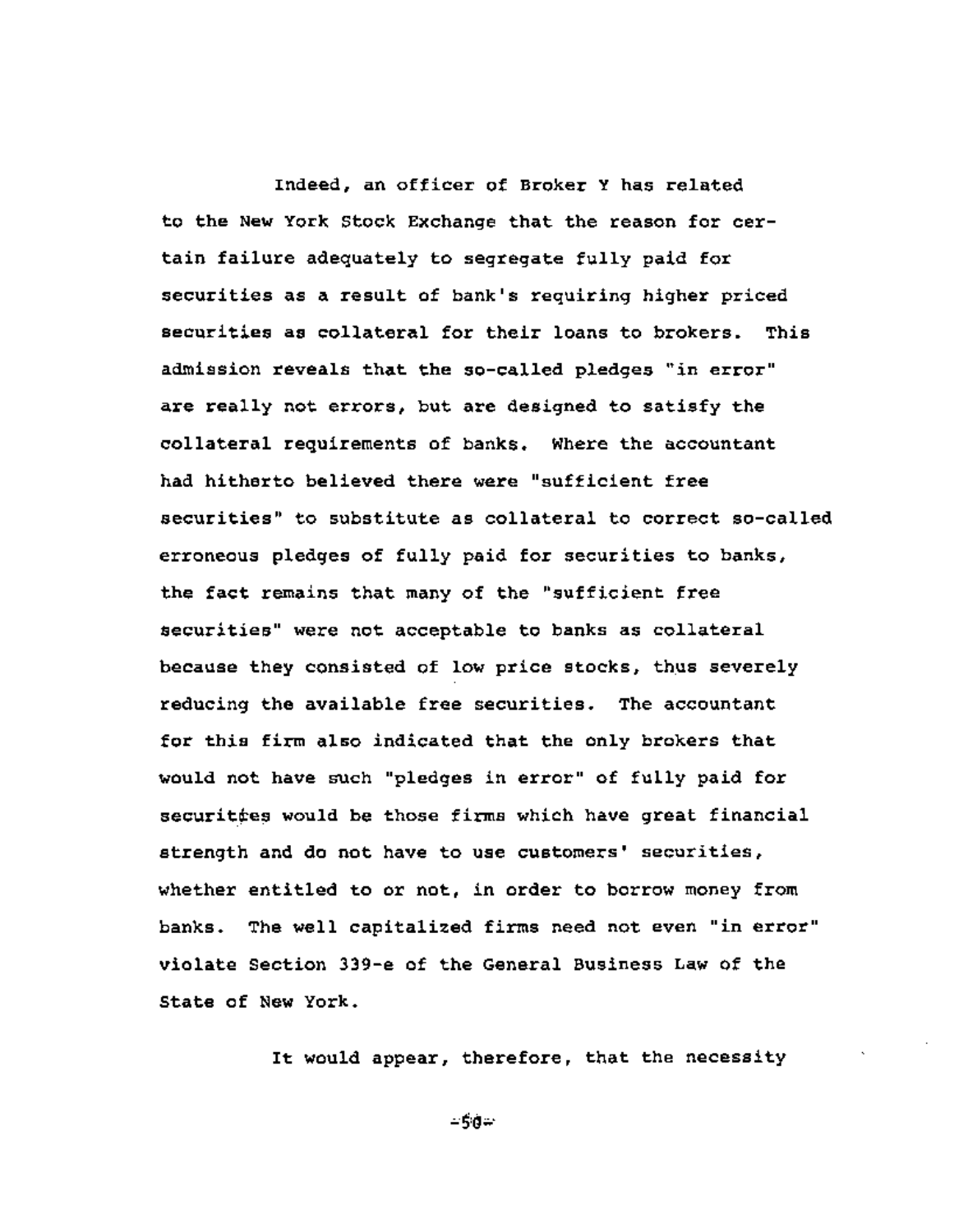for using customers' fully paid for securities as collateral in bank loans or as loans to other brokers may be necessitated by the lack of ample funds to conduct a brokerage business. The temptation is always there to dig into the supply of securities on hand which should be held in segregation as customers' property.

TO illustrate the complete lack of uniformity in reporting the amount of fully paid for securities not segregated used in violation of segregation requirements, listed below is a sampling of typical headings used by the "Big 8" accounting firms in reporting answers to Question 6G of the New York Stock Exchange "Answers to Financial Questionnaire". These headings are by way of explanation on the part of the accountants as to the accountability for fully paid for securities not segregated. Whereas the accountant in the Broker Y situation used the terminology "pledged in error (since corrected)" the following terminologies lack even an inkling that any violation may have taken place: "bank loan collateral"; "bank loan"; "bank loan subsequently segregated"; "collateral to bank loan"; "pledged as security for bank loans"; "loan subsequently withdrawn"; "bank loan subsequently segregated"; "collateral to bank

**-51-**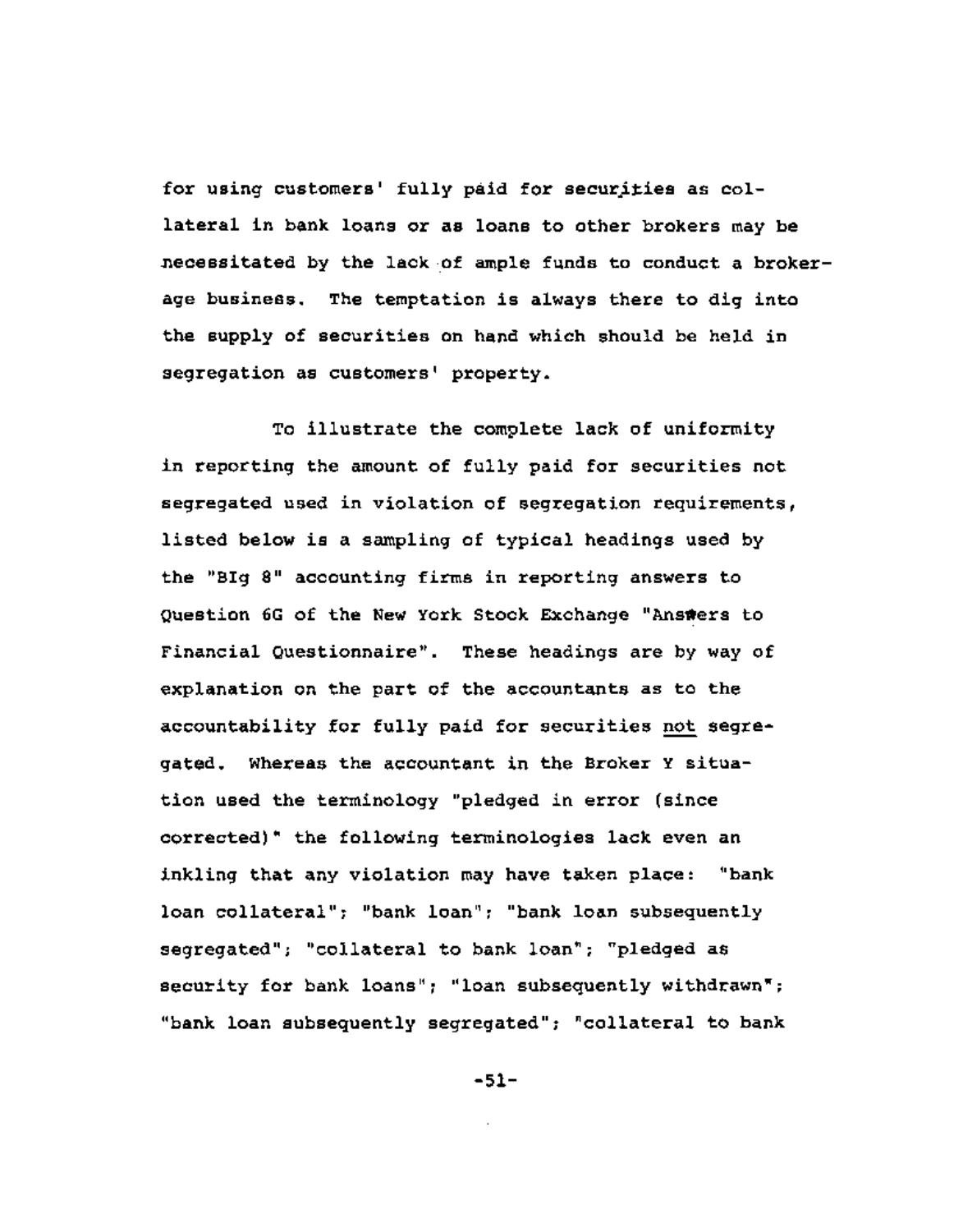loan (since corrected)"; "differences resulting from clerical errors, etc."; "lost certificates"; "pledged in error"; "security difference account"; and "security differences and suspense account".

The Statement of Financial Condition sent to the customers by Broker Y fails to fully apprise the customers of the true financial condition of the company. during the past three years this company was actually in excess of the 1,200% early warning level of the New York Stock Exchange with respect to its ratio of its aggregate indebtedness to net capital and the company suffered severe losses from operations during the last two years.

The case of Broker Y also illustrates the prevalent practice by independent auditors of brokerage firms, contrary to generally accepted accounting principles, to conceal deficits of the brokers in the capital section of the balance sheets submitted to the customers of such brokerage houses. In the case of Broker Y the Statement of Financial Condition dated October 30, 1970 merely indicated one figure as representing the "capital" of the firm. The customers of the firm, upon reading this balance sheet, were in no way informed that the capital

-52-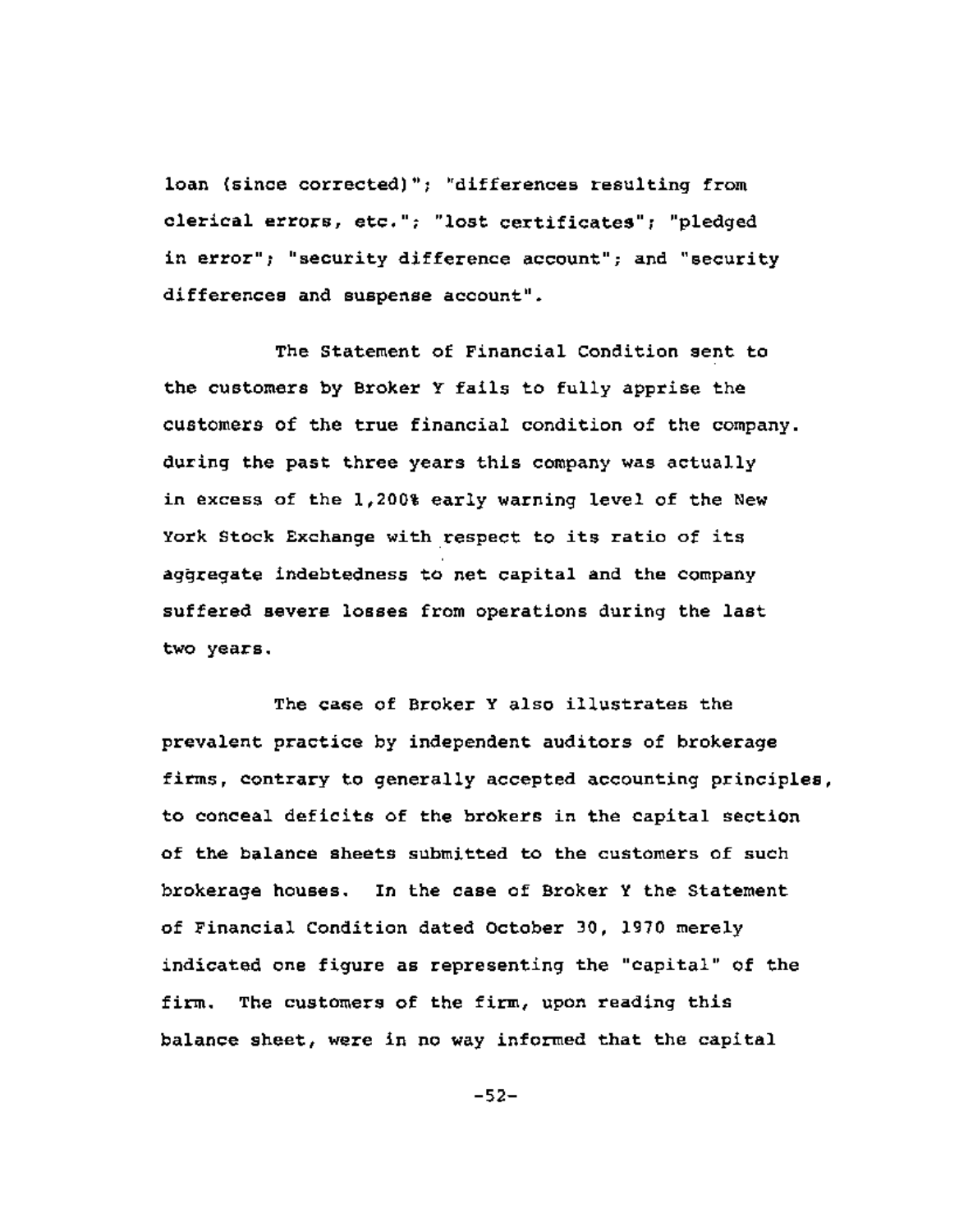included an operating deficit for preceding periods. this information was available only upon an examination of Answers to Financial Questionnaire--Part I. The figures in the Customer's Statement of Financial Condition simply shows one figure of approximately \$1.5 million in capital. While virtue is sometimes attributed to brevity and simplicity, it does not excuse the concealment of an accumulated deficit of some \$3.5 million, which, if known to the customers of the firm, may have influenced their course of conduct with respect to this broker.

As indicated, this practice of concealment of deficit by the combining of all categories in the capital section into one figure prevails with respect to the financial statement of most corporate brokers, especially when there is a deficit to be hidden. We have been given the historical reason that such method of reporting capital derives from the fact that most brokers originally were in the partnership form of business. But such method of accounting has been carried over to the corporate form of business as well. The masking of the deficit by the combining of such figure in the capital section parallels the failure of

**-\$3-**